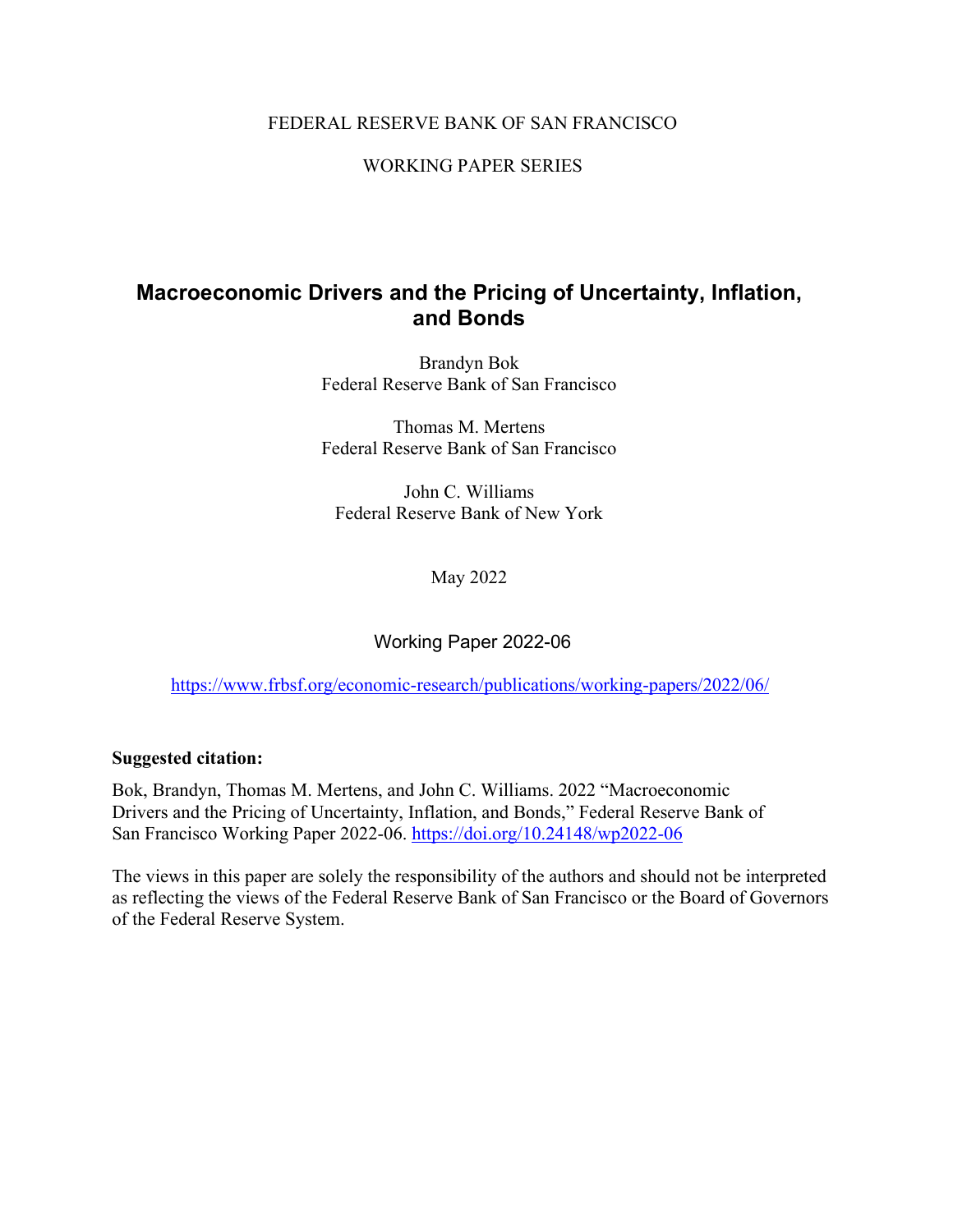# <span id="page-1-0"></span>**Macroeconomic Drivers and the Pricing of Uncertainty, Inflation, and Bonds**<sup>∗</sup>

Brandyn Bok $^{\dagger}$  Thomas M. Mertens $_7^{\dagger}$  and John C. Williams $^{\S}$ 

May 5, 2022

#### **Abstract**

This paper analyzes a new stylized fact: According to financial market prices, the correlation between uncertainty shocks, as measured by changes in the VIX, and changes in break-even inflation rates has declined and turned negative over the past quarter century. It rationalizes this uncertainty-inflation correlation within a standard New Keynesian model with a lower bound on interest rates combined with a decline in the natural rate of interest. With a lower natural rate, the likelihood of the lower bound binding increased and the effects of uncertainty on the economy became more pronounced. In such an environment, increases in uncertainty raise the possibility that the central bank will be unable to eliminate inflation shortfalls following negative demand shocks. As a result, the observed decline in the correlation between uncertainty and inflation expectations emerges. Average-inflation targeting policies can mitigate the longer-run effects of increases in uncertainty on the real economy.

JEL Classification System: E52

<sup>∗</sup>We thank Claudio Borio, Marco Del Negro, and Hyun Shin and seminar participants at the Bank for International Settlements for helpful comments. The views expressed here are solely those of the authors and do not necessarily represent those of the Federal Open Market Committee, the Federal Reserve Bank of New York, the Federal Reserve Bank of San Francisco, or the Federal Reserve System.

<sup>†</sup>**Federal Reserve Bank of San Francisco**, 101 Market Street, Mailstop 1130, San Francisco, CA 94105; Brandyn.Bok@sf.frb.org. ‡**Federal Reserve Bank of San Francisco**, 101 Market Street, Mailstop 1130, San Francisco, CA 94105; Thomas.Mertens@sf.frb.org. §**Federal Reserve Bank of New York**, 33 Liberty Street, New York, NY 10045; John.C.Williams@ny.frb.org.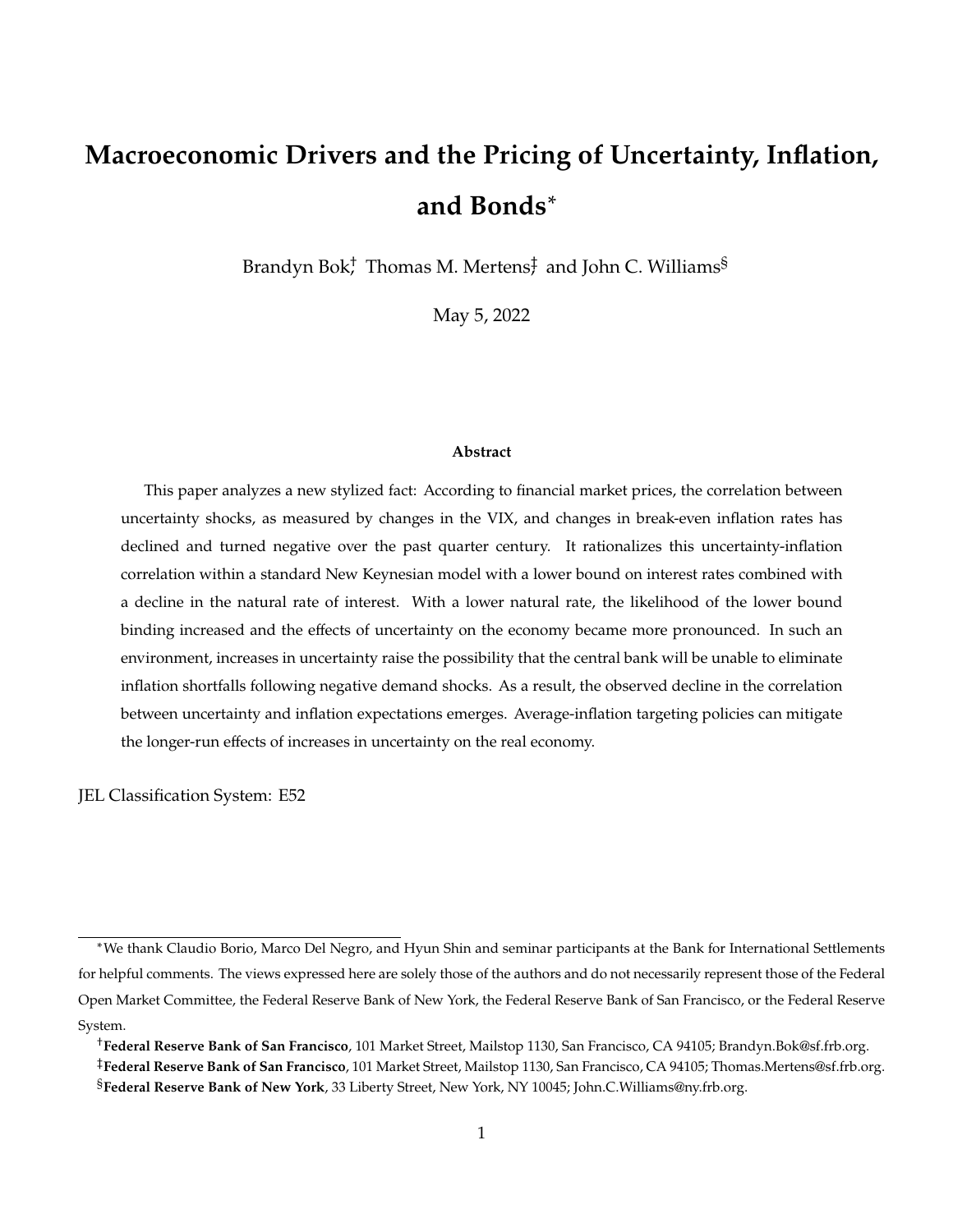### **I Introduction**

Over the past quarter century, there has been a marked downward trend in the correlation between changes in market-based measures of uncertainty and changes in expected inflation in the United States. At the beginning of this century, this correlation was essentially zero, but it has since turned negative, averaging close to -0.5 in recent years. This emergence of a negative relationship between uncertainty shocks and expected inflation implies that uncertainty shocks now have a more pronounced effect on the economy than two decades ago and thereby pose greater challenges for the conduct of monetary policy.

In this paper, we analyze the theoretical implications of a decline in the natural rate of interest on the correlation between uncertainty shocks and changes in expectations of future inflation and test these predictions empirically using financial market data. In addition to documenting this stylized fact, the main contributions of this paper are two-fold. The first is a theoretical analysis of the effects of uncertainty shocks on expected inflation and interest rates within a standard New Keynesian model. We highlight how these relationships are affected by the lower bound on interest rates. The second is an empirical analysis of the predictions of the theory, which indicate that the decline in the natural real rate of interest to low levels has contributed to the emergence of the negative relationship between uncertainty and inflation expectations evident in the data.

In the theoretical section of the paper, we use a standard New Keynesian macroeconomic model that incorporates a lower bound on nominal interest rates to derive analytically the theoretical implications of a change in the natural rate of interest on the joint behavior of uncertainty and expectations of inflation and interest rates. We prove that the presence of the lower bound implies the existence of two distinct ergodic distributions for endogenous variables that are delineated by the probability of a binding lower bound, as in [Mertens and Williams](#page-31-0) [\(2021\)](#page-31-0). We refer to the ergodic distribution associated with a lower probability of being at the lower bound as the target equilibrium, and the other distribution as the liquidity trap equilibrium.

In the model without a lower bound on interest rates, a mean-preserving increase in uncertainty has no systematic effect on the unconditional means of expected inflation and interest rates. In contrast, in the presence of an occasionally binding lower bound on interest rates, a mean-preserving spread to the distribution of demand shocks affects the unconditional mean rate of inflation, decreasing it in the target equilibrium and increasing it in the liquidity trap equilibrium. In the case of the target equilibrium, an increase in uncertainty implies that policy is constrained in a larger region of the state space. This asymmetric constraint on the ability to respond to negative shocks results in a reduction in the unconditional means of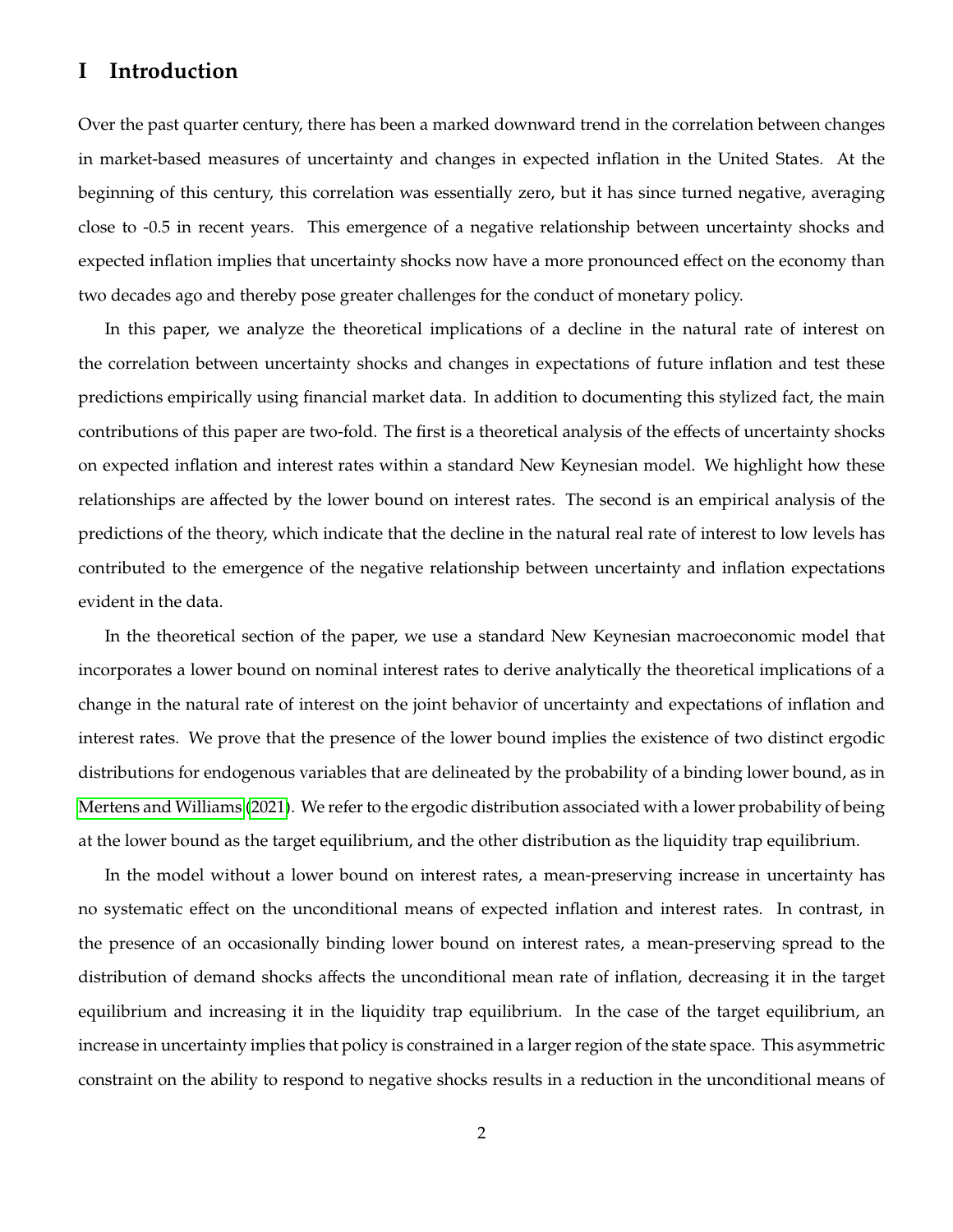expected inflation and interest rates. In the case of the liquidity trap equilibrium, an increase in uncertainty contracts the region in which the lower bound binds and thereby increases the unconditional means of inflation and interest rates.

In the model, a decline in the natural rate of interest leads to the observed effects of changes in uncertainty on expectations of inflation, at least in the tails of general distributions. Under additional assumptions such as Gaussian distributions, these results hold globally. We show that a decline in the natural rate of interest increases the magnitude of the relationship between uncertainty and expected inflation.

Second, we empirically assess these theoretical predictions using data from the United States. Therefore, we construct rolling-window correlations between changes in market-based measures of uncertainty, such as the VIX, and changes in expectations of far-forward future inflation and interest rates. The New Keynesian model predicts that, analogously to the correlation for inflation expectations, the correlation between uncertainty shocks and changes in expected interest rates should turn negative as well. Indeed, this correlation fell from close to zero to around -0.5 over the same time period. These changes took place as estimates of the natural rate of interest declined and the incidence of monetary policy being near or at the lower bound increased.

To test this prediction, we regress the correlations for interest rate and inflation expectations on estimates of the natural rate of interest and find that the empirical evidence is qualitatively consistent with the U.S. economy being in the target equilibrium, in line with evidence reported in [Mertens and Williams](#page-31-0) [\(2021\)](#page-31-0). We furthermore establish the robustness of the results in Figure 1. We show that we obtain consistent results at daily and monthly frequencies, removing term premia, or using alternative measures of uncertainty shocks and inflation expectations. For the latter, we show that our results are robust to using survey-based measures of expected inflation from the Survey of Professional Forecasters and to using both an aggregate econometric measure of economic financial uncertainty and a news-based economic policy uncertainty index for uncertainty shocks (see [Ludvigson et al.](#page-31-1) [\(2021\)](#page-31-1) and [Baker et al.](#page-29-0) [\(2016\)](#page-29-0)).

Finally, we assess the implications of greater uncertainty about aggregate demand for the design of monetary policy. We show that, in the target equilibrium, the benefits of average-inflation targeting relative to standard inflation targeting increase with greater macroeconomic uncertainty. We implement averageinflation targeting through an adjustment in the level of the policy rule for nominal interest rates. Lowering the intercept leads inflation to overshoot the target inflation rate during times when policy is unconstrained. This policy framework thereby makes up for shortfalls in inflation at times when the lower bound on interest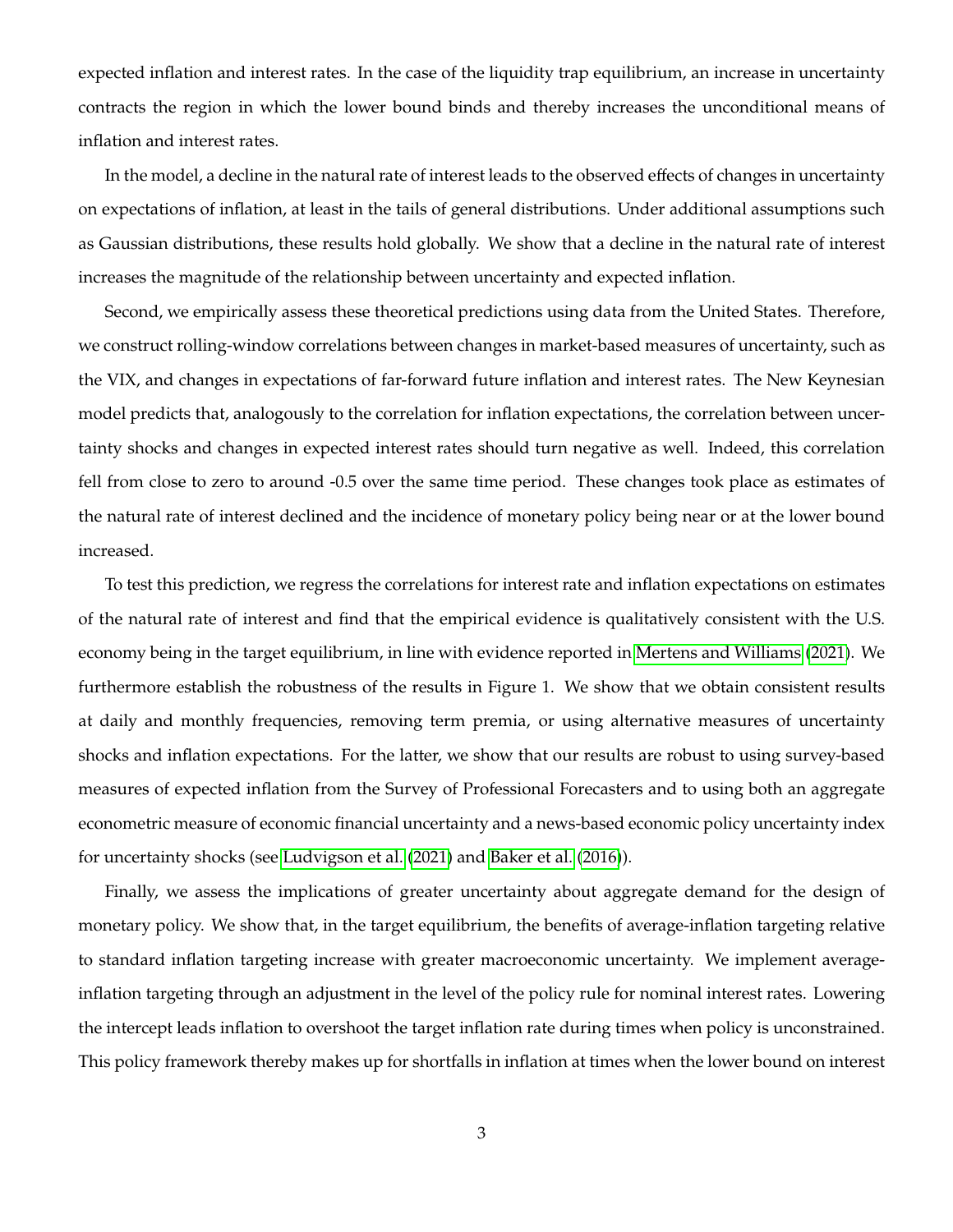rates is strictly binding.

We highlight one caveat to our analysis. To maintain analytical tractability, we do not model time variation in correlations explicitly. Instead, we study changes in the derivative of expectations with respect to uncertainty when there is an exogenous shift in the natural real rate of interest. Therefore, we do not generalize these findings to models of monetary policy with richer dynamics nor address the potential endogeneity of the decline in the natural real rate.

Our analysis relates to several strands of the literature. First, it relates to models that incorporate a lower bound on interest rates into a New Keynesian economy, such as [Fuhrer and Madigan](#page-30-0) [\(1997\)](#page-30-0), [Eggertsson and](#page-30-1) [Woodford](#page-30-1) [\(2003\)](#page-30-1), [Adam and Billi](#page-29-1) [\(2006\)](#page-29-1), [Campbell et al.](#page-29-2) [\(2012\)](#page-29-2), and [Cochrane](#page-30-2) [\(2018\)](#page-30-2). Papers in this literature that deal with the multiplicity of equilibria include [Benhabib et al.](#page-29-3) [\(2001\)](#page-29-3), [Mendes](#page-31-2) [\(2011\)](#page-31-2), [Hills et al.](#page-30-3) [\(2016\)](#page-30-3), [Nie and Roulleau-Pasdeloup](#page-32-0) [\(2021\)](#page-32-0), [Cuba-Borda and Singh](#page-30-4) [\(2022\)](#page-30-4), and [Bilbiie](#page-29-4) [\(Forthcoming\)](#page-29-4). Our analysis relates to the work by [Swanson and Williams](#page-32-1) [\(2014\)](#page-32-1) and [Mertens and Williams](#page-31-0) [\(2021\)](#page-31-0) in that it measures the effects of the lower bound on interest rates from financial market data. Second, it relates to a literature that studies changing correlations in financial markets and links them to macroeconomic outcomes. [Baele et al.](#page-29-5) [\(2010\)](#page-29-5) and [Duffee](#page-30-5) [\(2021\)](#page-30-5) document changing correlations between stocks and bonds. [Campbell et al.](#page-29-6) [\(2020\)](#page-29-6) point out macroeconomic drivers behind this phenomenon. And [Bilal](#page-29-7) [\(2017\)](#page-29-7) argues that the lower bound on interest rates might be behind this finding. Third, this paper contributes to the large and fast-growing literature on uncertainty shocks and their effects on the economy. Seminal contributions on the measurement include [Jurado et al.](#page-31-3) [\(2015\)](#page-31-3) and [Baker et al.](#page-29-0) [\(2016\)](#page-29-0). [Leduc and Liu](#page-31-4) [\(2016\)](#page-31-4) study the effects of uncertainty shocks in a New Keynesian economy while [Basu and Bundick](#page-29-8) [\(2017\)](#page-29-8), [Plante et al.](#page-32-2) [\(2017\)](#page-32-2) and [Nakata](#page-31-5) [\(2017\)](#page-31-5) take the lower bound on interest rates into account.

### <span id="page-4-0"></span>**II Stylized Fact**

This section discusses a new stylized fact: Since the mid-2000s, the correlation between uncertainty shocks and changes in long-run inflation expectations has turned negative from a level of close to zero. While we purposefully keep this section brief, Section [V](#page-25-0) discusses the robustness of these findings.

To demonstrate these patterns, we measure uncertainty shocks as changes in expected volatility in the stock market via the VIX volatility index. For expected inflation, we use market-implied breakeven inflation (BEI) rates, measured as the difference between yields of nominal and inflation-protected Treasury bonds. We use five-year inflation expectations five years ahead to focus on expectations of inflation in the longer term.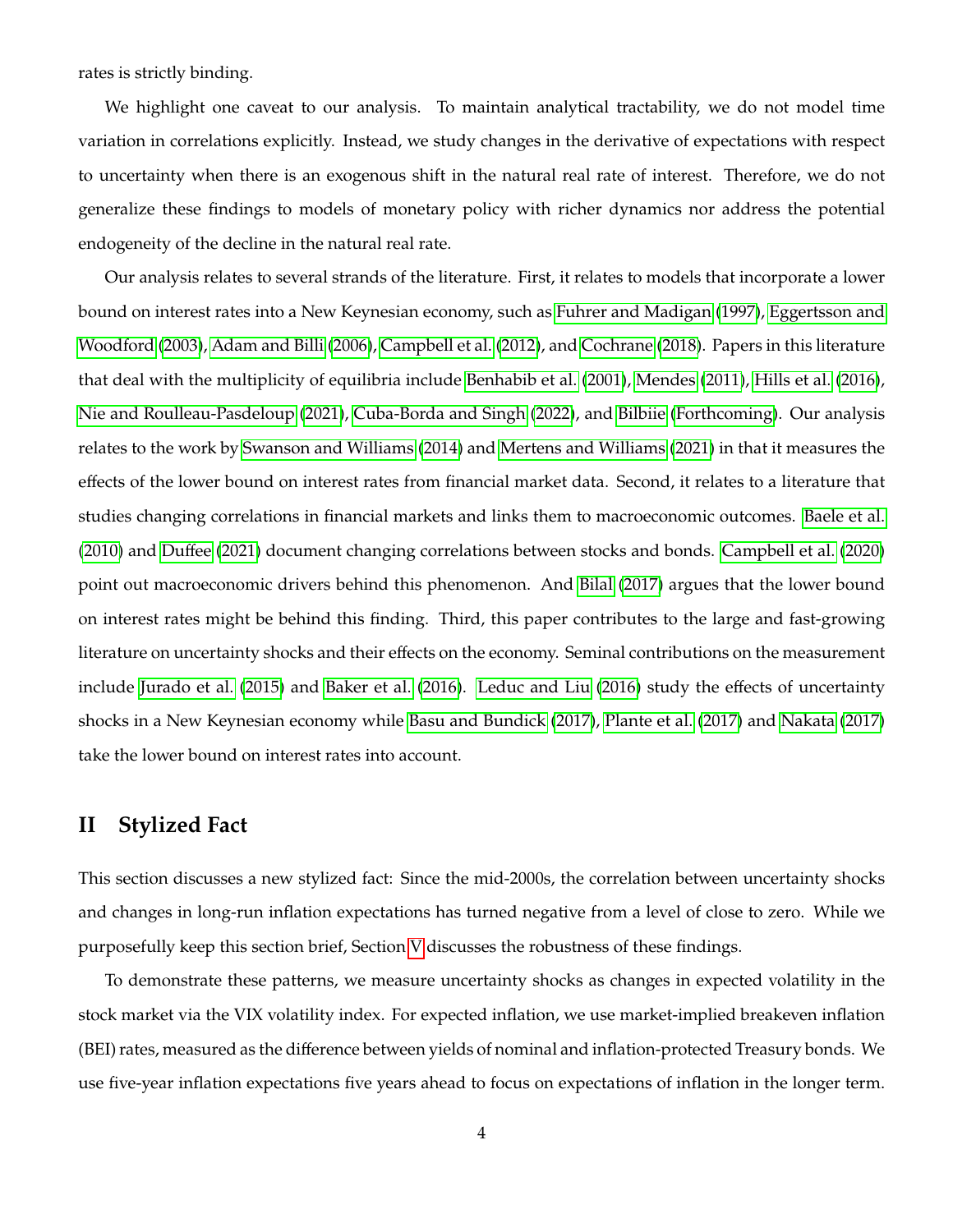

<span id="page-5-0"></span>Figure 1: Five-year trailing-window correlation of monthly changes in the VIX with monthly changes in the five-year, five-year-forward breakeven inflation (BEI) rate. The underlying variables are monthly averages of daily market-close values.

We retrieve daily time series on each of these variables from Bloomberg.<sup>[1](#page-1-0)</sup> To get monthly observations, we construct changes in monthly averages of the daily market-close values and compute the correlation between these monthly changes in the VIX and changes in inflation expectations for five-year rolling windows. The overall sample for the monthly changes is restricted by the introduction of Treasury inflation-protected securities (TIPS) in February of 1999, such that the five-year trailing-window correlations begin in February 2004. We end the sample with the Federal Reserve's announcement of the average-inflation targeting framework.

Figure [1](#page-5-0) plots the correlation between these measures of uncertainty shocks and changes in inflation expectations at the monthly frequency. The decline in this correlation occurred during the mid-2000s and accelerated as the federal funds rate was lowered to the effective lower bound. It remained highly negative throughout the initial lower bound period and increased after liftoff from the lower bound. After the onset of the COVID-19 pandemic and the ensuing recession, the correlation turned highly negative again.

We interpret an increase in the VIX as reflecting an increase in uncertainty. There is a literature documenting a negative relationship between increases in the VIX and stock prices. One possible channel for

<sup>1</sup>Appendix [B](#page-35-0) summarizes the sources and details of all data used in this paper.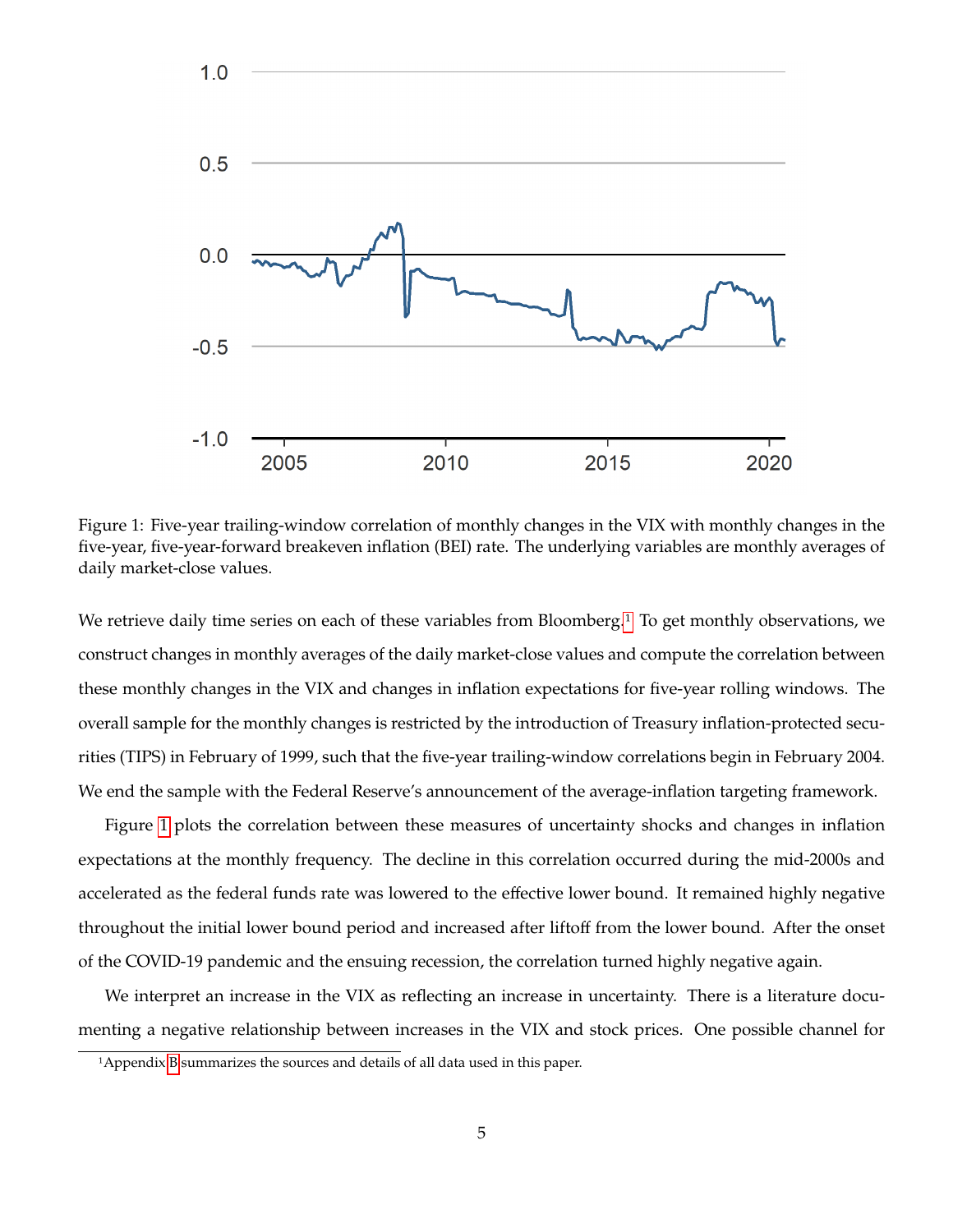this connection might be that the increase in uncertainty leads to an increased risk premium, rather than there being a negative correlation between the level and volatility of shocks. However, the mechanism in our model would still apply if the mean and volatility of shocks are negatively correlated. As a robustness check, we also analyze other measures of uncertainty.

In the following section, we provide an explanation for this stylized fact. We argue that the lower bound on interest rates can lead to the observed pattern within a basic New Keynesian model. In such an environment, increases in uncertainty raise the possibility that monetary policy is unable to eliminate inflation shortfalls.

### **III Model**

In this section we study a simple version of the standard log-linearized three-equation New Keynesian model, as in, e.g., [Woodford](#page-32-3) [\(2003\)](#page-32-3), to which we add a lower bound on interest rates. For simplicity and analytical tractability, our model features only demand shocks that are independent and identically distributed (i.i.d.) over time.

The Phillips curve describes the evolution of inflation  $\pi_t$ 

<span id="page-6-0"></span>
$$
\pi_t = \kappa x_t + \beta \mathbb{E}_t \pi_{t+1}, \tag{1}
$$

where  $\kappa > 0$  is the sensitivity of inflation to changes in the output gap,  $\beta \in (0, 1)$  is the discount factor, and inflation expectations are based on the information set available at time  $t$ .

The IS relation describes the behavior of the output gap  $x_t$ 

<span id="page-6-1"></span>
$$
x_t = \epsilon_t - \alpha (i_t - \mathbb{E}_t \pi_{t+1} - r^*) + \mathbb{E}_t x_{t+1},
$$
\n<sup>(2)</sup>

where  $\alpha > 0$  is the responsiveness of the output gap to deviations of the real interest rate from its long-run natural rate,  $r^*$ .

The demand shock  $\epsilon_t$  is assumed to be i.i.d. over time with zero mean and follows an arbitrary distribution that can be described by a probability density function  $g(\cdot)$  with infinite support.<sup>[2](#page-1-0)</sup> We denote the corresponding cumulative density function by  $G(\cdot)$ .

The central bank sets the nominal rate  $i_t$  optimally under discretion but is constrained by a lower bound

<sup>2</sup>While the results hold more generally, we work with an infinite support of the shock to avoid the distinction of the cutoff for a binding lower bound lying within or outside the support of the distribution.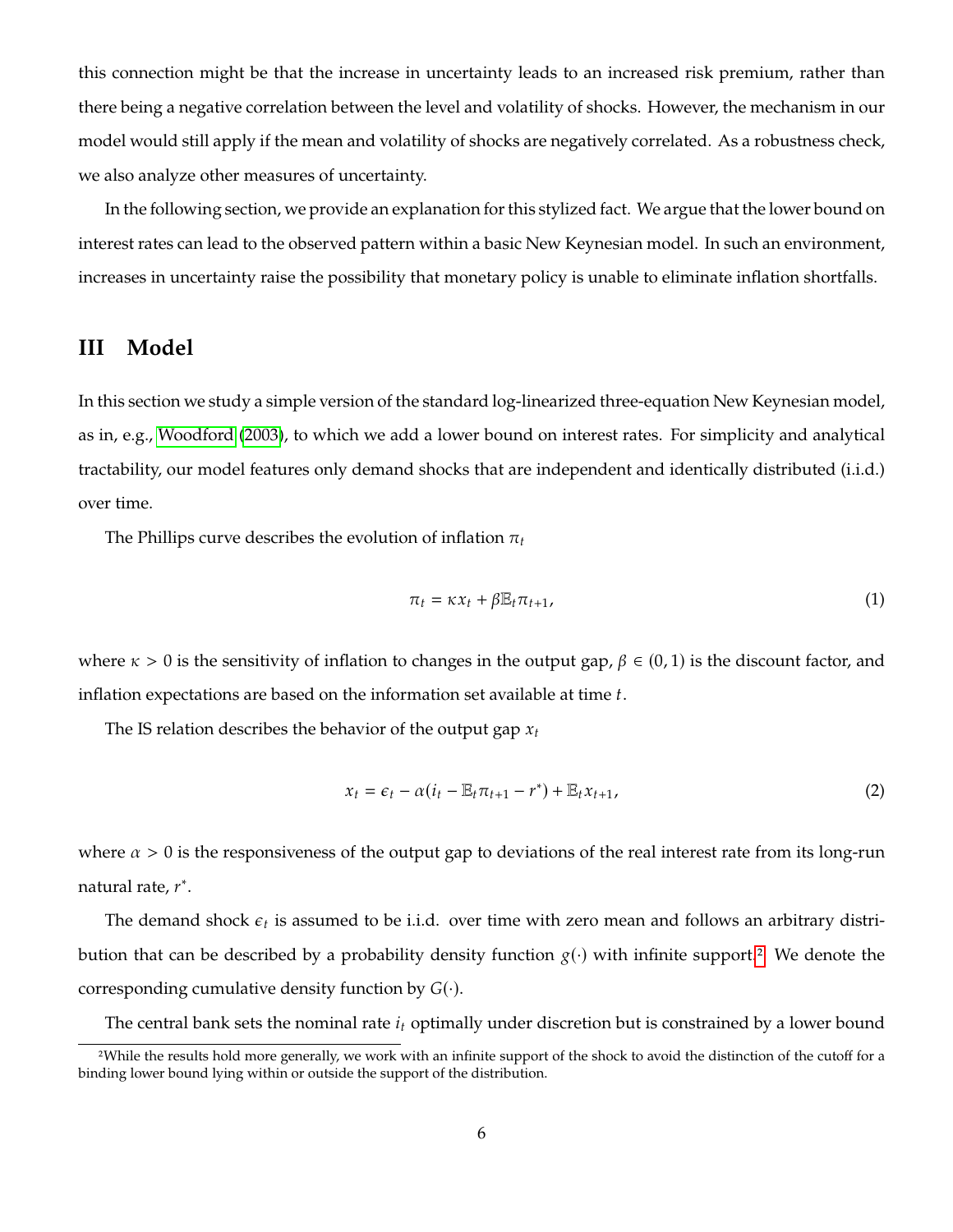$i^{LB} < r^*$  that lies below the natural real rate of interest. It aims to minimize a loss function  $\mathscr L$  that penalizes output gaps as well as deviations of inflation from its target, which is normalized to zero,<sup>[3](#page-1-0)</sup>

$$
\min_{i_t \ge i^{LB}} \mathcal{L} = \min_{i_t \ge i^{LB}} (1 - \beta) \mathbb{E}_0 \left[ \sum_{t=0}^{\infty} \beta^t (\pi_t^2 + \lambda x_t^2) \right],
$$
\n(3)

where  $\lambda \geq 0$  is the relative weight the central bank places on the output gap relative to deviations of inflation from target. We focus on optimal monetary policy under discretion, when the central bank lacks the ability to commit to future actions and thus takes inflation expectations as given. The central bank and private sector are assumed to have full knowledge of the model, including the distribution of the shock processes.

The state space of the system consists only of the current realization of the shock  $\epsilon_t.$  Due to the shock being purely temporary, its current realization has no predictive content for future realizations of the shock process. As a result, conditional expectations of future variables based on the current information set coincide with unconditional expectations. This is reflected in the proceeding analysis with the conditional time subscript  $t$ dropped from the expectations operator.

It is convenient to define a shadow rate  $\mathbf{i}_t$  as

$$
\mathbf{i}_t = \theta + r^* + \psi \mathbb{E} \pi_{t+1} + \frac{1}{\alpha} \epsilon_t,
$$

which, for  $\theta = 0$ , is the optimal policy rate under discretion without the lower bound constraint. In a later section, we use the parameter  $\theta$  to introduce different monetary policy frameworks.

In the presence of a lower bound, the optimal discretionary policy is to set the interest rate equal to the shadow rate whenever feasible and to the lower bound otherwise:

$$
i_t = \max\{\mathbf{i}_t, i^{LB}\} = \mathbf{i}_t + i_t^{\Delta}
$$

We furthermore define the interest rate wedge  $i_t^{\Delta}$  as the difference between the policy rate and the shadow rate as in the second part of the above equation. Since the policy rate  $i_t$  is either equal to the shadow rate  $i_t$  or set above the shadow rate at  $i^{LB}$  when the shadow rate falls below the lower bound, the interest rate wedge  $i_t^{\Delta}$  is always nonnegative.

Equipped with this notation, we rewrite the model equations in terms of the interest rate wedge by

<sup>&</sup>lt;sup>3</sup>More generally, the same results follow for nonzero inflation target, with  $\pi_t$  then representing deviations in inflation from target.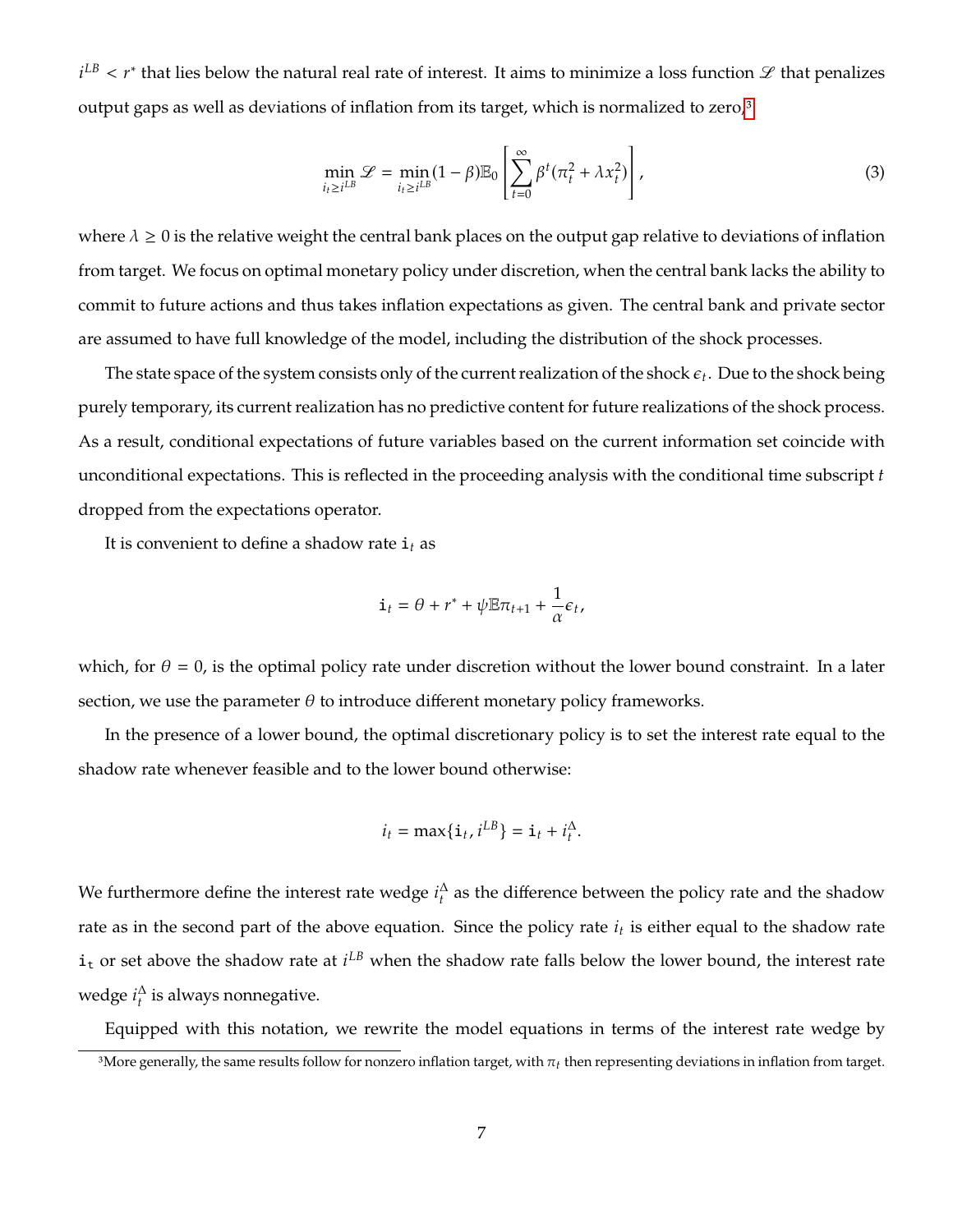substituting  $\mathbf{i}_t + i_t^{\Delta}$  for the nominal rate  $i_t$ . The system of equations [\(1\)](#page-6-0) and [\(2\)](#page-6-1) then becomes

<span id="page-8-0"></span>
$$
\pi_t = \frac{\lambda}{\kappa^2 + \lambda} \beta \mathbb{E}_t \pi_{t+1} - \alpha \kappa (i_t^{\Delta} + \theta)
$$
\n(4)

and

$$
x_t = -\frac{\kappa}{\kappa^2 + \lambda} \beta \mathbb{E}_t \pi_{t+1} - \alpha (\dot{i}_t^{\Delta} + \theta)
$$

where  $\psi = 1 + \frac{1}{\alpha \kappa} - \frac{\beta \lambda}{\alpha \kappa (\kappa^2)}$  $\frac{P^{\lambda}}{\alpha \kappa (\kappa^2 + \lambda)} > 1.$ 

In these equations for inflation and the output gap defined in terms of the interest rate wedge, the first terms reflect what holds when the lower bound is not binding and when  $\theta = 0$ , as in the standard New Keynesian model (see [Clarida et al.](#page-29-9) [\(1999\)](#page-29-9)). The demand shock is fully offset and there is no tradeoff between stabilizing inflation and output, i.e., "divine coincidence" holds. However, the final term in each of these equations shows that a binding lower bound leads, ceteris paribus, to lower inflation and a negative output gap. Monetary policy can raise inflation on average by lowering interest rates on average, that is, by setting  $\theta$  to be negative.

#### **III.A Model Solution**

Absent a lower bound, equation [\(4\)](#page-8-0) shows that there is a unique equilibrium. Taking unconditional expectations on both sides results in an equilibrium where inflation is at target,  $\mathbb{E}\pi_t = 0$ , and the nominal interest rate equals the long-run natural rate,  $i_t = r^*$ .

The presence of a lower bound on interest rates in the model gives rise to the possibility of a second equilibrium. To see this, we split equation [\(4\)](#page-8-0) into parts depending on whether the lower bound binds in the current period or not

<span id="page-8-1"></span>
$$
\pi_{t} = \begin{cases}\n\frac{\beta \lambda}{\kappa^{2} + \lambda} \mathbb{E}_{t} \pi_{t+1} - \alpha \kappa \theta & \text{if } i_{t} \geq i^{LB} \\
\kappa \epsilon_{t} - \alpha \kappa (i^{LB} - \theta - r^{*}) + (1 - \alpha \kappa) \mathbb{E}_{t} \pi_{t+1} & \text{if } i_{t} < i^{LB}.\n\end{cases}
$$
\n(5)

In a deterministic version of our model, each part of equation [\(5\)](#page-8-1) delivers one equilibrium. The deterministic steady state stemming from the upper equation is characterized by inflation at its target of zero ( $\pi = 0$ ) and the nominal interest rate equal to the long-run natural real rate  $(i_t = r^*)$ . The lower equation gives rise to an equilibrium in which monetary policy is constrained such that the interest rate is permanently at the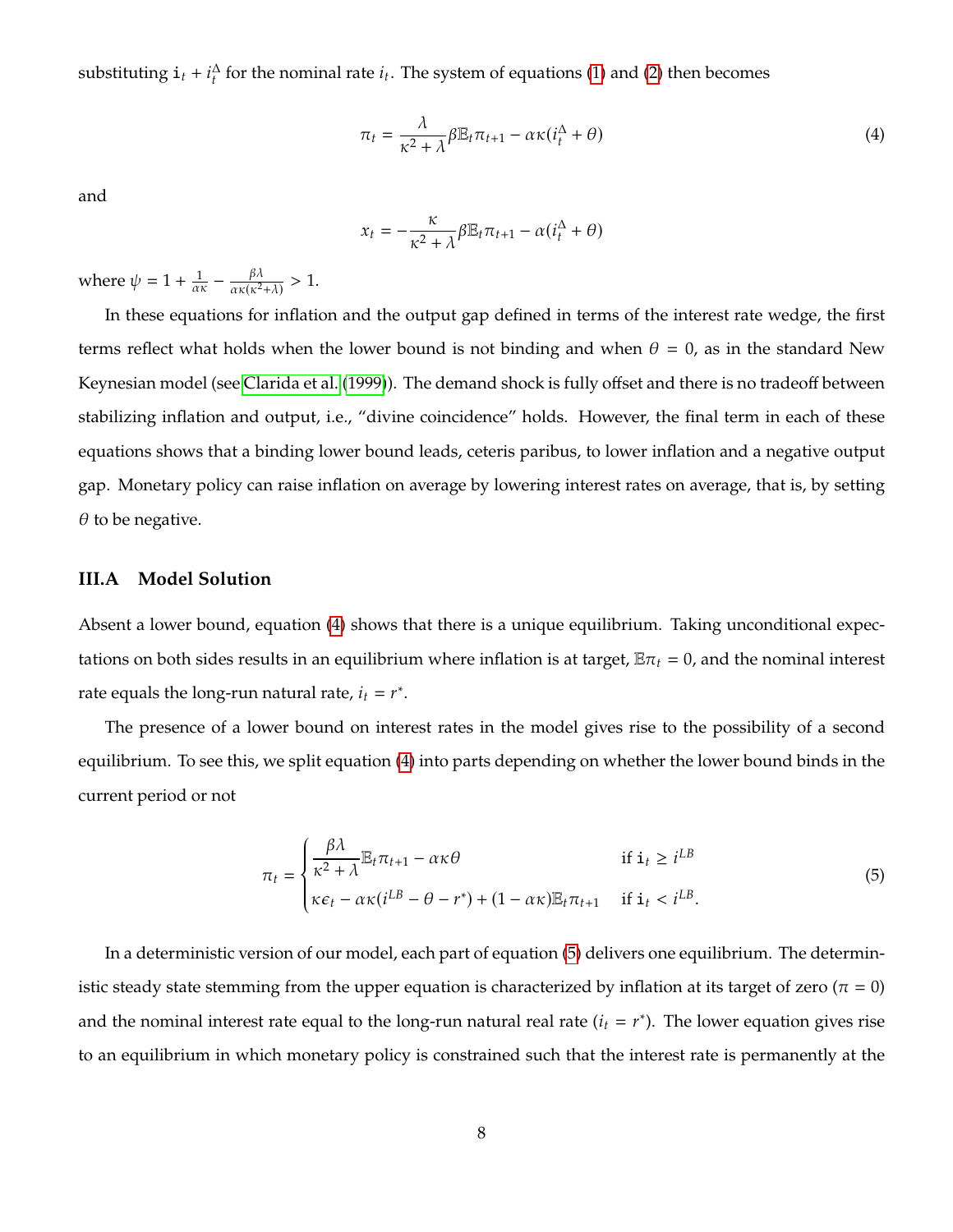lower bound,  $i_t = i_t^{LB}$ , as in [Benhabib et al.](#page-29-3) [\(2001\)](#page-29-3). The corresponding steady-state inflation is equal to the difference between the lower bound and the long-run natural real rate,  $\pi = i^{LB} - r^* < 0$ , and thus below its target of zero.

Characterizing the equilibrium in the stochastic environment with demand shocks requires solving for expectations of future inflation, the output gap, and the interest rate wedge. To this end, we recognize that these expectations are linked in the model via

<span id="page-9-0"></span>
$$
\mathbb{E}\pi_{t+1} = \frac{\kappa}{1-\beta} \mathbb{E}x_{t+1} = -\frac{1}{\psi - 1} (\mathbb{E}i_{t+1}^{\Delta} + \theta).
$$
 (6)

Furthermore, the Fisher equation holds

$$
\mathbb{E}\pi_t=\mathbb{E}i_t-r^*.
$$

Appendix [A](#page-33-0) contains details on the derivation of these equations.

Equation [\(6\)](#page-9-0) and the Fisher equation imply that it is sufficient to characterize one of the expectations. In the following analysis, we focus on solving for the expected interest rate wedge  $E_i^{\Delta}$ , which translates into inflation expectations and, by the Fisher equation, into expected interest rates.

Computing the expected interest rate wedge results in

<span id="page-9-1"></span>
$$
\mathbb{E}i^{\Delta} = \int_{-\infty}^{\bar{\epsilon}^{LB}} (i^{LB} - \mathbf{i}_{t}) g(\epsilon_{t}) d\epsilon_{t} = \frac{1}{\alpha} \mathcal{G}(\bar{\epsilon}^{LB}), \qquad (7)
$$

where

$$
\bar{\epsilon}^{LB} = \alpha (i^{LB} - \theta - r^* + \frac{\psi}{\psi - 1} (\mathbb{E}i^{\Delta} + \theta))
$$
\n(8)

defines the cutoff for the demand shock below which the lower bound binds.  $\mathcal{C}(\epsilon_t)$  is the super-cumulative distribution function of the demand shock  $\epsilon_t$ , which is obtained by integrating the cumulative distribution function. This is to say that  $\mathscr{G}'(\bar{\epsilon}) = G(\bar{\epsilon})$  where  $G(\cdot)$  is the cumulative distribution function associated with the probability density function  $g(\cdot)$ .

Using the definition of the cutoff, we plug in for the expected interest rate wedge using equation [\(7\)](#page-9-1) to get the equilibrium correspondence

<span id="page-9-2"></span>
$$
\mathcal{G}(\bar{\epsilon}^{LB}) = \frac{\psi - 1}{\psi} \alpha \left( \frac{1}{\alpha} \bar{\epsilon}^{LB} - i^{LB} - \frac{1}{\psi - 1} \theta + r^* \right). \tag{9}
$$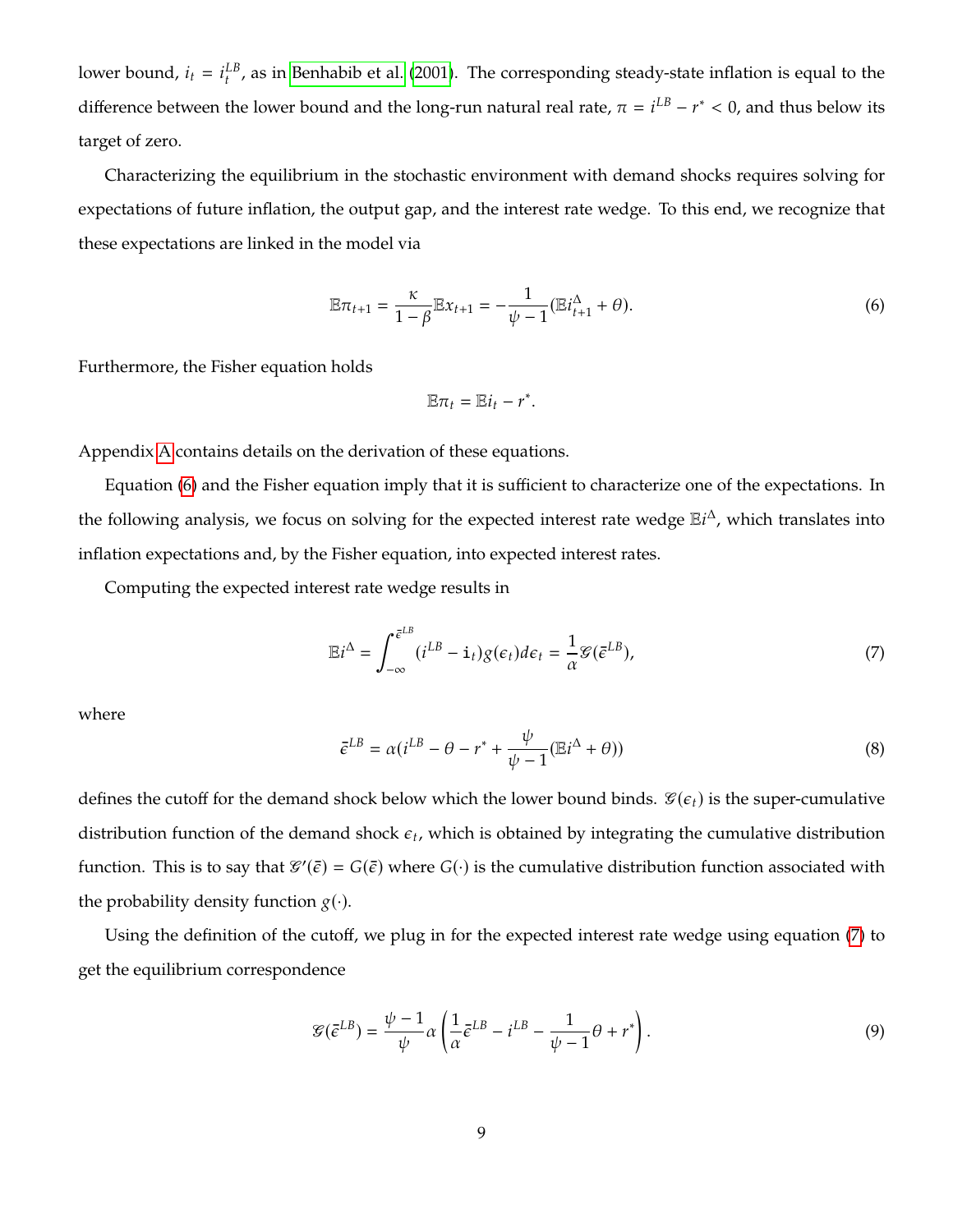Solving this equation for the cutoff value delivers the solution to the model as the cutoff determines expected interest rate wedges via equation [\(7\)](#page-9-1). Appendix [A.A](#page-33-1) contains the derivations and more details.

According to equation [\(9\)](#page-9-2), an equilibrium of the model occurs when the super-cumulative distribution function equals the right-hand side of the equation. This right-hand side is linear in the cutoff  $\bar{\epsilon}^{LB}$  and depicted in the black line in Figure [2.](#page-11-0)

Since one can obtain this function by integrating over the cumulative distribution function, it becomes clear that the function converges to zero for  $\bar{\epsilon}^{LB}\to 0$  and to infinity for  $\bar{\epsilon}^{LB}\to \infty$ . Furthermore, since its second derivative is the probability density function, it is nonnegative and  $\mathcal G$  is convex.

Due to the convexity of the super-cumulative distribution function, there can be either zero, one (in a knife-edge case), or two equilibria. As we saw above, the deterministic case always features two equilibria. We label the equilibrium to the left as the *target equilibrium*. In the deterministic case, it turns into the equilibrium in which the lower bound does not bind. With uncertainty, however, the lower bound becomes occasionally binding. The equilibrium to the right is a *liquidity trap equilibrium* and is associated with the deterministic equilibrium in which the lower bound binds. In the stochastic version, there can also be an occasionally binding constraint.

The probability with which the lower bound binds is

$$
P^{LB} = G(\bar{e}^{LB}) = \int_{-\infty}^{\bar{e}^{LB}} g(\epsilon) d\epsilon.
$$
 (10)

With this definition, we get the following lemma.

**Lemma 1** *Depending on the amount of uncertainty, there exist two, one, or zero equilibria in this economy. Furthermore,* in the case of two distinct equilibria, there is a threshold  $\frac{\psi-1}{\psi}$  such that the probability of a binding lower bound is always *below the cutoff in the target equilibrium and always above the cutoff in the liquidity trap equilibrium.*

The proof is in Appendix [A.A.2.](#page-33-2)

In the presence of uncertainty, the lower bound on interest rates is occasionally binding in both equilibria. When there are two equilibria, the probability of a binding lower bound in the target equilibrium always falls below the cutoff value whereas it exceeds it in the liquidity trap equilibrium. In the knife-edge case of a unique equilibrium, the probability of a binding lower bound is  $\frac{\psi-1}{\psi}$ . We denote the corresponding cutoff by  $\bar{\epsilon}^*$ .

As an illustration of the solution of the model, we consider the case of a normal distribution for the shock.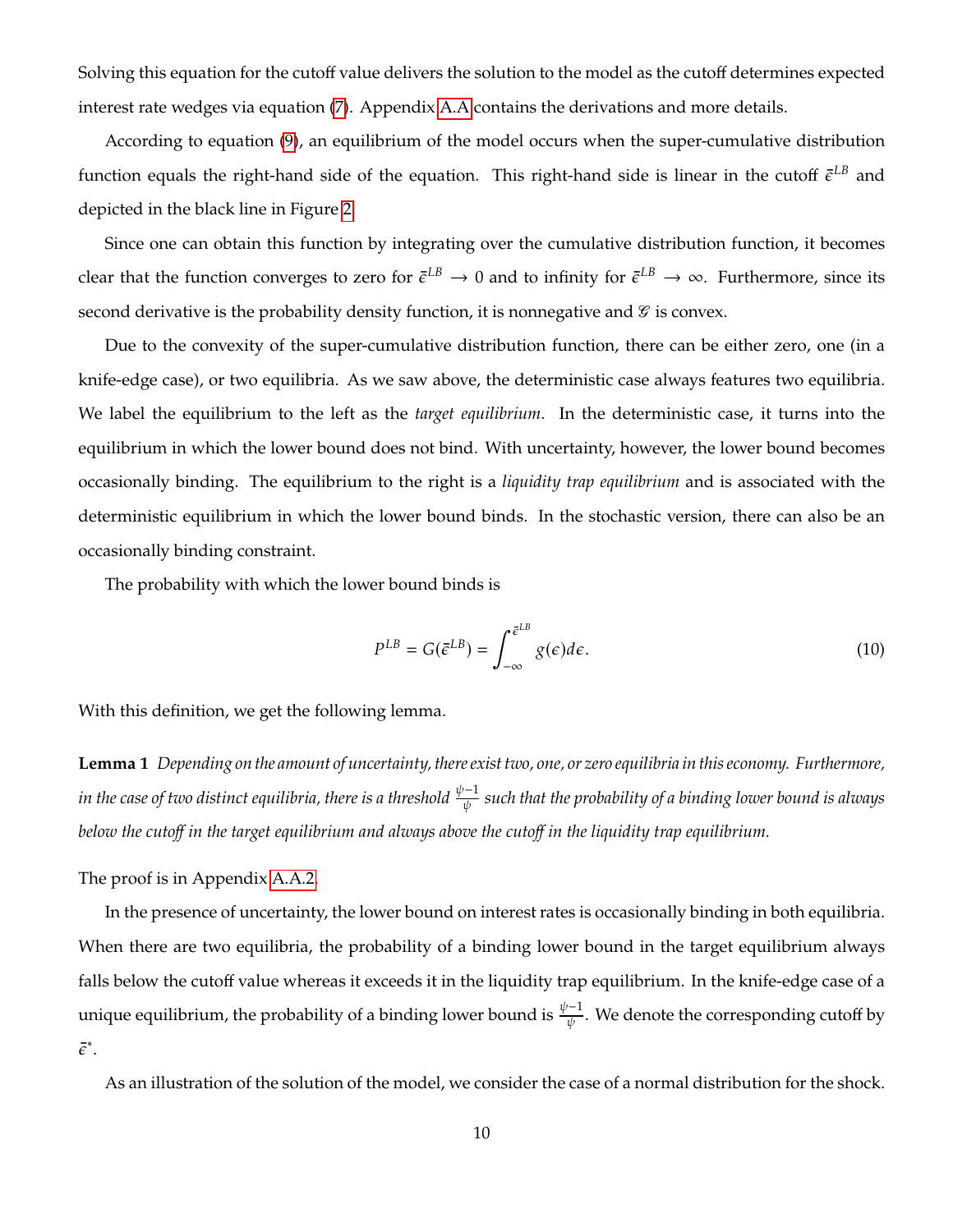There, the super-cumulative function takes the form

$$
\mathcal{G}^{\text{norm}}(\bar{\epsilon}^{LB}) = \bar{\epsilon}^{LB} \Phi\left(\frac{\bar{\epsilon}^{LB}}{\sigma}\right) + \phi\left(\frac{\bar{\epsilon}^{LB}}{\sigma}\right) \sigma,
$$

where  $\Phi(\cdot)$  denotes the cumulative distribution function (c.d.f.) of the standard normal distribution,  $\phi(\cdot)$  the corresponding probability density function (p.d.f.), and  $\sigma$  is the standard deviation of the demand shock.



<span id="page-11-0"></span>Figure 2: Equilibrium correspondence. Solid straight black line plots  $\mathcal{C}(\bar{\epsilon}^{LB})$  as a linear function of  $\bar{\epsilon}^{LB}$ , as given by equation [\(9\)](#page-9-2). The other lines plot the super-cumulative distribution function  $\mathcal{G}^{norm}(\bar{\epsilon}^{LB})$  for the case of a normal distribution, with mean zero and varying standard deviations  $(\sigma)$ . The intersection points with the solid black line indicate equilibria for these various values of  $\sigma$  under normality.

Figure [2](#page-11-0) depicts this super-cumulative distribution function and the condition leading to an equilibrium. The blue line shows the super-cumulative distribution for a normally distributed demand shock as a function of the cutoff  $\bar{\epsilon}^{LB}$ .

As can be seen in Figure [2,](#page-11-0) the equilibrium cutoffs and thus expected interest rate wedges are closer to each other in the case of uncertainty compared to the deterministic counterpart. In the deterministic target equilibrium, the lower bound on interest rates does not bind. In the case with uncertainty, however, there is a cutoff for the demand shock below which the central bank becomes constrained by the lower bound. This is because the central bank aims at offsetting the demand shock and lower realizations cause it to cut interest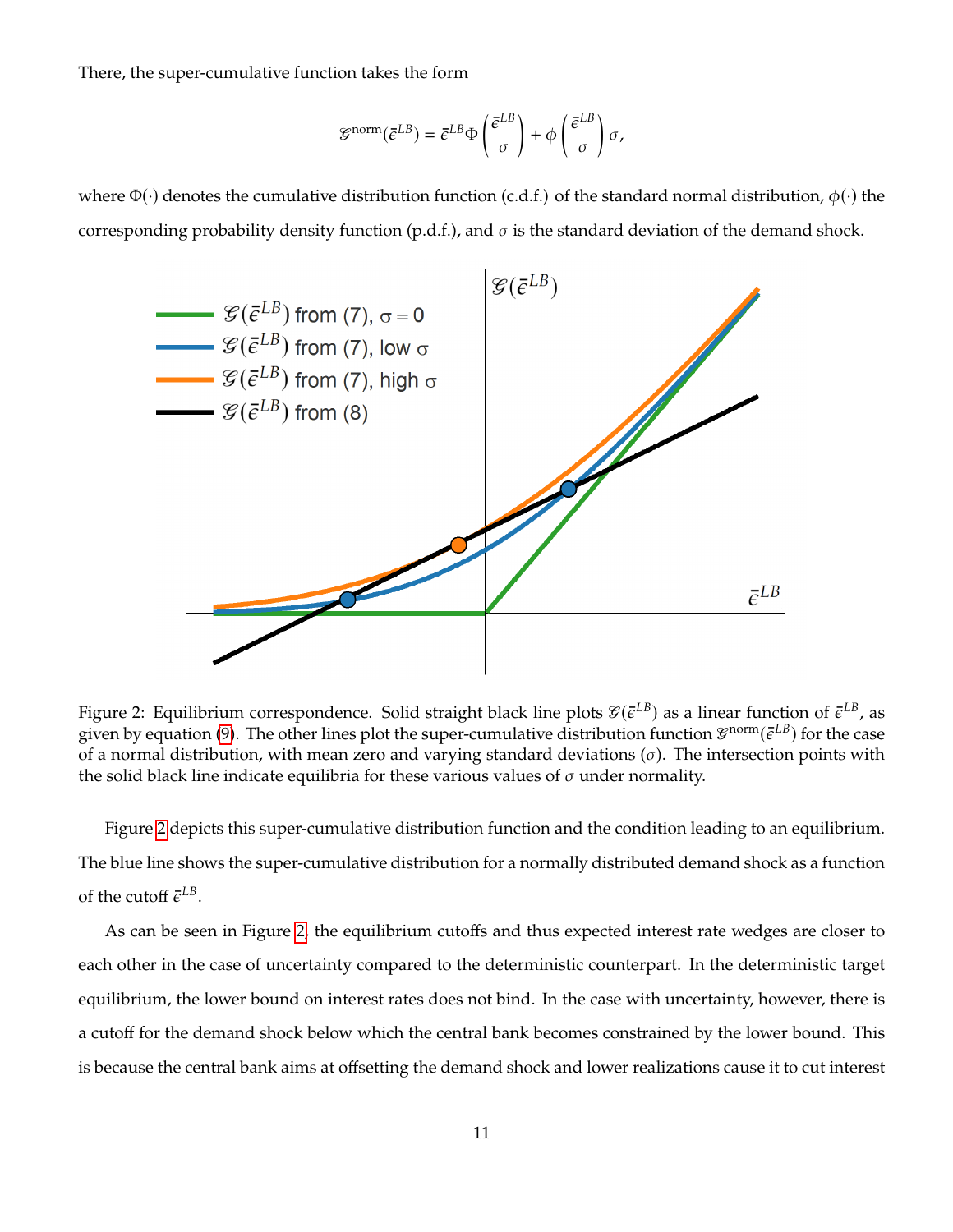rates. With the demand shock being sufficiently low, the shadow rate falls below the lower bound.

In the liquidity trap equilibrium, the logic is reversed. The lower bound always binds in the deterministic steady state. Adding uncertainty results in situations where the demand shock is so high that the shadow rate is above the lower bound and the central bank finds itself unconstrained. Since there are now situations in which the central bank stabilizes the economy, average inflation—and thus inflation expectations—rise.

Further increasing uncertainty eventually leads the two equilibria to be identical. Beyond this knife-edge case, any further increase in uncertainty leads to non-existence of equilibria.

To summarize, without a lower bound on interest rates, the New Keynesian model results in a unique equilibrium where inflation expectations are anchored at the target level. Introducing a lower bound adds a liquidity trap equilibrium that is characterized by a higher probability of a binding lower bound compared to the target equilibrium. We now turn to analyzing the effects of changes in uncertainty on the economy.

### **III.B The effects of uncertainty and demand shocks**

This section studies the impact of an increase in uncertainty on the economy. It shows that the lower bound plays a crucial role: Without it, an increase in uncertainty has no effect on inflation and output. With a lower bound, higher uncertainty increases the region of the state space in which the lower bound is binding in the target equilibrium while it shrinks the region in a liquidity trap equilibrium.

In the absence of a lower bound, uncertainty has no effect on the economy since demand shocks can be fully offset. Optimal interest rate policy shields inflation and output from the effect of demand shocks. More volatile demand leads to more volatile interest rates but does not transmit to prices or the real economy.

The lower bound on interest rates changes these predictions. We show that the expected interest rate wedge increases in the target equilibrium and falls in a liquidity trap equilibrium. We demonstrate these effects for general distributions with unbounded support. Therefore, we show that a mean-preserving spread alters the probability of a binding lower bound and, in turn, expected interest rate wedges and inflation expectations.

Let  $\varphi_t = \varepsilon_t + s \nu_t$  be a series of mean-preserving spreads of  $\varepsilon_t$ , indexed by  $s \ge 0$ , where  $\mathbb{E}[\nu_t | \varepsilon_t] = 0$ . A larger value of  $s$  implies a higher variance of the mean-preserving spread. Denote the super-cumulative distribution function of  $\varphi_t$  by  $\mathcal{G}(s, \varphi_t)$ . Then we get the following lemma.<sup>[4](#page-1-0)</sup>

<sup>4</sup>For a proof, see [Rothschild and Stiglitz](#page-32-4) [\(1970\)](#page-32-4).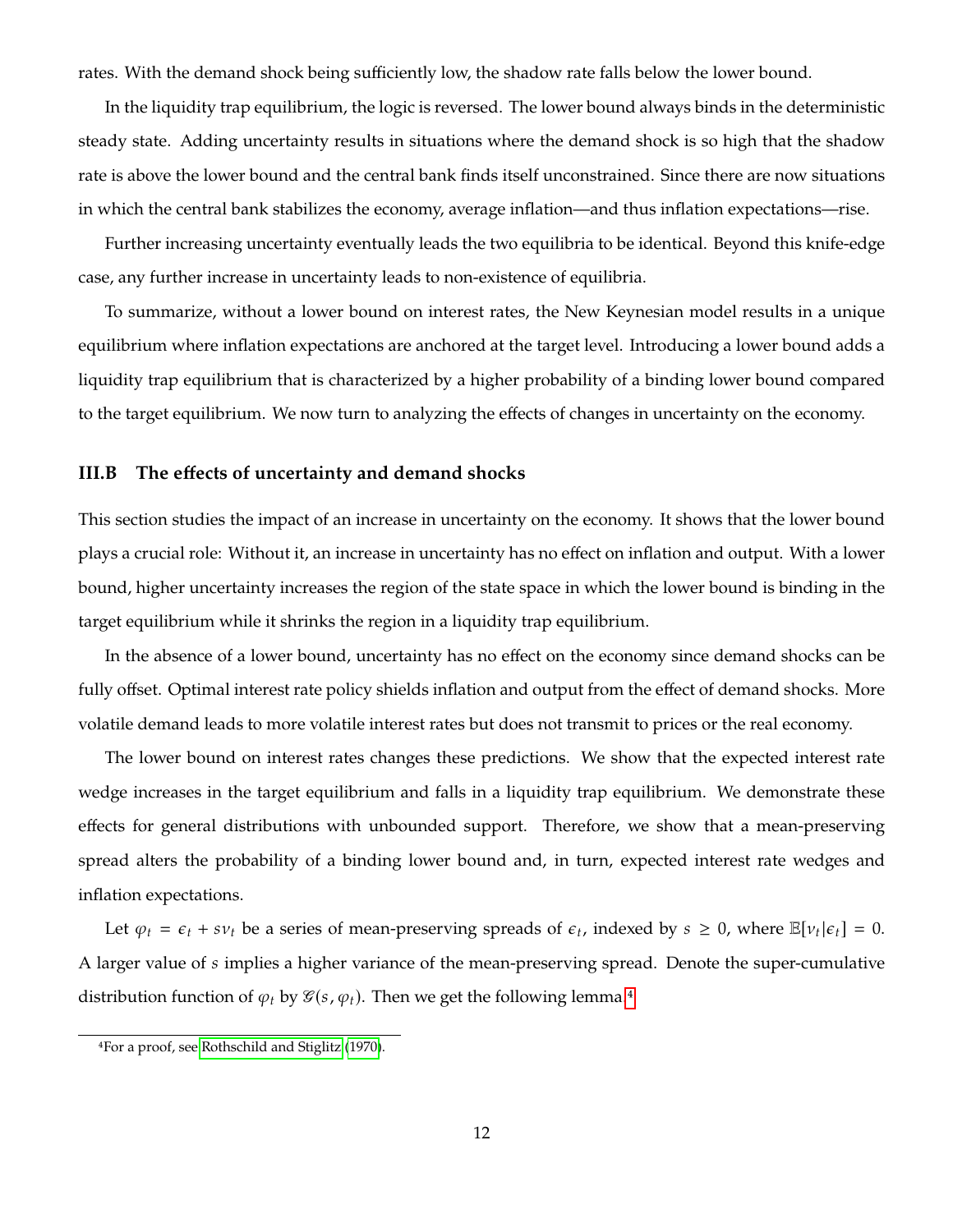#### **Lemma 2 (Mean-preserving spread and second-order stochastic dominance)**

*The following statements are equivalent:*

- 1.  $\varphi_t$  is a mean-preserving spread of  $\epsilon_t$  with p.d.f.  $g(s, \varphi_t)$  and c.d.f.  $G(s, \varphi_t)$ .
- 2.  $G(s, \varphi_t)$  *second-order stochastically dominates*  $G(\epsilon_t)$  *for all*  $s > 0$ *.*
- *3.*  $\mathcal{G}(s, \varphi) \geq \mathcal{G}(\varphi)$  for all  $\varphi$  and  $s > 0$ .
- <span id="page-13-0"></span>*4. There exist*  $\varphi$  and  $\bar{\varphi}$  such that  $G(s, \varphi_t) \geq G(\varphi_t)$  for all  $\varphi_t \geq \varphi$  and  $G(s, \varphi_t) \leq G(\varphi_t)$  for all  $\varphi_t \geq \varphi$  $\varphi$ .

A general increase in uncertainty through a mean-preserving spread pushes mass into the tails. In that case, the distribution for the more volatile demand shock is said to second-order stochastically dominate the distribution without the mean-preserving spread. As a consequence, the cumulative distribution function rises in the left tail, thereby increasing its integral, the super-cumulative distribution function, as shown in Lemma [2.](#page-13-0)

Figure [2](#page-11-0) depicts these effects for the case of the normal distribution. While the linear relationship between expected interest rate wedges and the cutoff  $\bar{\epsilon}^{LB}$  in the black line is unaffected by an increase in uncertainty, the super-cumulative distribution function increases and the two equilibria move closer together. Further increases in uncertainty eventually lead to a unique equilibrium and non-existence for yet higher levels of uncertainty.

From this picture, it is also evident that the cutoff  $\bar{\epsilon}^{LB}$  rises with uncertainty in the target equilibrium (the point of intersection to the left) and, as a result, the lower bound binds over a larger portion of the support for the demand shock. The opposite prediction holds in a liquidity trap equilibrium. Proposition [1](#page-13-1) summarizes these results.

#### <span id="page-13-1"></span>**Proposition 1 (Effects of uncertainty)**

*A mean-preserving spread has no effect on inflation expectations absent the lower bound; in the presence of a lower bound, it raises (lowers) the expected interest rate wedge in a target (liquidity trap) equilibrium.*

We analyze the derivative of inflation expectations with respect to an increase in the mean-preserving spread

$$
\frac{\mathrm{d}\mathbb{E}i^{\Delta}}{\mathrm{d}s} = \frac{1}{\alpha} \frac{\psi - 1}{\psi} \frac{\mathcal{G}_1^{\varphi}(s, \bar{\epsilon}^{LB})}{\frac{\psi - 1}{\psi} - p^{LB}}.
$$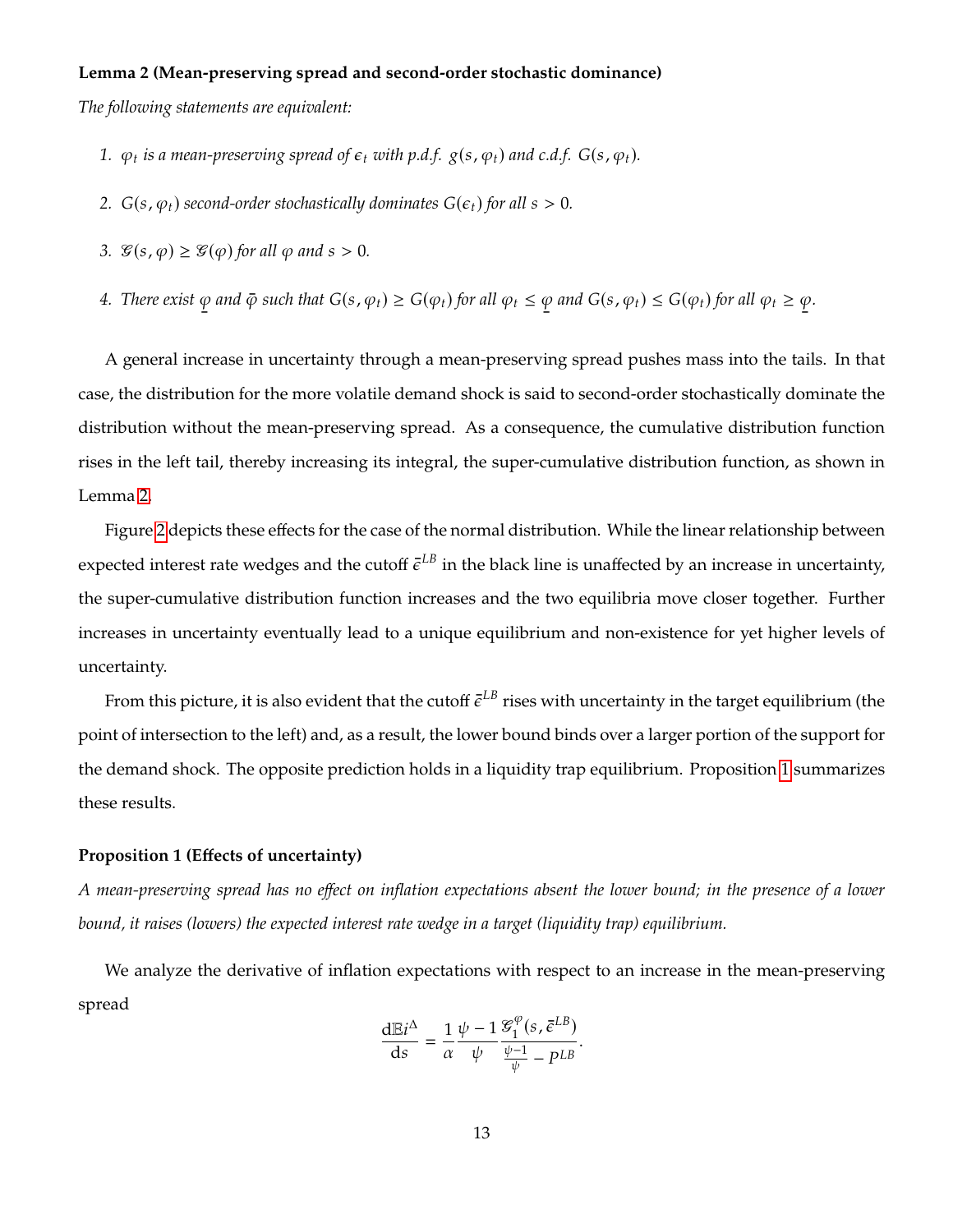We interpret this expression as the model's analogue of the correlation of changes in expectations due to an uncertainty shock, as measured by a change in the mean-preserving spread. This expression formalizes the discussion of the effects of changes in uncertainty. When there is no lower bound, the function  $\mathcal{C}(\epsilon_t)$  is zero everywhere for all values of s. Thus, the derivative of the wedge vanishes as well, and changes in uncertainty have no effects on the inflation expectations absent the lower bound.

With a lower bound on interest rates, the sign of the effects of changing uncertainty on expectation is determined by the equilibrium the economy is in. The numerator is positive,  $\mathcal{G}_1(s, \epsilon_t) > 0$ , according to Lemma [2.](#page-13-0) We furthermore established that the lower bound probability is below the threshold  $(\psi-1)/\psi$  when the economy is in a target equilibrium and above in a liquidity trap equilibrium. Consequently, increases in uncertainty raise interest rate wedges, and thus lower inflation expectations, in the target equilibrium and have the opposite effect in the liquidity trap equilibrium.

The impact of changes in uncertainty on the probability of a binding lower bound, however, is more subtle. While the region of the state space expands (contracts) with higher uncertainty in the target (liquidity trap) equilibrium, the probability of a binding lower bound does not always change in the same direction. The reason is that there can be two opposing forces. In the target equilibrium, the cutoff  $\bar{\epsilon}^{LB}$  increases with uncertainty, suggesting that the probability of a binding lower bound should increase. However, a meanpreserving spread has a direct effect on the distribution function that can result in a lower value at the cutoff. To see this, we differentiate the definition of the lower bound probability with respect to  $s<sup>5</sup>$  $s<sup>5</sup>$  $s<sup>5</sup>$ 

$$
\frac{dP^{LB}}{ds} = G_1(s, \bar{\epsilon}^{LB}) + g(s, \bar{\epsilon}^{LB}) \frac{\mathcal{G}_1(s, \bar{\epsilon}^{LB})}{\frac{\psi - 1}{\psi} - G(s, \bar{\epsilon}^{LB})}.
$$
(11)

The first term in the final expression can be responsible for the lower bound probability and the cutoff moving in opposite directions.

Lemma [3](#page-14-0) establishes that, in the tails, the lower bound probability and the cutoff always move in the same direction in response to increases in uncertainty.

<span id="page-14-0"></span> $\tt Lemma 3$  There are values  $\epsilon$  and  $\bar{\epsilon}$  such that an increase in uncertainty raises the probability of a binding lower bound whenever  $\bar{\epsilon}^{LB} < \epsilon$  in the target equilibrium and lowers it for all  $\bar{\epsilon}^{LB} > \bar{\epsilon}$  in the liquidity trap equilibrium. When the

<sup>5</sup>Appendix [C.B](#page-36-0) contains a derivation of this expression.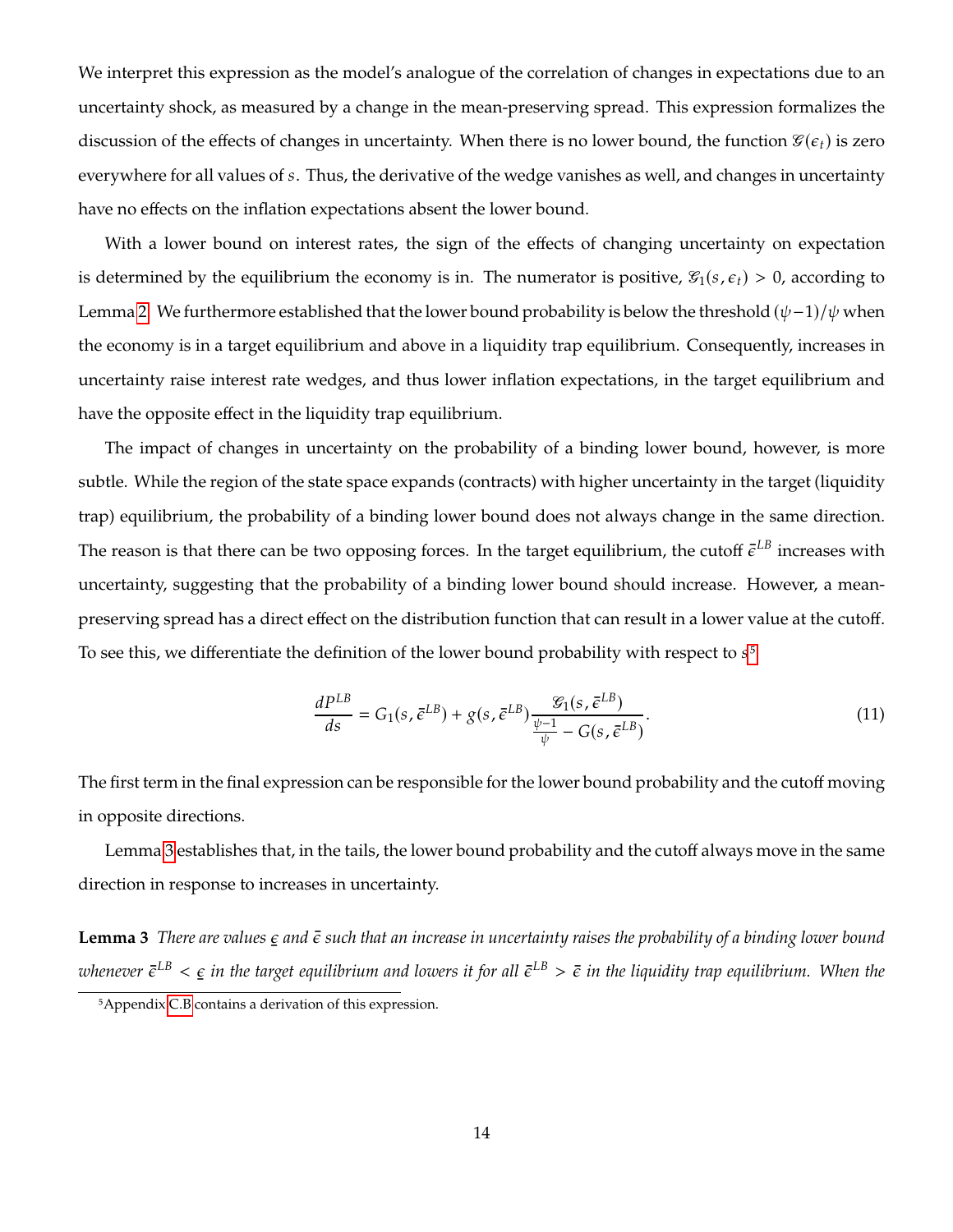*demand shock is normally distributed, these results hold globally, i.e.,*

$$
\frac{dP^{LB}}{ds} = \begin{cases}\n>0 & \text{for } \bar{\epsilon}^{LB} < \bar{\epsilon}^* \text{ (target equilibria).} \\
< 0 & \text{for } \bar{\epsilon}^{LB} > \bar{\epsilon}^* \text{ (liquidity trap equilibria).} \n\end{cases}
$$

Appendix [C.C](#page-37-0) contains a proof.

Intuitively, in the target equilibrium, the probability of a binding lower bound increases in the tails with uncertainty since the likelihood of large movements increases. In the liquidity trap equilibrium, the prediction is reversed, since, with higher uncertainty, the probability of a sufficiently positive shock increases in the tails that lifts the interest rate off the lower bound. When the demand shock follows a normal distribution, any increase in volatility raises the probability of a binding lower bound in the target equilibrium, i.e., when the probability of a binding lower bound falls below the cutoff  $(\psi - 1)/\psi$ ; in the liquidity trap equilibrium, the probability falls. Therefore, imposing a normal distribution implies that the sign of the derivative of the probability of being at the lower bound to a mean-preserving spread depends only on which equilibrium the economy is in.<sup>[6](#page-1-0)</sup>

Together these results indicate that changes in uncertainty should have an effect on inflation expectations only in close proximity to the lower bound. Looking at the stylized fact about changing correlations of uncertainty shocks and inflation expectations through this lens, the model is consistent with close to zero correlations in the early 2000s when the lower bound had a low probability of binding. Later in the sample, when the lower bound became a more salient concern, the correlation between uncertainty shocks and inflation expectations turned negative. The following comparative statics show within the model that a decline in the natural real rate of interest is the most likely source of these developments.

#### **III.C Changes in the effects of uncertainty on expectations**

This section explores the effects of a change in the natural real rate of interest on the relationship between uncertainty and inflation expectations. We find that, without the lower bound, our model cannot generate the observed change in the effects of increased uncertainty on expected inflation and interest rates. With a

<sup>&</sup>lt;sup>6</sup>A similar set of results holds under more stringent assumptions. When the distribution is unimodal and symmetric and  $\psi = 2$ , the results hold globally. When  $\psi \in (1, 2)$ , we can show that the lower bound probability rises with uncertainty for all target equilibria and, when  $\psi > 2$ , the lower bound probability declines for higher uncertainty across all liquidity trap equilibria. Appendix [C.E](#page-40-0) contains details.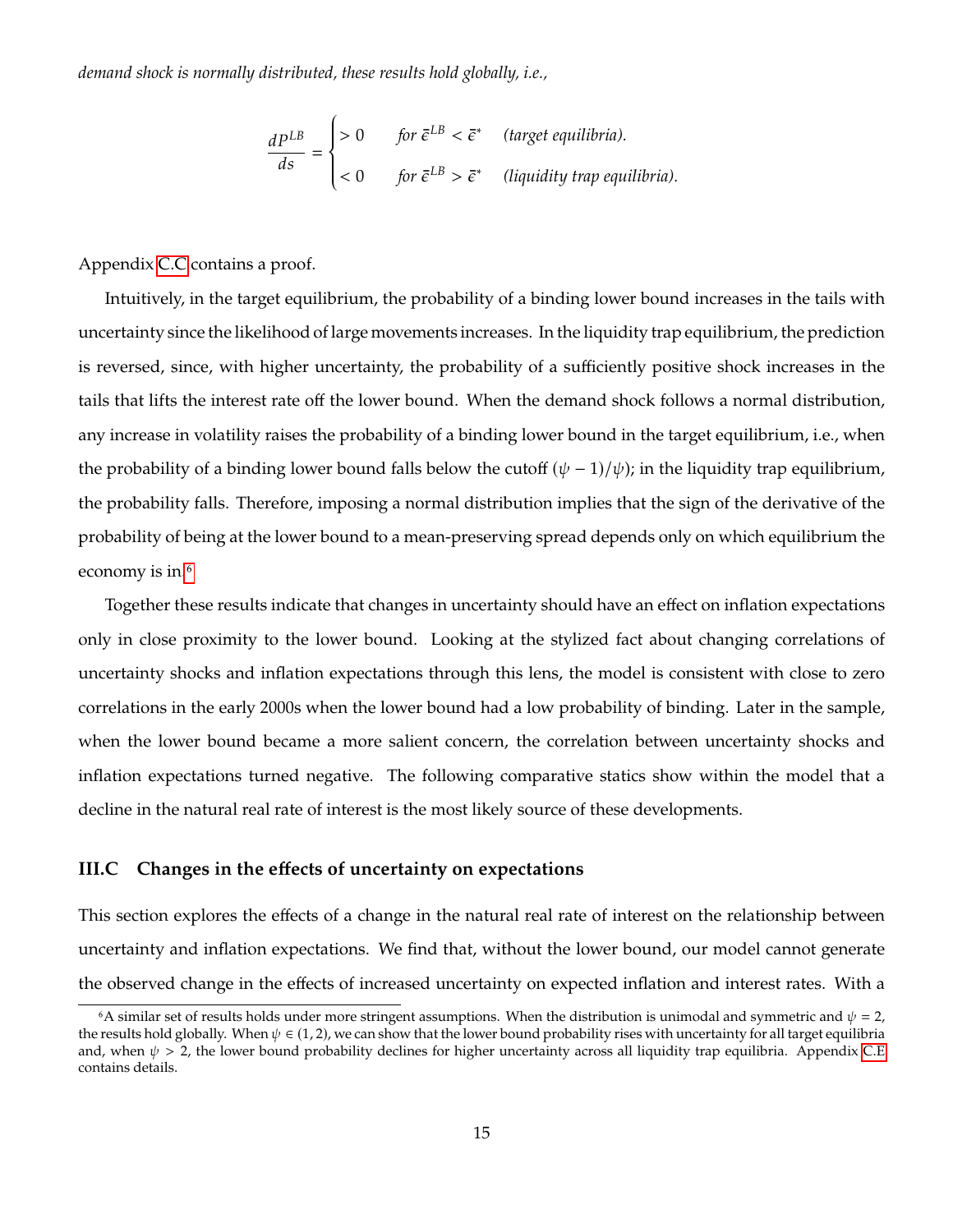lower bound, the equilibrium of the economy again determines the sign of the effects. In the general case, we find that the target equilibrium is, in the tails, consistent with the stylized facts of Section [II.](#page-4-0) With normally distributed shocks, the results hold across all target equilibria.

We now explore the changing impact of uncertainty on expectations when the natural real rate of interest falls. Therefore, we continue to interpret the correlation between expectations and changes in uncertainty as the derivative of expected interest rate wedges with respect to uncertainty.

**Proposition 2 (Changes in the natural real rate and the effects of changes in uncertainty)** *Changes in uncertainty do not affect expected interest rate wedges in the absence of a lower bound on interest rates, independent of the* level of the natural rate of interest r\*. In the presence of a lower bound, the following expression determines whether the *sensitivity of the expected interest rate wedge to changes in uncertainty increases or falls with the natural real rate of interest*

<span id="page-16-0"></span>
$$
\frac{d^2\mathbb{E}i^{\Delta}}{dr^*ds} = -\left(\frac{\frac{\psi-1}{\psi}}{\frac{\psi-1}{\psi}-p^{LB}}\right)^2 \frac{dP^{LB}}{ds}.
$$
\n(12)

Appendix [C.D](#page-39-0) contains the proof of these results.

This proposition allows us to sign the direction in which a fall in the natural rate pushes the sensitivity of the expected interest rate wedge to changes in uncertainty. The determining factor is whether uncertainty raises the probability of a binding lower bound. Using Lemma [3,](#page-14-0) the right-hand side of equation [\(12\)](#page-16-0) is always negative in the target equilibrium and always positive in the liquidity trap equilibrium, provided that shocks are normally distributed. The results furthermore hold in the tails of any distribution.

As a consequence, the sensitivity of inflation expectations with respect to uncertainty declines in the target equilibrium as the natural real rate of interest falls. In the liquidity trap equilibrium, this sensitivity rises. Measuring this sensitivity through the correlation of changes in inflation expectations and uncertainty shocks therefore shows that the results in Section [II](#page-4-0) are consistent with the target equilibrium and at odds with the liquidity trap equilibrium. We investigate this connection more formally in Section [IV.](#page-18-0)

Intuitively, when the natural real rate falls, the policy rate is closer to the lower bound in the target equilibrium, making it more likely to bind. When shocks display higher uncertainty, the probability of a binding lower bound increases, constraining the ability to offset negative demand shocks. As a consequence, the mean inflation rate declines.

We now turn to the question of whether the monetary policy framework has an impact on the transmission of uncertainty to the real sector. Here, we allow the central bank to permanently commit to any policy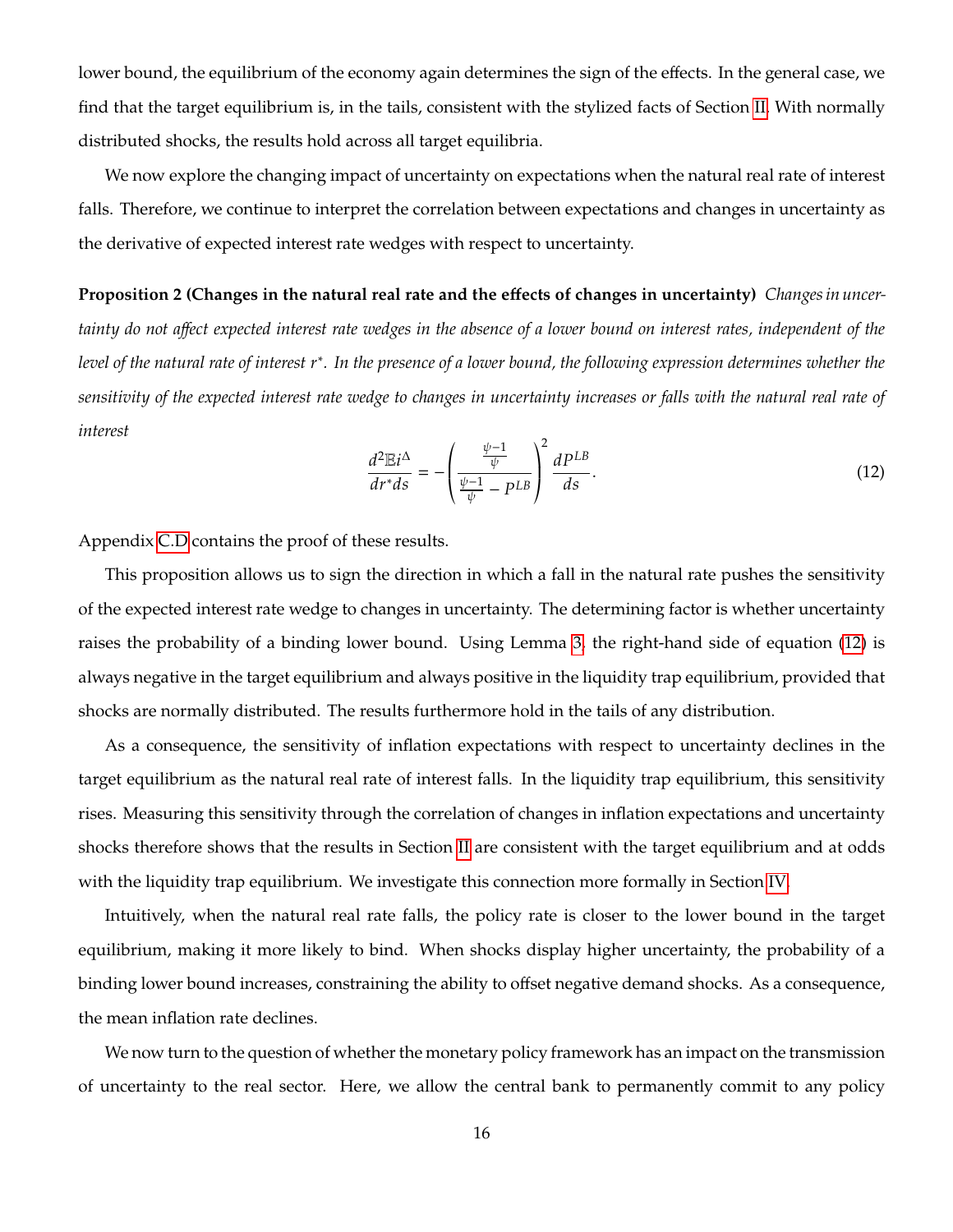parameter  $\theta$ . The central bank is given the ability to permanently adjust the level of its interest rate rule through the choice of the intercept parameter  $\theta$ . Adjusting this parameter amounts to static average-inflation targeting, as laid out in [Mertens and Williams](#page-31-6) [\(2019,](#page-31-6) [2020\)](#page-31-7) and [Diwan et al.](#page-30-6) [\(2020\)](#page-30-6).

Through lowering the interest rate intercept, the central bank provides more stimulus whenever it is not constrained by the lower bound. Consequently, it runs inflation above its target level during times when it is unconstrained to correct for the downward bias in inflation expectations due to the lower bound. That is, the central bank makes up for shortfalls during recessions by overshooting the inflation target during expansions. In that sense, it averages over the business cycle.

We are interested in the effect static average-inflation targeting has on the effects of changes in uncertainty on inflation expectations. We get the following result.

#### <span id="page-17-0"></span>**Proposition 3 (Static average-inflation targeting and the effects of changes in uncertainty)**

*Changes in uncertainty do not affect expected interest rate wedges in the absence of a lower bound on interest rates, independent of the level of the policy intercept*  $\theta$ *. In the presence of a lower bound, the following expression determines whether the sensitivity of the expected interest rate wedge to changes in uncertainty increases or falls with the policy intercept*  $\theta$ 

$$
\frac{d^2 \mathbb{E} i^{\Delta}}{d\theta ds} = \frac{1}{\psi - 1} \left( \frac{\frac{\psi - 1}{\psi}}{\frac{\psi - 1}{\psi} - p^{LB}} \right)^2 \frac{dP^{LB}}{ds}.
$$

Appendix [C.F](#page-41-0) contains the proof of these results.

Proposition [3](#page-17-0) demonstrates that a change in the policy intercept can prevent the effects of a fall in the natural rate. A negative intercept  $\theta$  lowers the expected interest rate wedge and increases inflation on average. This is because the central bank raises inflation above its target when unconstrained to make up, on average, for shortfalls during episodes of a binding lower bound. In the liquidity trap equilibrium, the sign of these effects is reversed.

As a result, the derivative of the expected interest rate wedge with respect to uncertainty rises when the central bank lowers the intercept of the policy rule. These results hold globally for normally distributed shocks and in the tails for any distribution.

In the following section, we document the empirical patterns around inflation expectations and expected interest rates and link them to movements in the natural real rate of interest.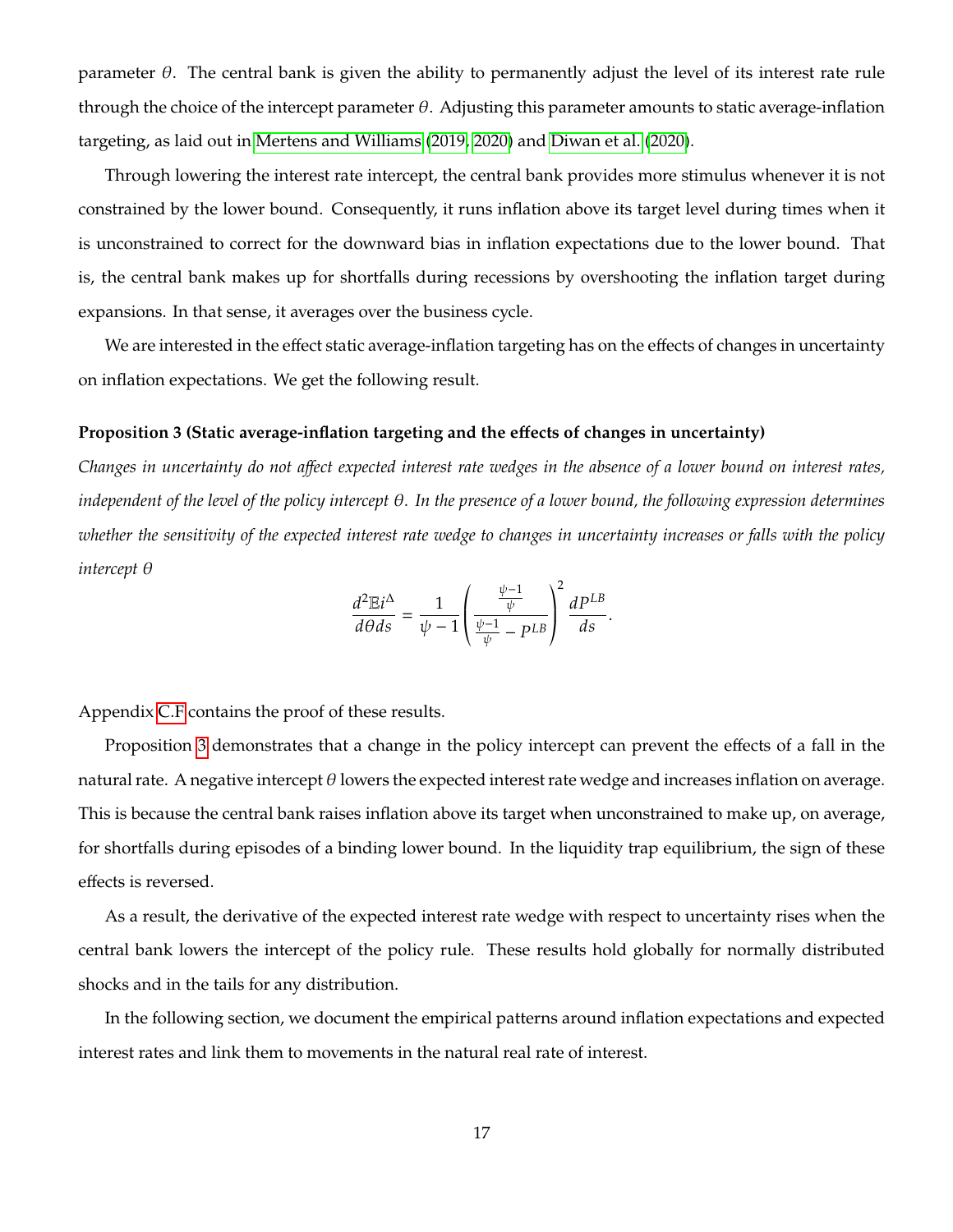### <span id="page-18-0"></span>**IV Empirical Implications**

We approach the empirical tests of the theoretical model in three steps. First, we recognize that the New Keynesian model predicts that the stylized fact should appear in the correlation of uncertainty shocks and changes in expectations of interest rates. After confirming this, we provide evidence that the natural real rate of interest fell during our sample period. Consistent with the theoretical predictions of our model, we show that the correlations of interest rates fell with it. And, lastly, we perform formal tests that link changes in the correlations with the natural real rate of interest.

### **IV.A Stylized fact for interest rates**

The theoretical model of the previous section shows that the stylized fact for inflation expectations should also apply to interest rate expectations. The reason behind this prediction is the Fisher equation: As uncertainty changes inflation expectations, interest rate expectations adjust accordingly.

Figure [3](#page-19-0) demonstrates that, as the correlation between uncertainty shocks and changes in inflation expectations turned negative, so did the correlation between uncertainty shocks and changes in expected interest rates. Here, expected interest rates are measured as the five-year ahead five-year Treasury forward rate (TFR) that we compute using constant maturity Treasury yields.

We interpret this declining correlation as the economy initially being shielded from uncertainty shocks, while over time their impact spills over increasingly to the real sector. With monetary policy serving as the primary tool to guard the economy against adverse shocks, the negative correlation between uncertainty shocks and changes in interest rates and inflation expectations, respectively, suggest that the lower bound affected the ability to respond to negative shocks using the policy rate over the sample period.

#### **IV.B The Decline in the Natural Real Rate of Interest**

In recent years, a body of research has documented a decline in the natural real rate of interest in the United States and other advanced economies over the past few decades [\(Williams, 2017\)](#page-32-5).[7](#page-1-0) Figure [4](#page-20-0) plots the natural interest rate from 1999 to 2020, using daily estimates of the real natural rate from [Christensen and Rudebusch](#page-29-10) [\(2019\)](#page-29-10) and daily five-year forward zero-coupon TIPS yields five years ahead from [Gürkaynak et al.](#page-30-7) [\(2010\)](#page-30-7) as a proxy for the natural rate. Over the sample period, estimates of the natural real rate of interest from

<sup>7</sup>See, for example, [Laubach and Williams](#page-31-8) [\(2003\)](#page-31-8), [Kiley](#page-31-9) [\(2015\)](#page-31-9), [Lubik and Matthes](#page-31-10) [\(2015\)](#page-31-10), [Johannsen and Mertens](#page-31-11) [\(2016\)](#page-31-11), [Holston](#page-30-8) [et al.](#page-30-8) [\(2017\)](#page-30-10), [Crump et al.](#page-30-9) (2017), [Del Negro et al.](#page-30-10) (2017) and [Christensen and Rudebusch](#page-29-10) [\(2019\)](#page-29-10). Estimates from these models for  $r^*$ <br>show a decline consistent with that from the measure used in this paper. show a decline consistent with that from the measure used in this paper.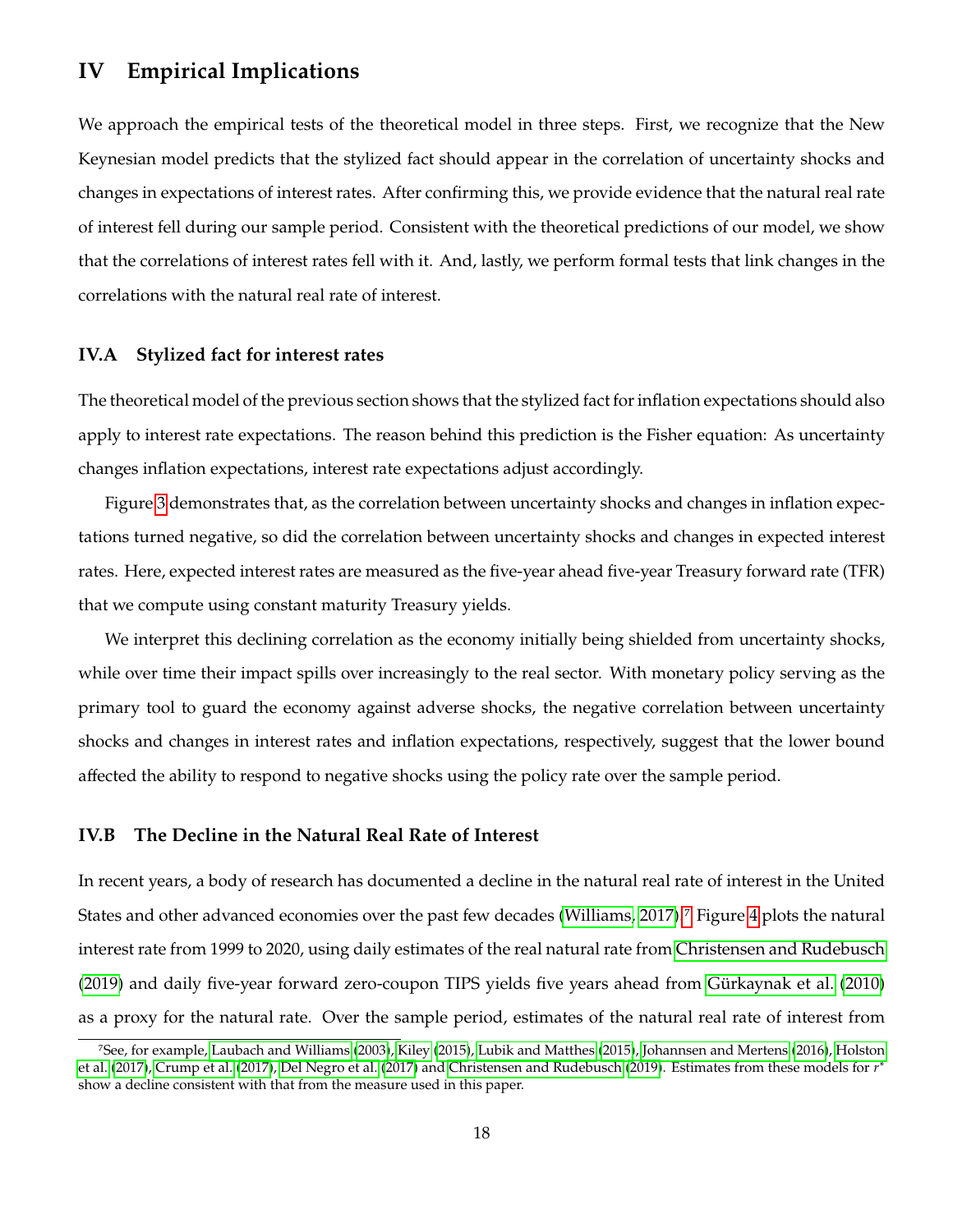

<span id="page-19-0"></span>Figure 3: Five-year trailing-window correlation of monthly changes in the VIX with monthly changes in the five-year ahead five-year forward Treasury constant maturity rate.

[Christensen and Rudebusch](#page-29-10) [\(2019\)](#page-29-10) declined by 8 basis points per year on average and five-year five-year forward zero-coupon TIPS yields started out from a higher level and declined by 18 basis points per year on average. The persistent downward trend over time resulted in historically low levels of the natural rate in recent years.

The low natural rates of interest are likely to persist for an extended period of time for at least three reasons. First, measures of historical levels of  $r^*$  display a significant amount of persistence. The estimates aim to capture the low frequency component of real short-term interest rates and, as such, are highly persistent. [Holston et al.](#page-30-8) [\(2017\)](#page-30-8) show that their estimates of the natural rate are nonstationary, reflecting a high degree of persistence. Second, even well into the recovery from the Great Recession of 2007-2009,  $r^*$ had not returned to historically normal levels. Therefore, it is likely that long-term influences are holding the natural rate of interest down. Third, many possible explanations for low  $r^*$ , not only in the United States but internationally, reflect highly persistent forces affecting the global supply and demand for savings. For example, one potential explanation for the decline in  $r^*$  is a dramatic slowdown in trend real GDP growth in many advanced economies. For a more detailed discussion, see [Williams](#page-32-5) [\(2017\)](#page-32-5).

To investigate the possibility of a structural break in the level of  $r^*$ , we apply the [Andrews](#page-29-11) [\(1993\)](#page-29-11) test,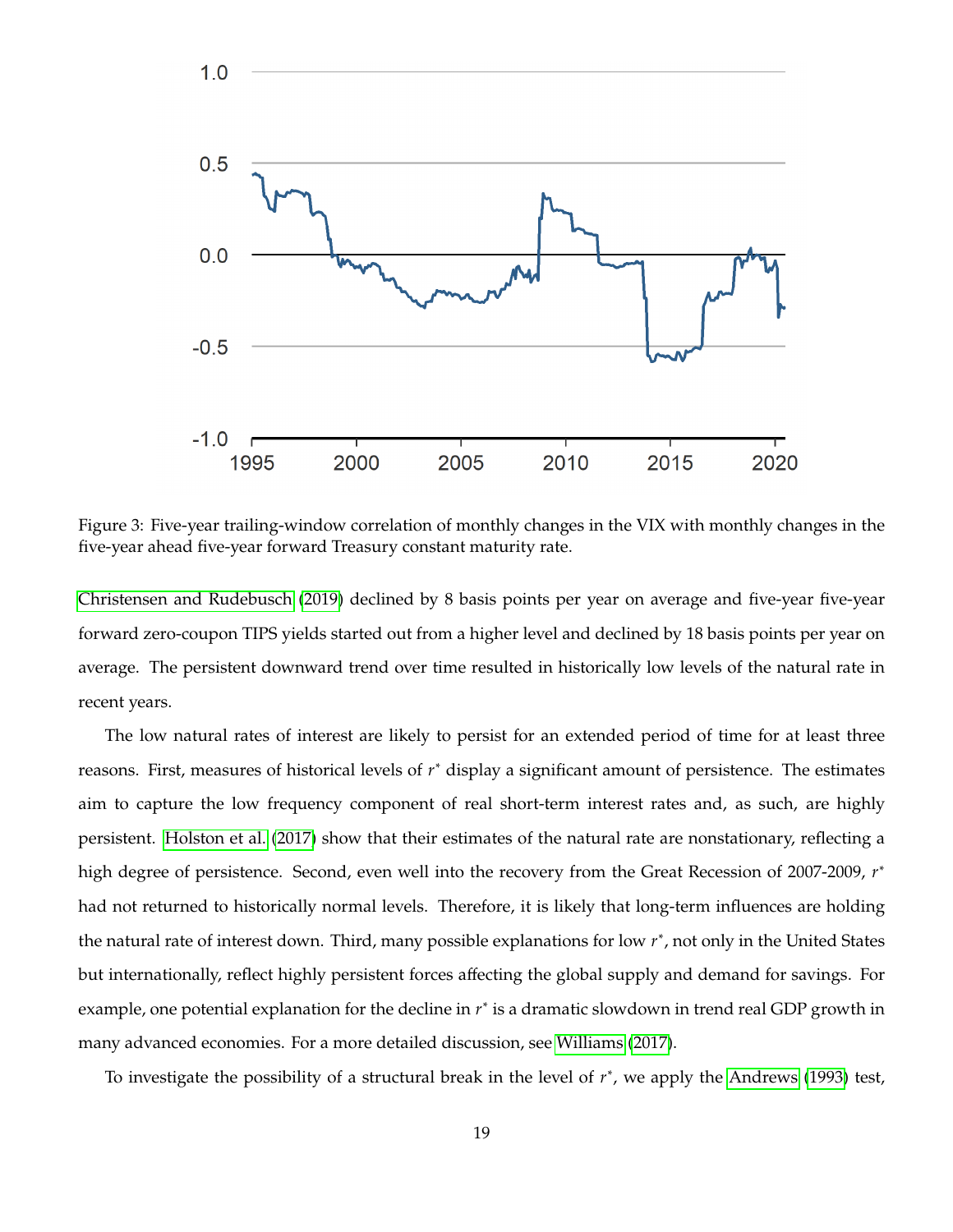

<span id="page-20-0"></span>Figure 4: The green line depicts the effective federal funds rate at the daily frequency, while the dark blue line shows daily estimates of the natural real rate of interest from [Christensen and Rudebusch](#page-29-10) [\(2019\)](#page-29-10) (CR), and the light blue line shows the five-year ahead five-year forward zero-coupon TIPS rate (TIPS) computed by [Gürkaynak et al.](#page-30-7) [\(2010\)](#page-30-7) from Treasury real yields.

which shows the existence of a structural break in all measures of the natural rate.<sup>[8](#page-1-0)</sup> The test identifies July 2011 as the breakpoint for both the CR and TIPS measures of the natural rate. Based on this dating of the structural break in  $r^*$ , in the remainder of this subsection we split our overall sample into two subsamples: January 1999 through June 2011, and July 2011 through July 2020. We end the sample in July 2020 before the announcement of the flexible average-inflation targeting framework by the Federal Reserve. Our theoretical analysis suggests that the new framework should lead to a different data-generating process for our variables of interest.

Table [1](#page-21-0) reports the average  $r^*$  and the average correlation of changes in expected inflation and interest rates with changes in the VIX for each subsample. To test for differences across subsamples, we compute the *t*-statistic for the null hypothesis that the estimates are the same across subsamples, controlling for serial correlation using the methodology outlined by [Wilks](#page-32-6) [\(1997\)](#page-32-6).<sup>[9](#page-1-0)</sup> In the earlier subsample, the natural real rate of interest is higher than in the later sample. This feature allows us to assess the theoretical predictions of the model. In the target equilibrium of our theoretical model, a decline in the natural real rate lowers the

<sup>&</sup>lt;sup>8</sup>For the CR measure of the natural rate, the sup  $F$  value is 621.55 which occurs in July 2011, and for the TIPS measure, the sup  $F$ value is 662.94 which also occurs in July 2011. In both cases, the null hypothesis of structural stability in the level of r<sup>∗</sup> is rejected at the 1% level the 1% level.

<sup>&</sup>lt;sup>9</sup>Appendix [D.A](#page-43-0) outlines the details of constructing the *t*-statistic as applied in this context.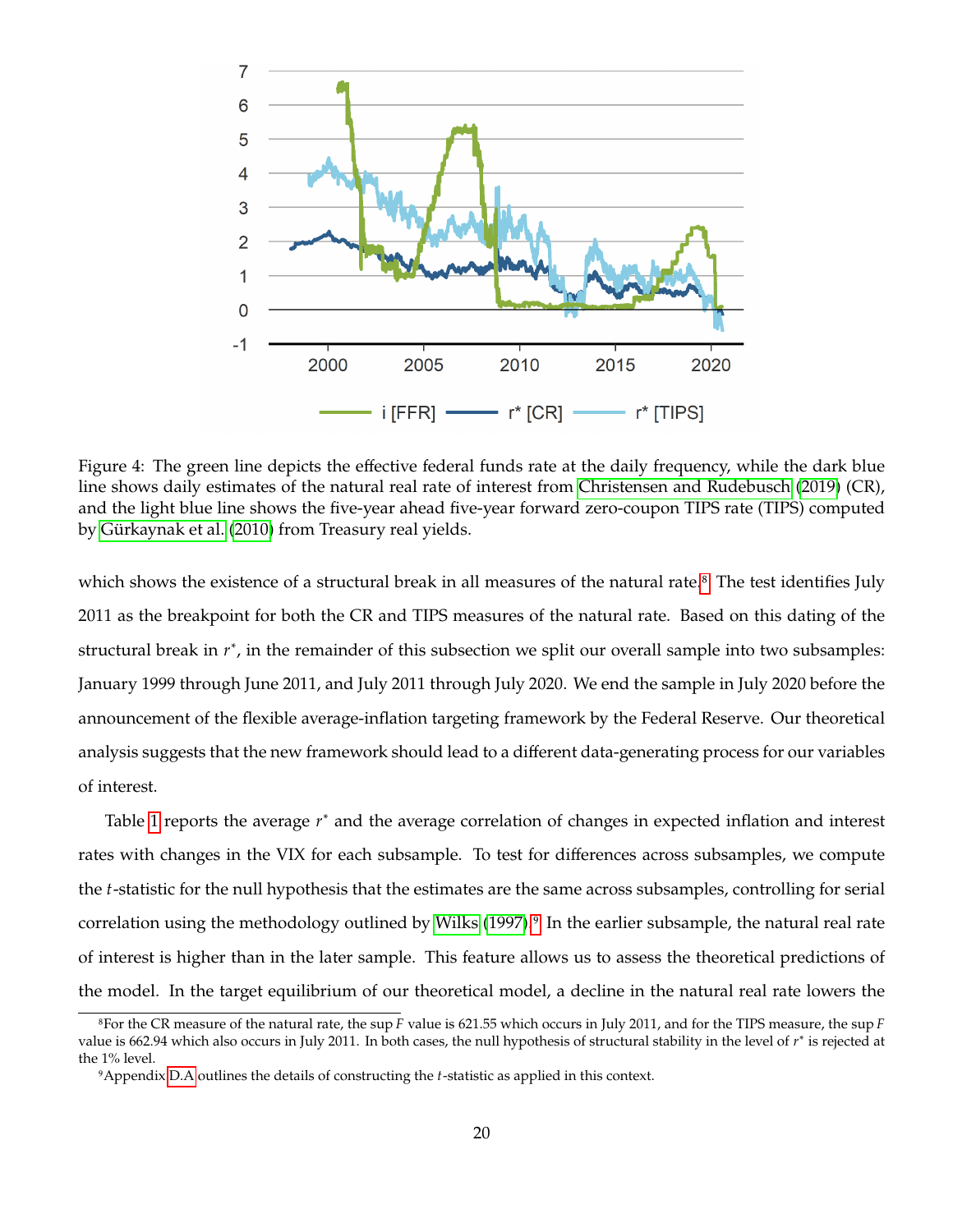correlation between uncertainty shocks and changes in expectations about inflation and interest rates further into negative territory, at least in the tails of the distribution. In the liquidity trap equilibrium, the predictions are reversed.

|                     |                       | mean $r^*$                     |              | mean correlation<br>with $\triangle$ VIX |                     |                |
|---------------------|-----------------------|--------------------------------|--------------|------------------------------------------|---------------------|----------------|
| frequency           | $r_{CR}^*$<br>monthly | $r^*_{\text{TIPS}}$<br>monthly | BEI<br>daily | BEI<br>monthly                           | <b>TFR</b><br>daily | TFR<br>monthly |
| Jul 2011 - Jul 2020 | 0.54                  | 0.83                           | $-0.29$      | $-0.35$                                  | $-0.33$             | $-0.23$        |
| Jan 1999 - Jun 2011 | 1.47                  | 2.88                           | $-0.09$      | $-0.08$                                  | $-0.16$             | $-0.08$        |
| difference          | $-0.93***$            | $-2.05***$                     | $-0.20***$   | $-0.27***$                               | $-0.17***$          | $-0.15**$      |

<span id="page-21-0"></span>Table 1: Differences in moments across subsamples

*Note*: \*\*\*, \*\*, and \* signify that the difference in means across subsamples is statistically significant at the 1% level, 5% level, and 10% level, respectively, accounting for serial correlation. Correlations are the trailingwindow correlation of the change in the variable with the change in the VIX (here referred to as ΔVIX). Correlations are computed over one-year windows at the daily frequency and over five-year windows at the monthly frequency.  $r_{CR}^*$  denotes estimates of the natural rate from [Christensen and Rudebusch](#page-29-10) [\(2019\)](#page-29-10), and  $r^*$  is the five-vear aboad five-vear forward zoro-coupon TIPS rate computed from Cirkavnak et al. (2010) The distribution of the natural rate. BEI is the five-year ahead five-year forward breakeven inflation rate, used as a proxy for the natural rate. BEI is the five-year ahead five-year forward breakeven inflation rate, ∗ TIPS is the five-year ahead five-year forward zero-coupon TIPS rate computed from [Gürkaynak et al.](#page-30-7) [\(2010\)](#page-30-7) while TFR is the five-year ahead five-year forward Treasury constant maturity yield.

Consistent with the target equilibrium of our theoretical model, the mean daily correlation, measured over a one-year trailing-window, between changes in five-year ahead five-year forward breakeven inflation expectations (BEI) and changes in the VIX declined from -0.09 in the earlier subsample to -0.29 in the later subsample. This decline is statistically significant at the 1% level.

The analogous mean correlation, again measured at the daily frequency over a one-year trailing-window, between changes in five-year five-year forward Treasury constant maturity yields (TFR) and changes in the VIX declined from -0.16 in the earlier subsample to -0.33 in the later subsample. This difference across subsamples is significant at the 1% level.

These changes in the link between uncertainty shocks and interest rates and inflation, respectively, hold up at different frequencies. As Table [1](#page-21-0) shows, the corresponding monthly correlation for breakeven inflation rates, measured over a five-year trailing window, fell from -0.08 to -0.35 across subsamples, a statistically significant decline at the 1% level. Similarly, the correlation for interest rates declined as well with the changes being statistically significant at the 5% level.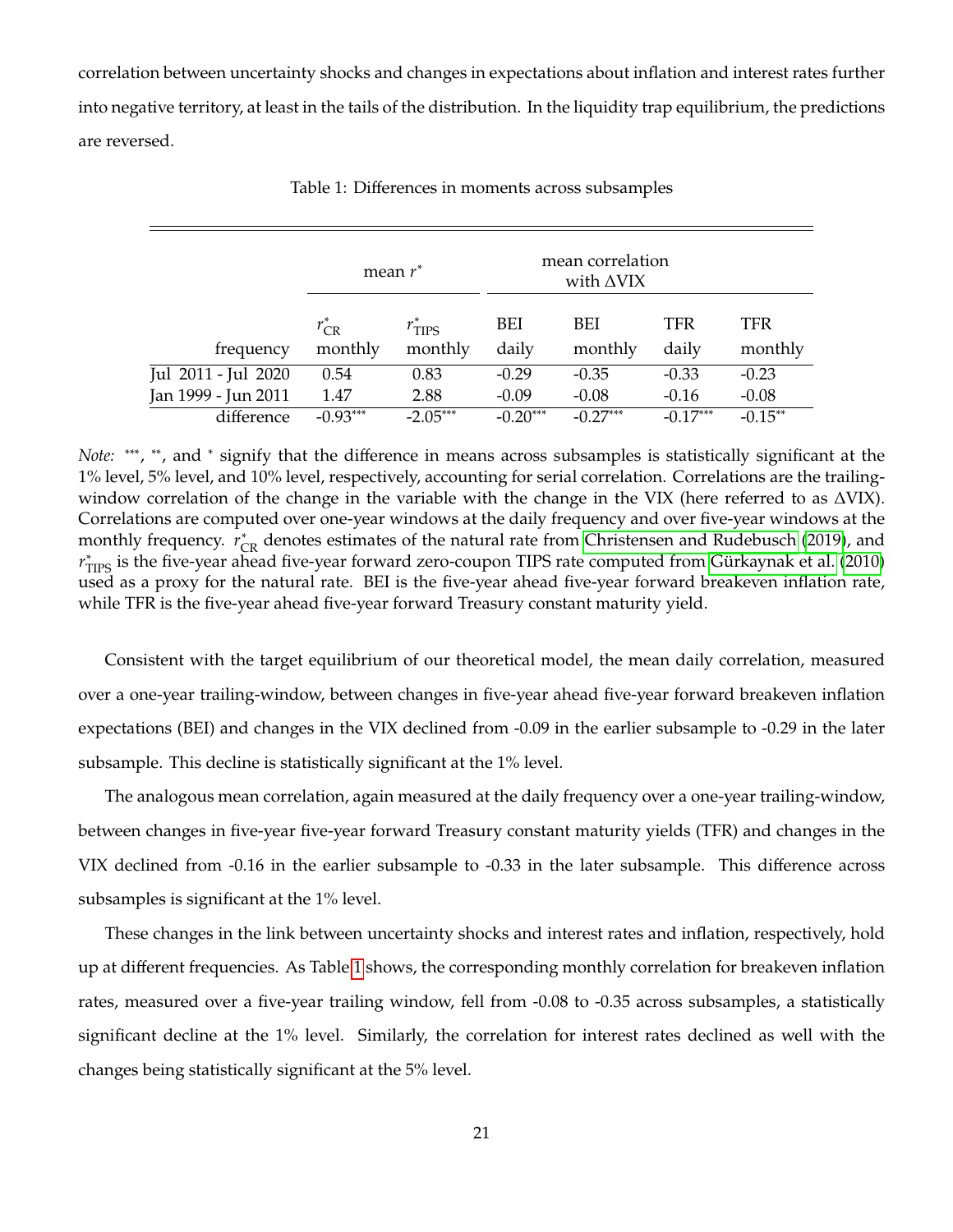### **IV.C Lower Natural Rate and the Effects of Uncertainty Shocks on Inflation**

This section tests the empirical prediction of our theoretical model that the correlation between uncertainty shocks and movements in inflation expectations changes as the natural real rate of interest falls. The target equilibrium of our model predicts a fall in the correlation while a liquidity trap equilibrium implies a movement in the opposite direction.

To investigate whether either equilibrium is consistent with the data, we run a time series regression of the correlation between changes in the VIX and changes in inflation expectations on the real natural rate of interest and an intercept.

The correlation between uncertainty shocks and changes in breakeven inflation rates serving as the dependent variable is our baseline correlation. We compute it in three different ways. First, we compute the correlation from daily data over a 14-day rolling window. Despite obtaining a noisier measure, we choose a short window for computing the correlation to avoid having a highly persistent regressor. Second, we compute it at the monthly frequency using a five-year rolling window. And third, we compute a correlation at the monthly frequency from daily data within this month, labeled as "within." Further details can be found in Section [II.](#page-4-0) Data for the natural rate of interest,  $r^*$ , are the daily estimates of [Christensen and](#page-29-10) [Rudebusch](#page-29-10) [\(2019\)](#page-29-10) and daily data on the five-year ahead five-year forward zero-coupon TIPS yield computed from [Gürkaynak et al.](#page-30-7) [\(2010\)](#page-30-7); for the monthly and within specifications, we take the monthly average of the daily values of  $r^*$ . The sample period for the daily regression and the within regression is January 1999 to July 2020, while the sample for the monthly regression is January 2004 to July 2020.[10](#page-1-0)

Together, all empirical specifications show a significantly positive coefficient on the natural rate of interest. Table [2](#page-23-0) reports the estimated coefficients, accounting for serial correlation using Newey-West standard errors. The left panel – Columns (1), (2), and (3) – uses the CR measure of  $r^*$  as a regressor, while the right panel – Columns (4), (5), and (6) – uses the TIPS proxy for  $r^*$ . Column (1), the regression of the two-week trailingwindow correlation between changes in the VIX and changes in inflation expectations on the CR estimates of  $r^*$  at the daily frequency, shows a highly significant positive relationship between the sensitivity of inflation expectations to uncertainty shocks and the natural rate of interest. Column (2), changing the frequency to monthly and computing the correlation over a five-year trailing window, increases the estimated coefficient on the CR  $r^*$  measure, which remains significant at the 1% level. Finally, as a robustness check, the within

<sup>&</sup>lt;sup>10</sup>There is a shorter sample with a later start date for the monthly regression because the correlation is computed at the monthly frequency with a long enough trailing window to allow for a meaningful calculation. With daily data, a trailing window correlation can be computed with the same number of data points with fewer calendar months of data being cut off.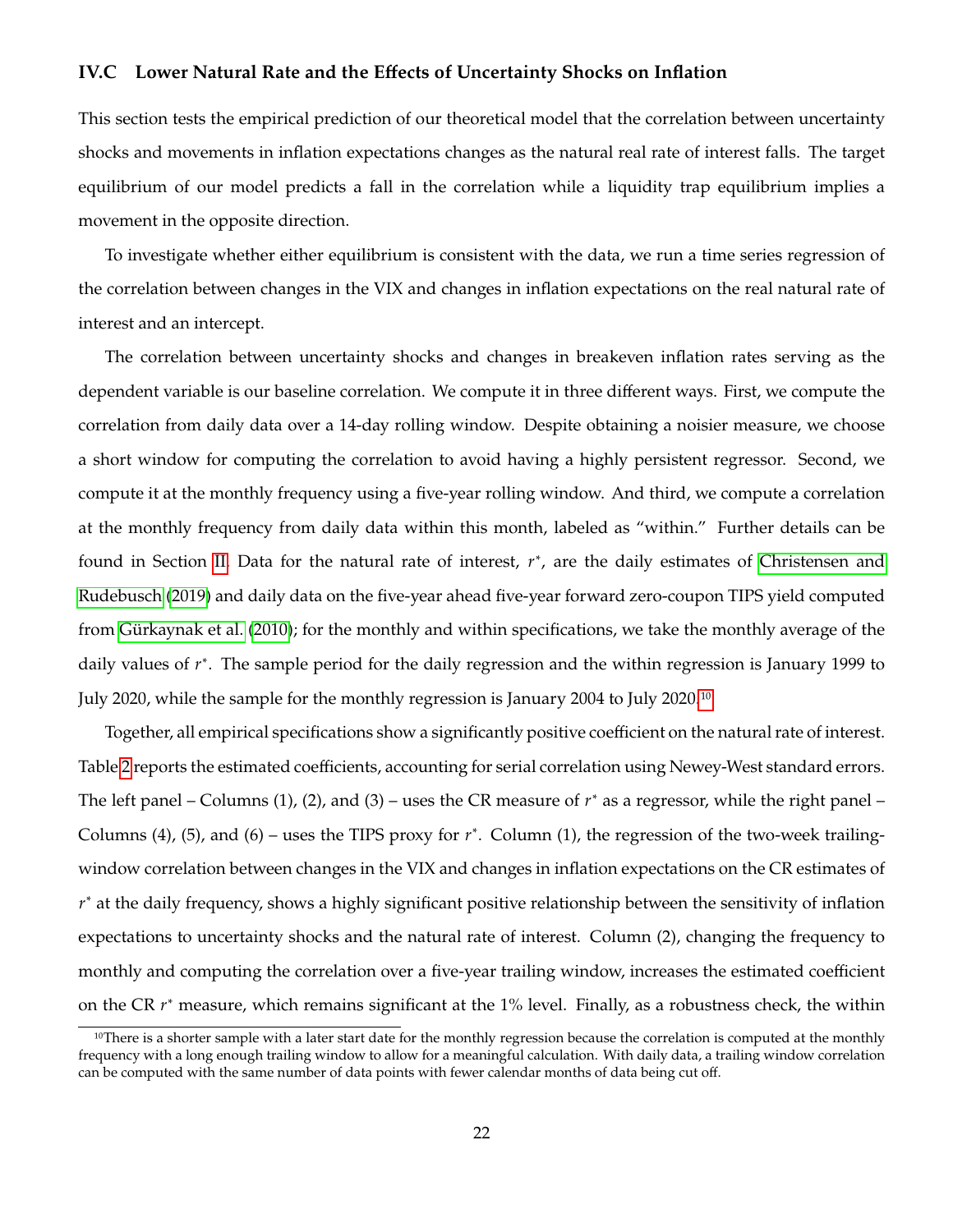<span id="page-23-0"></span>

|              |             |                 |             | Dependent variable:                                                      |                     |                 |
|--------------|-------------|-----------------|-------------|--------------------------------------------------------------------------|---------------------|-----------------|
|              |             |                 |             | $corr(\Delta VIX_t, \Delta BEI_t)$                                       |                     |                 |
|              |             | $r_{\rm CR}^*$  |             |                                                                          | $r^*_{\text{TIPS}}$ |                 |
|              | (1)         | (2)             | (3)         | (4)                                                                      | (5)                 | (6)             |
| $r^*$        | $0.192***$  | $0.313***$      | $0.190***$  | $0.092***$                                                               | $0.134***$          | $0.091***$      |
|              | (0.038)     | (0.078)         | (0.039)     | (0.018)                                                                  | (0.036)             | (0.019)         |
| constant     | $-0.356***$ | $-0.493***$     | $-0.362***$ | $-0.334***$                                                              | $-0.432***$         | $-0.341***$     |
|              | (0.045)     | (0.106)         | (0.042)     | (0.040)                                                                  | (0.098)             | (0.036)         |
| Frequency    | daily       | monthly         | within      | daily                                                                    | monthly             | within          |
| Sample Start | Jan 1999    | Jan 2004        | Jan 1999    | Jan 1999                                                                 | Jan 2004            | Jan 1999        |
| Sample End   | Jul 2020    | <b>Jul 2020</b> | Jul 2020    | Jul 2020                                                                 | Jul 2020            | <b>Jul 2020</b> |
| Observations | 5,374       | 199             | 259         | 5,371                                                                    | 199                 | 259             |
| $R^2$        | 0.072       | 0.483           | 0.120       | 0.078                                                                    | 0.463               | 0.132           |
| Note:        |             |                 |             | Newey-West (HAC) standard errors. $p < 0.10$ ; $p < 0.05$ ; $p > 0.01$ . |                     |                 |

Table 2: Regression of correlation between changes in VIX and BEI on the natural rate of interest

specification in Column (3) computes the correlation within each calendar month and regresses the resulting time series on monthly averages of the natural rate of interest. This approach avoids any sample overlap in the time series for the trailing-window correlation entering the regression. The estimated coefficient on  $r^*$  in this specification is positive, with a magnitude about the same as for the regression at the daily frequency, and is and also significant at the 1% level.

Columns (4), (5), and (6), running the analogous specifications using the five-year five-year zero-coupon TIPS rates as a proxy for  $r^*$ , yields the same conclusions. The estimated coefficients on the TIPS  $r^*$  in these regressions are slightly lower, due to the greater range in this measure over the sample period, but are still positive in magnitude and significantly different from zero at the 1% level, so they have the same interpretation as the other estimates.

These results establish a significantly positive link between the natural real rate of interest and the impact of uncertainty shocks on inflation expectations. The positive sign of the coefficient indicates that this correlation between changes in uncertainty and changes in inflation expectations tends to decline when  $r^*$ falls, as we observe broadly in the data over our sample period. This positive sign is consistent with the target equilibrium of our theoretical model and at odds with the liquidity trap equilibrium.

In the following section, we show that these results carry over to nominal interest rates.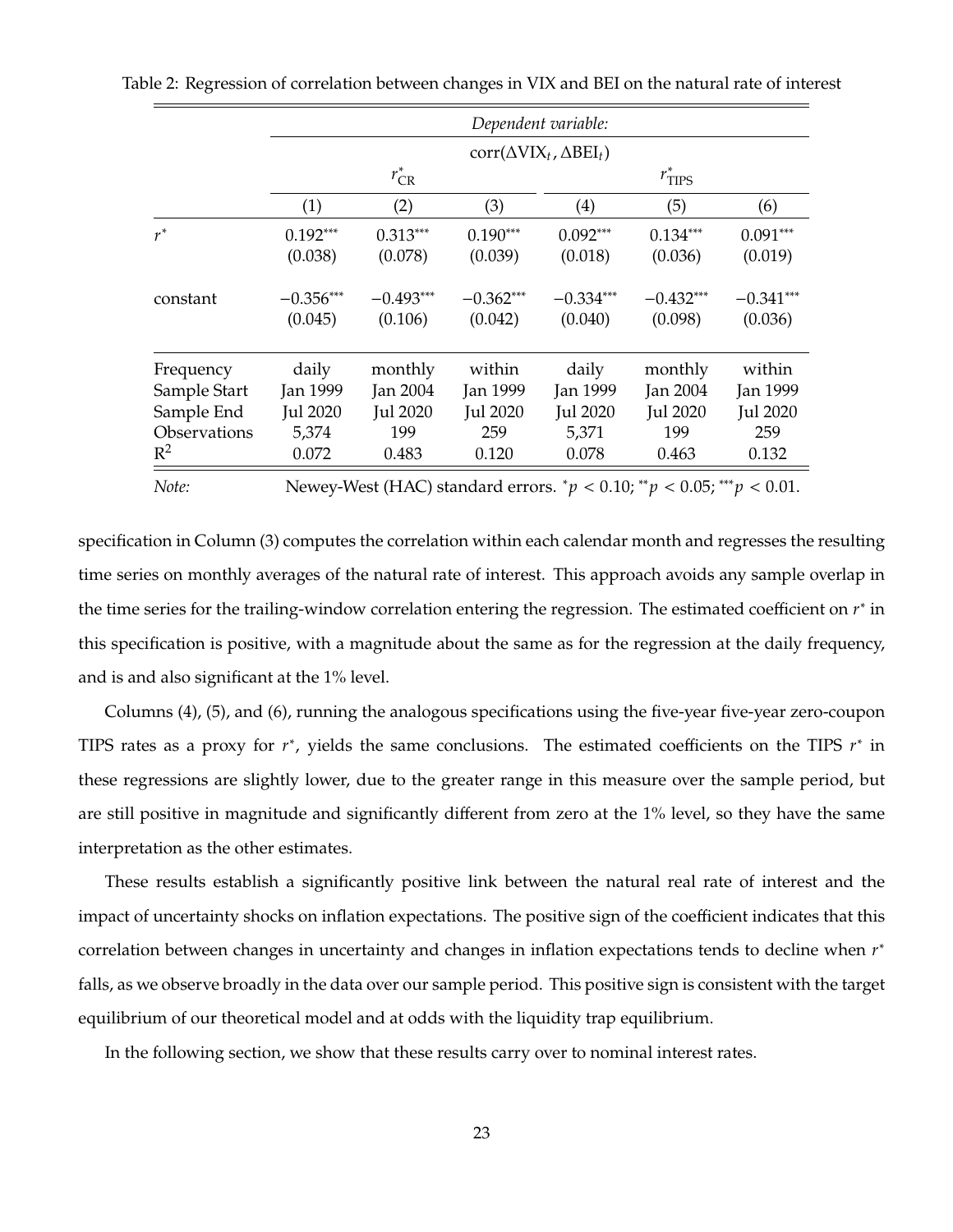#### **IV.D The Effects of Uncertainty Shocks on Interest Rates**

We now turn to test the empirical prediction of our model that the correlation between uncertainty shocks and changes in interest rates also moves with a decline in the natural real rate of interest.

Analogously to Table [2](#page-23-0) above, Table [3](#page-24-0) presents time series regression results to formally test this hypothesis. Now the correlation is between changes in the VIX and changes in interest rates as measured by five-year ahead five-year forward Treasury constant maturity yields (TFR). Again, the left panel – Columns (1), (2), and  $(3)$  – uses the CR measure of  $r^*$  as a regressor, while the right panel – Columns  $(4)$ ,  $(5)$ , and  $(6)$  – uses the TIPS proxy for  $r^*$ .

<span id="page-24-0"></span>

|              |                 |                 |                 | Dependent variable:                |                     |                 |
|--------------|-----------------|-----------------|-----------------|------------------------------------|---------------------|-----------------|
|              |                 |                 |                 | $corr(\Delta VIX_t, \Delta TFR_t)$ |                     |                 |
|              |                 | $r_{CR}^*$      |                 |                                    | $r^*_{\text{TIPS}}$ |                 |
|              | (1)             | (2)             | (3)             | (4)                                | (5)                 | (6)             |
| $r^*$        | $0.158***$      | 0.129           | $0.167***$      | $0.086***$                         | 0.035               | $0.090***$      |
|              | (0.042)         | (0.107)         | (0.051)         | (0.020)                            | (0.043)             | (0.024)         |
| constant     | $-0.396***$     | $-0.277$        | $-0.417***$     | $-0.395***$                        | $-0.218$            | $-0.415***$     |
|              | (0.051)         | (0.194)         | (0.058)         | (0.045)                            | (0.175)             | (0.050)         |
| Frequency    | daily           | monthly         | within          | daily                              | monthly             | within          |
| Sample Start | <b>Jan 1998</b> | <b>Jan 1998</b> | <b>Jan 1998</b> | Jan 1999                           | Jan 1999            | Jan 1999        |
| Sample End   | Jul 2020        | Jul 2020        | Jul 2020        | <b>Jul 2020</b>                    | <b>Jul 2020</b>     | <b>Jul 2020</b> |
| Observations | 5,625           | 271             | 271             | 5,381                              | 259                 | 259             |
| $R^2$        | 0.049           | 0.119           | 0.087           | 0.066                              | 0.043               | 0.117           |

Table 3: Regression of correlation between changes in VIX and TFR on the natural rate of interest

*Note:* Newey-West (HAC) standard errors.  $^*p < 0.10$ ;  $^{**}p < 0.05$ ;  $^{***}p < 0.01$ .

As shown in Column (1) of the table, the regression of the two-week trailing-window correlation between changes in the VIX and changes in long-term expected interest rates on the CR estimates of  $r^*$  and an intercept at the daily frequency, we estimate a positive and statistically significant relationship between the responsiveness of interest rate expectations to uncertainty shocks and the natural rate of interest. The same result holds for the regression on the TIPS proxy for  $r^*$  at the daily frequency, shown in Column (4) of the table, with an estimated coefficient on the natural rate lower in magnitude but nonetheless positive and statistically significant. Moving from daily to monthly frequency for these time series regressions, with monthly results shown in Columns (2) and (5), leads to an estimated coefficient on  $r^*$  that is still positive, but that is no longer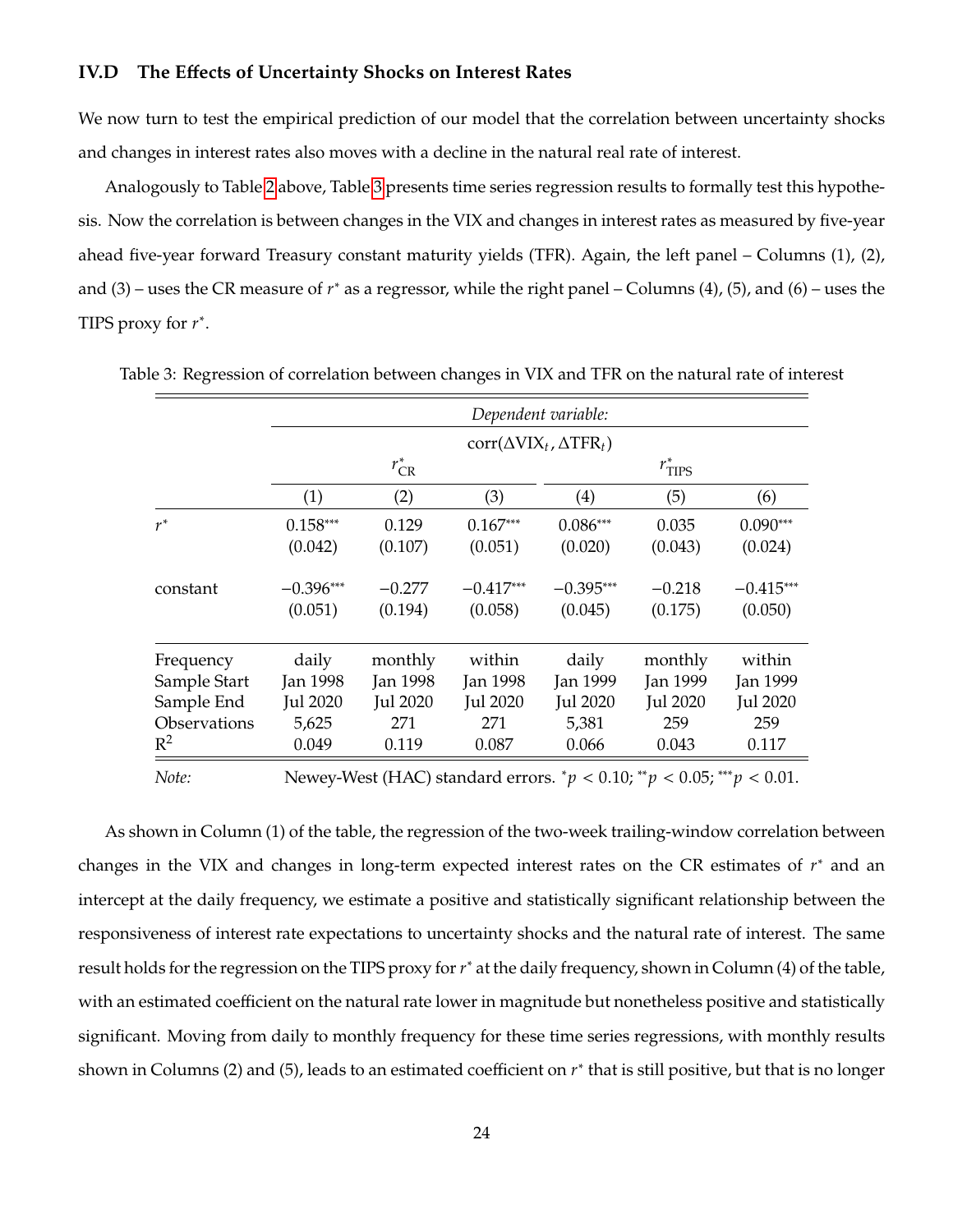significant. However, computing the correlation within a month (as described above), shown in Columns (3) and (6), yields positive estimated coefficients on  $r^*$  that are significant at the 1% level.

In sum, all the empirical results in this paper are consistent with the theoretical prediction of the target equilibrium described in the theoretical section of this paper, and inconsistent with being in a liquidity trap equilibrium. These results supporting the U.S. economy being in a target equilibrium are consistent with the findings of [Mertens and Williams](#page-31-0) [\(2021\)](#page-31-0) using data from derivatives markets.

### <span id="page-25-0"></span>**V Robustness of Empirical Results**

We assess the robustness of our main empirical results along two dimensions, using alternative measures of uncertainty and of inflation expectations. Overall, we find that our qualitative results are robust to these alternative measures, although the level of statistical significance is weaker in some instances.

Our first robustness exercise examines alternative measures of inflation expectations. The breakeven inflation measure analyzed earlier is potentially contaminated by time-varying liquidity and risk premiums. To assess the importance of these premiums on our results, we consider two measures of inflation expectations that are arguably less prone to this type of mismeasurement.

The first alternative measure of inflation expectations is the five-year, five-year forward expected inflation rates, which are constructed to remove estimated risk and liquidity premiums by [D'Amico et al.](#page-30-11) [\(2018\)](#page-30-11) (DKW). The third column of Table [4](#page-27-0) reports the subsample mean correlations between changes in the VIX and changes in this measure of inflation expectations at the daily frequency over one-year trailing windows. These results are similar to those using the breakeven inflation rates, and the difference in the mean correlations across subsamples is statistically significant.

The time series for the DKW measure is available at the daily frequency going back in time further than the BEI series. This longer time series allows us see how the correlation between changes in long-run inflation expectations and uncertainty shocks behaved in the 1990s. Figure [5](#page-26-0) shows that this correlation using the DKW estimates of inflation expectations was positive in the late 1990s, before trending downward over the subsequent two decades.

Our second alternative measure of inflation expectations is the median ten-year CPI inflation expectation from the Federal Reserve Bank of Philadelphia's Survey of Professional Forecasters (SPF).[11](#page-1-0) Unlike the financial

<sup>&</sup>lt;sup>11</sup>The SPF also collects five-year ahead forecasts on CPI inflation, but this measure is only available for a shorter sample. We use ten-year inflation expectations for consistency with the sample used throughout this paper.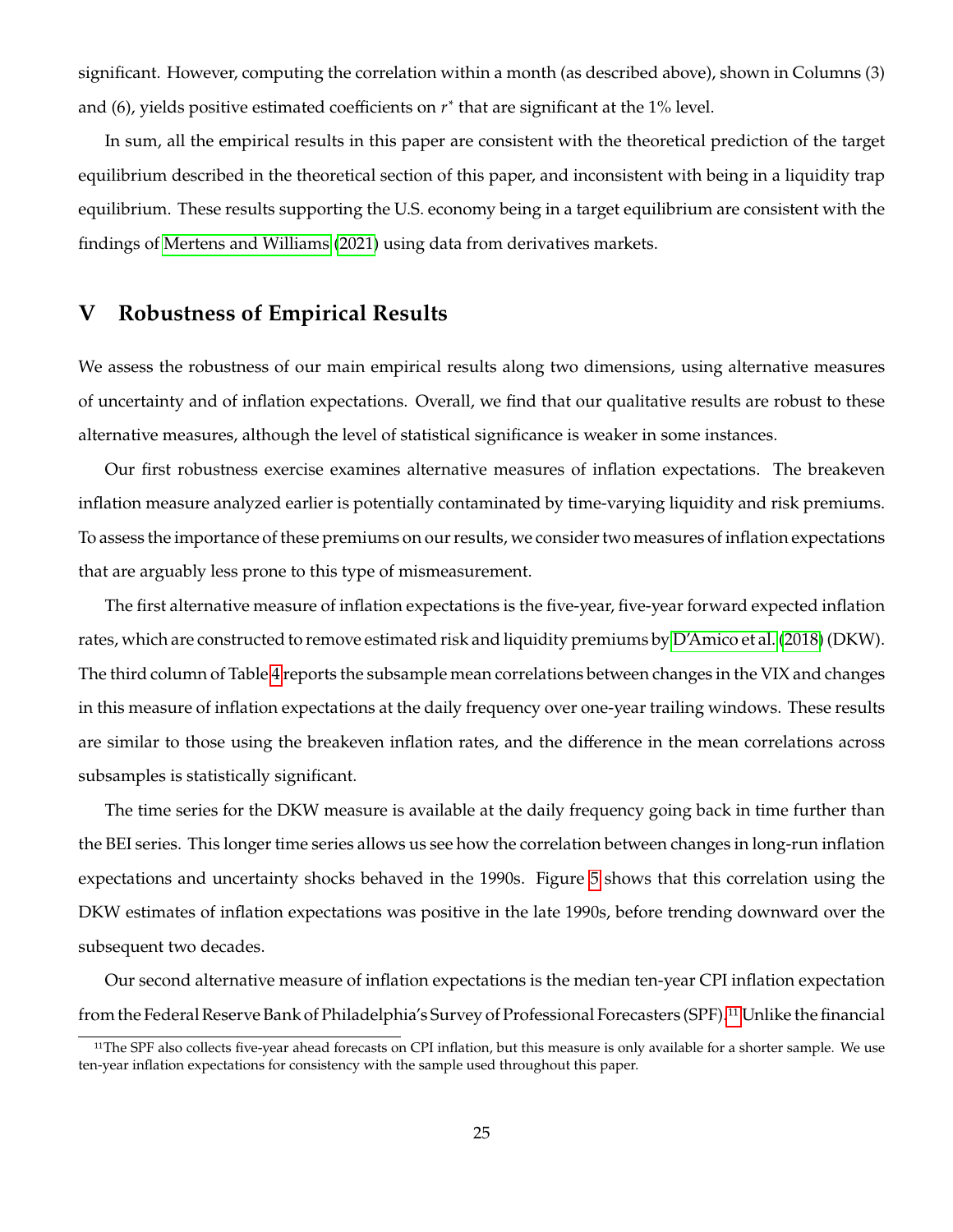

<span id="page-26-0"></span>Figure 5: Correlation between changes in the VIX and changes in the five-year, five-year forward expected inflation rate, adjusted for risk premia and the liquidity premium using the estimates of [D'Amico et al.](#page-30-11) [\(2018\)](#page-30-11): daily frequency, one-year trailing-window correlation.

market data that can be analyzed at higher frequencies, the SPF data are collected quarterly. Therefore, for this measure, we average the VIX over each quarter up through the first month of the quarter to be broadly consistent with the information set available to survey participants. We compute five-year trailing-window correlations with changes in the VIX for this survey-based measure of expected inflation.

The fourth column of Table [4](#page-27-0) shows that the results using the SPF measure of inflation expectations are broadly consistent with those using market-based measures. The difference in the mean correlations across subsamples using the SPF is both of similar size to those using market-based measures and is statistically significant.

Second, we consider two alternative measures of uncertainty: the one-year-ahead estimate of economic financial uncertainty (EFU) from [Ludvigson et al.](#page-31-1) [\(2021\)](#page-31-1) and the economic policy uncertainty (EPU) index of [Baker et al.](#page-29-0) [\(2016\)](#page-29-0). Unlike the VIX, which is priced in financial markets, the EFU index is a weighted average of conditional standard deviations of one-year-ahead forecast errors across a variety of financial indicators, while the EPU index is a news-based measure. The final two columns of Table [4](#page-27-0) report subsample comparisons using these measures of uncertainty. These statistics are constructed as in Table [1.](#page-21-0)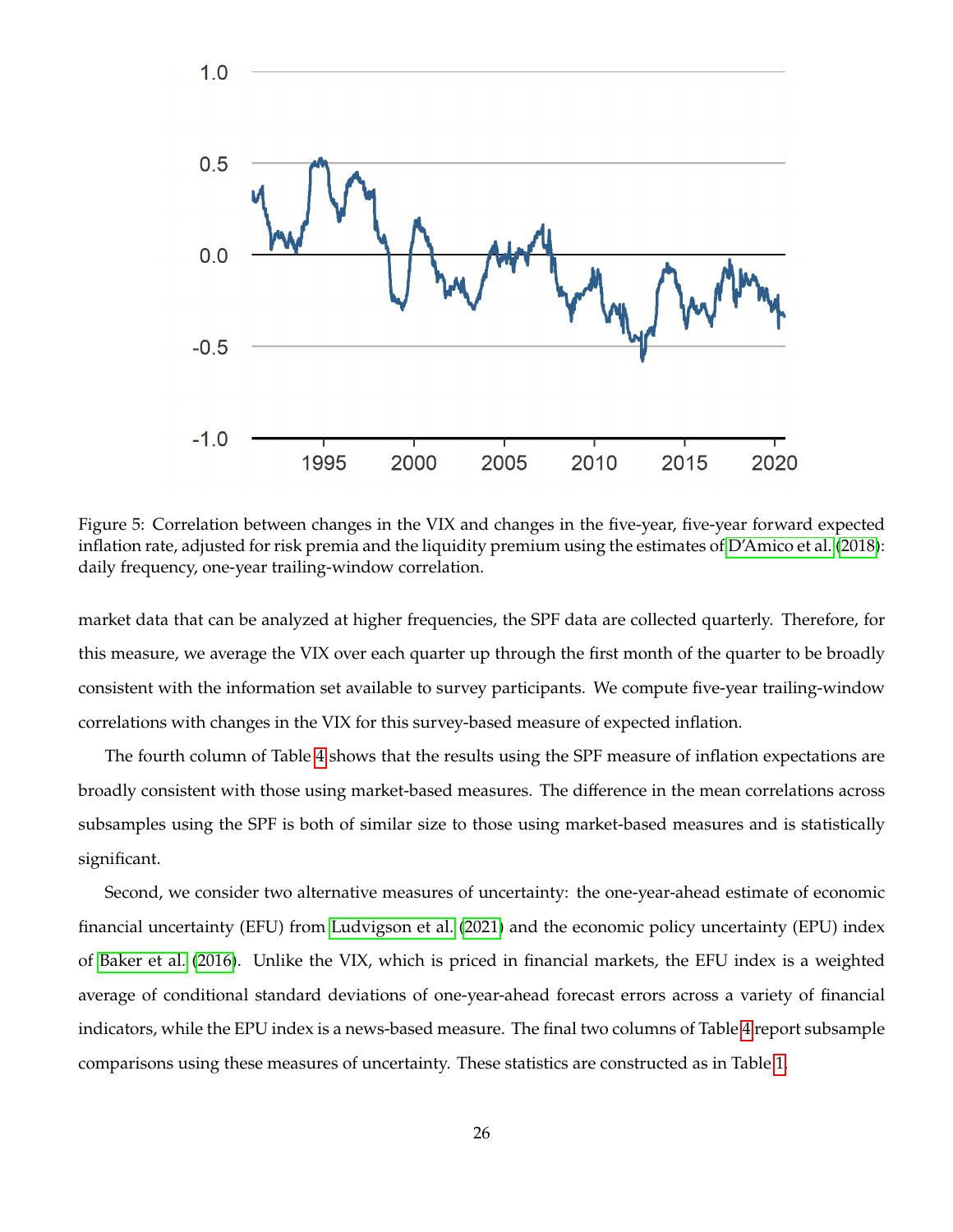|                     |              | mean correlation<br>mean correlation<br>with $\triangle$ VIX<br>with $\triangle$ BEI |              |                         |                       |                |
|---------------------|--------------|--------------------------------------------------------------------------------------|--------------|-------------------------|-----------------------|----------------|
| frequency           | BEI<br>daily | BEI<br>monthly                                                                       | DKW<br>daily | <b>SPF</b><br>quarterly | <b>EFU</b><br>monthly | EPU<br>monthly |
| Jul 2011 - Jul 2020 | $-0.29$      | $-0.35$                                                                              | $-0.26$      | $-0.12$                 | $-0.24$               | $-0.10$        |
| Jan 1999 - Jun 2011 | $-0.09$      | $-0.08$                                                                              | $-0.11$      | 0.01                    | $-0.14$               | $-0.06$        |
| difference          | $-0.20***$   | $-0.27***$                                                                           | $-0.15***$   | $-0.13*$                | $-0.10$               | $-0.04$        |

<span id="page-27-0"></span>Table 4: Differences in moments across subsamples.

*Note*: \*\*\*, \*\*, and \* signify that the difference in means across subsamples is statistically significant at the 1% level, 5% level, and 10% level, respectively, accounting for serial correlation. Correlation is the trailingwindow correlation of the change in the variable with the change in the breakeven inflation rate (here denoted as ΔBEI) or the change in the VIX (here denoted as ΔVIX), as labeled. Correlations are computed over oneyear windows at the daily frequency and over five-year windows at the monthly and quarterly frequencies. EFU is the one-year ahead estimate of economic financial uncertainty from [Ludvigson et al.](#page-31-1) [\(2021\)](#page-31-1), and EPU is the economic policy uncertainty index of [Baker et al.](#page-29-0) [\(2016\)](#page-29-0). BEI is the five-year ahead five-year forward breakeven inflation rate, and DKW is the five-year ahead five-year forward breakeven inflation rate from [D'Amico et al.](#page-30-11) [\(2018\)](#page-30-11) which removes risk premia and liquidity premia from the Treasury-implied rate. SPF is the median ten-year ahead CPI inflation rate from the Survey of Professional Forecasters conducted by the Federal Reserve Bank of Philadelphia.

As seen in the table, the subsample changes in mean correlations using these alternative measures of uncertainty are qualitatively consistent with those using the VIX as the measure of uncertainty (shown in the first two columns of the table). That said, the magnitudes of the declines in the mean correlations are smaller than in the case of the VIX.

These robustness exercises demonstrate that our key findings are not sensitive to the presence of liquidity or risk premiums in the breakeven measures of inflation expectations. Although the results using these alternative measures of uncertainty are not as quantitatively or statistically strong as for the market-based measure, qualitatively they are in the same direction and consistent with the model prediction for the target equilibrium.

### **VI Conclusion**

This paper documents a marked downward trend in the correlation between changes in market-based measures of uncertainty and changes in expected inflation and expected interest rates over the past quarter century. These changes took place as estimates of the natural rate of interest declined significantly and the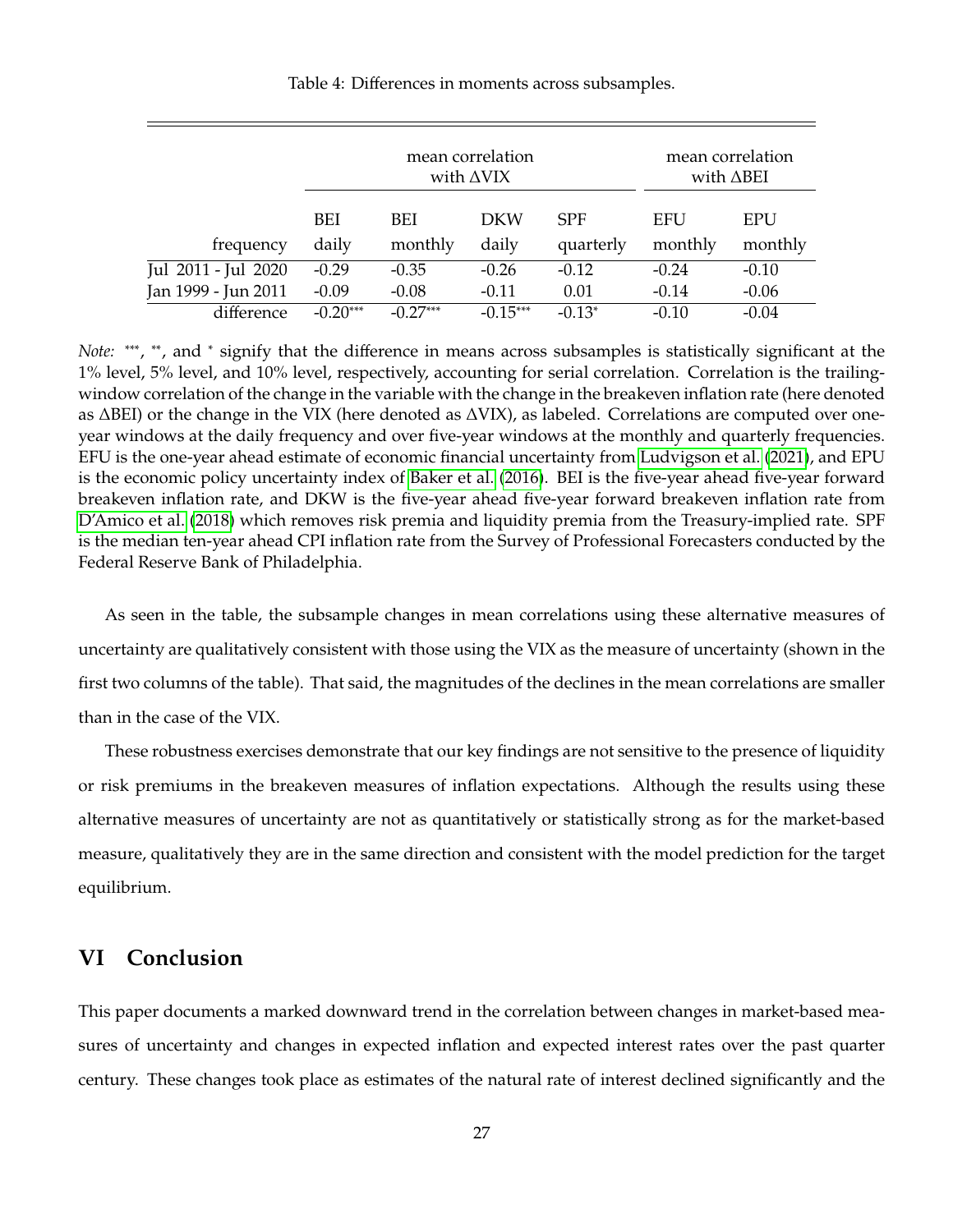incidence of monetary policy being near or at the lower bound increased. In this paper, we show that this constellation of observations is consistent with the predictions of a standard New Keynesian model with a lower bound on interest rates when the economy is in the target equilibrium. The lower bound on interest rates is crucial because, absent the lower bound, the correlations studied here would be zero. We also show that average-inflation targeting policies can mitigate the effects of uncertainty shocks on the unconditional means of inflation and output.

Throughout this paper, we focus on the theoretical predictions for unconditional moments and empirical counterparts of far-forward expectations. A future extension of this analysis is to examine business-cycle frequency comovements between uncertainty and inflation and interest rate expectations in the presence of persistent shocks to the economy.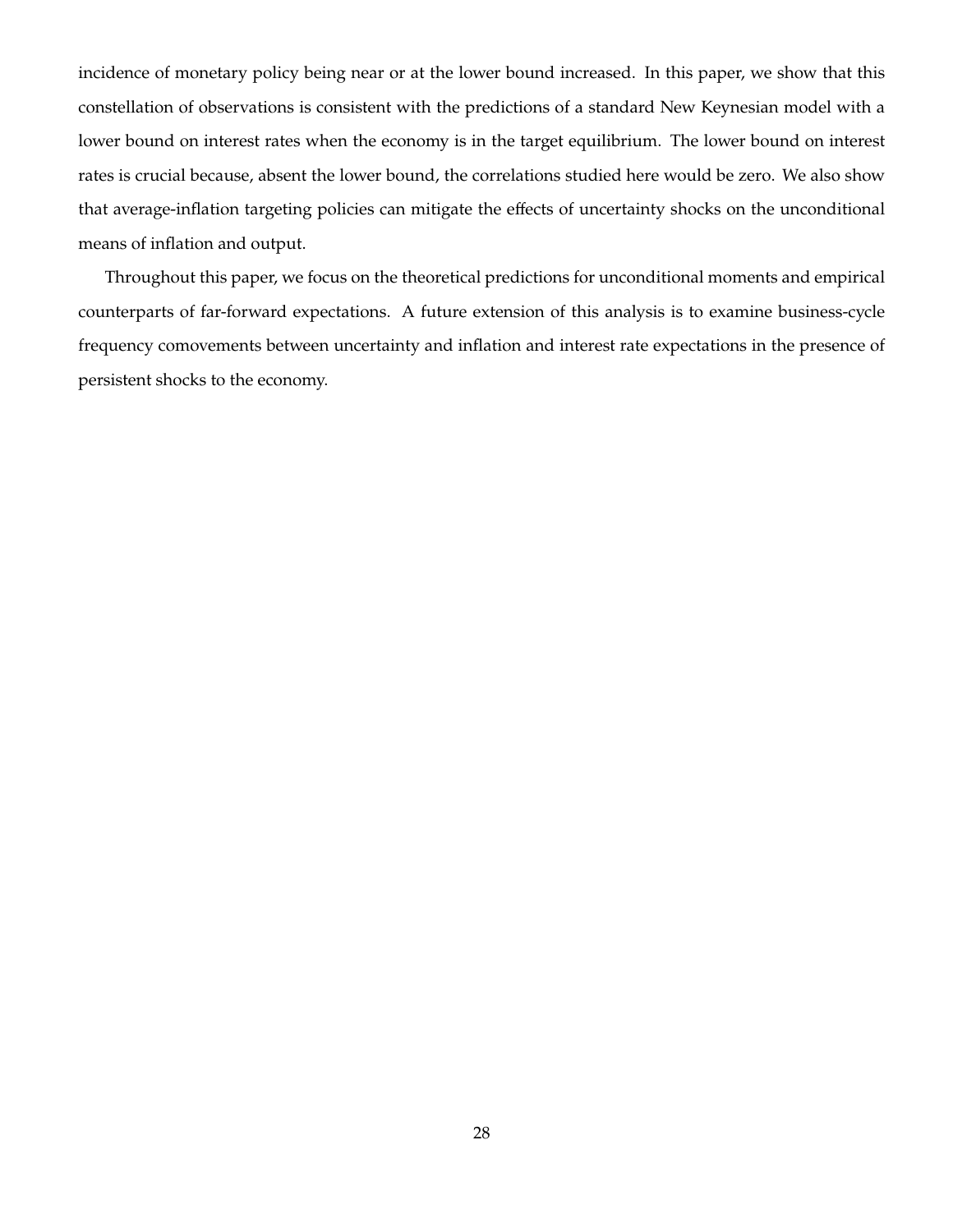### **References**

- <span id="page-29-1"></span>**Adam, Klaus and Roberto M Billi**, "Optimal Monetary Policy under Commitment with a Zero Bound on Nominal Interest Rates," *Journal of Money, Credit and Banking*, 2006, *38* (7), 1877–1905.
- <span id="page-29-11"></span>**Andrews, Donald W K**, "Tests for Parameter Instability and Structural Change with Unknown Change Point," *Econometrica*, 1993, *61* (4), 821–856.
- <span id="page-29-5"></span>**Baele, Lieven, Geert Bekaert, and Koen Inghelbrecht**, "The Determinants of Stock and Bond Return Comovements," *Review of Financial Studies*, 2010, *23* (6), 2374–2428.
- <span id="page-29-0"></span>**Baker, Scott R, Nicholas Bloom, and Steven J Davis**, "Measuring Economic Policy Uncertainty," *Quarterly Journal of Economics*, 2016, *131* (4), 1593–1636.
- <span id="page-29-8"></span>**Basu, Susanto and Brent Bundick**, "Uncertainty Shocks in a Model of Effective Demand," *Econometrica*, 2017, *85* (3), 937–958.
- <span id="page-29-3"></span>**Benhabib, Jess, Stephanie Schmitt-Grohé, andMartín Uribe**, "The Perils of Taylor Rules," *Journal of Economic Theory*, 2001, *96* (1), 40–69.
- <span id="page-29-7"></span>**Bilal, Mohsan A**, "Zeroing In: Asset Pricing at the Zero Lower Bound," *mimeo, NYU Stern School of Business*, 2017.
- <span id="page-29-4"></span>**Bilbiie, Florin O**, "Neo-Fisherian Policies and Liquidity Traps," *American Economic Journal: Macroeconomics*, Forthcoming.
- <span id="page-29-2"></span>**Campbell, Jeffrey R, Charles L Evans, Jonas D M Fisher, and Alejandro Justiniano**, "Macroeconomic Effects of FOMC Forward Guidance," *Brookings Papers on Economic Activity*, 2012, (1), 1–80.
- <span id="page-29-6"></span>**Campbell, John Y, Carolin Pflueger, and Luis M Viceira**, "Macroeconomic Drivers of Bond and Equity Risks," *Journal of Political Economy*, 2020, *128* (8), 3148–3185.
- <span id="page-29-10"></span>**Christensen, Jens and Glenn Rudebusch**, "A New Normal for Interest Rates? Evidence from Inflation-Indexed Debt," *Review of Economics and Statistics*, 2019, *101* (5), 933–949.
- <span id="page-29-9"></span>**Clarida, Richard, Jordi Gali, and Mark Gertler**, "The Science of Monetary Policy: A New Keynesian Perspective," *Journal of Economic Literature*, 1999, *37* (4), 1661–1707.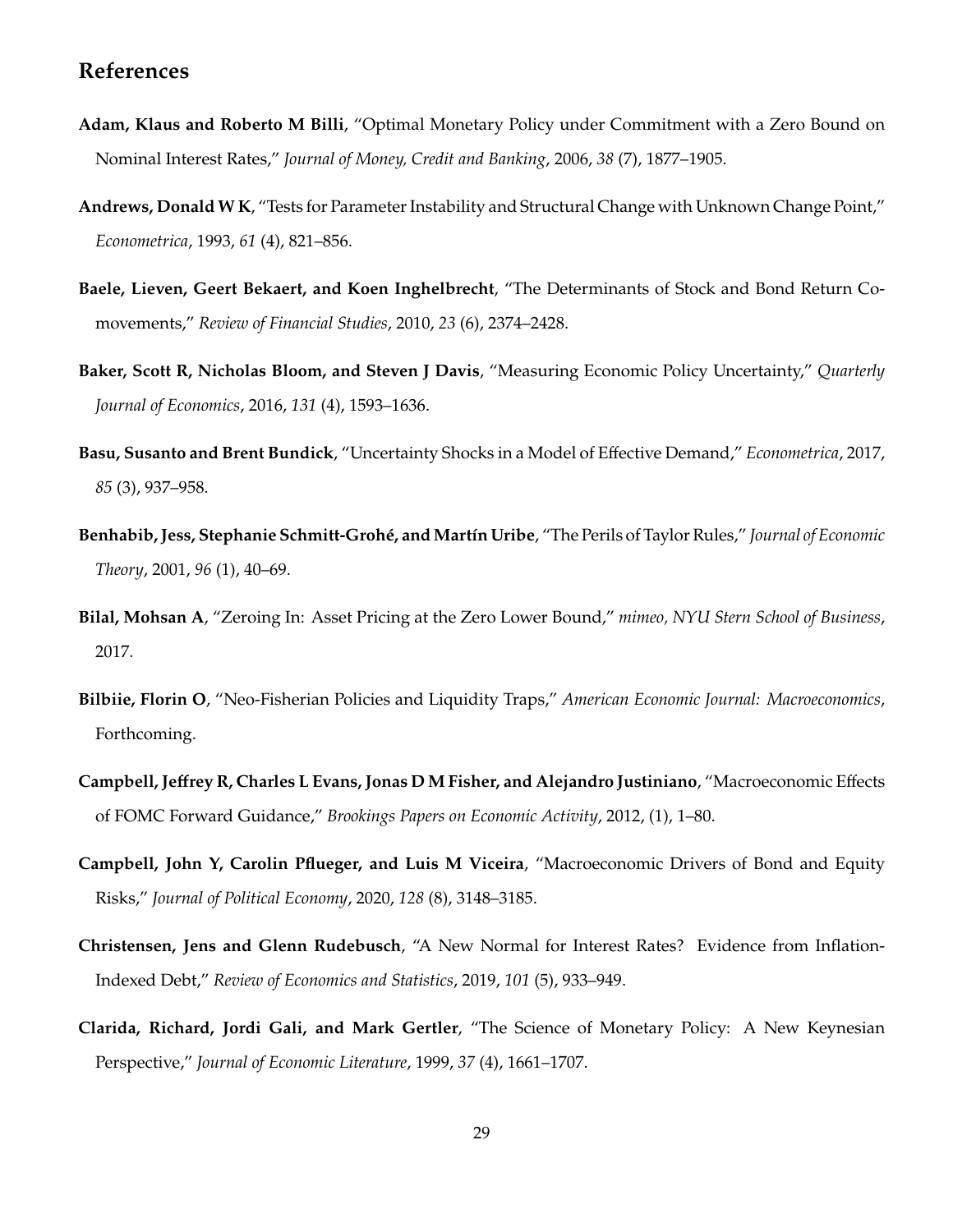- <span id="page-30-2"></span>**Cochrane, John H**, "Michelson-Morley, Fisher, and Occam: The Radical Implications of Stable Quiet Inflation at the Zero Bound," *NBER Macroeconomics Annual*, 2018, *32*, 113–226.
- <span id="page-30-9"></span>**Crump, Richard K, Stefano Eusepi, and Emanuel Moench**, "The Term Structure of Expectations and Bond Yields," *Federal Reserve Bank of New York Staff Report no. 775*, 2017.
- <span id="page-30-4"></span>**Cuba-Borda, Pablo and Sanjay Singh**, "Understanding Persistent ZLB: Theory and Assessment," *mimeo, University of California, Davis*, 2022.
- <span id="page-30-10"></span>**Del Negro, Marco, Domenico Giannone, Marc P Giannoni, and Andrea Tambalotti**, "Safety, Liquidity, and the Natural Rate of Interest," *Brookings Papers on Economic Activity*, 2017, (1), 235–316.
- <span id="page-30-6"></span>**Diwan, Renuka, Sylvain Leduc, and Thomas M Mertens**, "Average-Inflation Targeting and the Effective Lower Bound," Economic Letter 2020-22, Federal Reserve Bank of San Francisco 2020.
- <span id="page-30-5"></span>**Duffee, Gregory R**, "Macroeconomic News and Stock–Bond Comovement," *mimeo, Johns Hopkins University*, 2021.
- <span id="page-30-11"></span>**D'Amico, Stefania, Don H Kim, and Min Wei**, "Tips from TIPS: The Informational Content of Treasury Inflation-Protected Security Prices," *Journal of Financial and Quantitative Analysis*, 2018, *53* (1), 395–436.
- <span id="page-30-1"></span>**Eggertsson, Gauti B and Michael Woodford**, "The Zero Interest-Rate Bound and Optimal Monetary Policy," *Brookings Papers on Economic Activity*, 2003, (1), 139–233.
- <span id="page-30-0"></span>**Fuhrer, Jeffrey C and Brian F Madigan**, "Monetary Policy when Interest Rates Are Bounded at Zero," *Review of Economics and Statistics*, 1997, *79* (4), 573–585.
- <span id="page-30-7"></span>**Gürkaynak, Refet S, Brian Sack, and Jonathan H Wright**, "The TIPS Yield Curve and Inflation Compensation," *American Economic Journal: Macroeconomics*, 2010, *2* (1), 70–92.
- <span id="page-30-3"></span>**Hills, Timothy S, Taisuke Nakata, and Sebastian Schmidt**, "The Risky Steady State and the Interest Rate Lower Bound," *Finance and Economics Discussion Series 2016-009. Board of Governors of the Federal Reserve System*, 2016.
- <span id="page-30-8"></span>**Holston, Kathryn, Thomas Laubach, and John C Williams**, "Measuring the Natural Rate of Interest: International Trends and Determinants," *Journal of International Economics*, 2017, *108* (S1), S59–S75.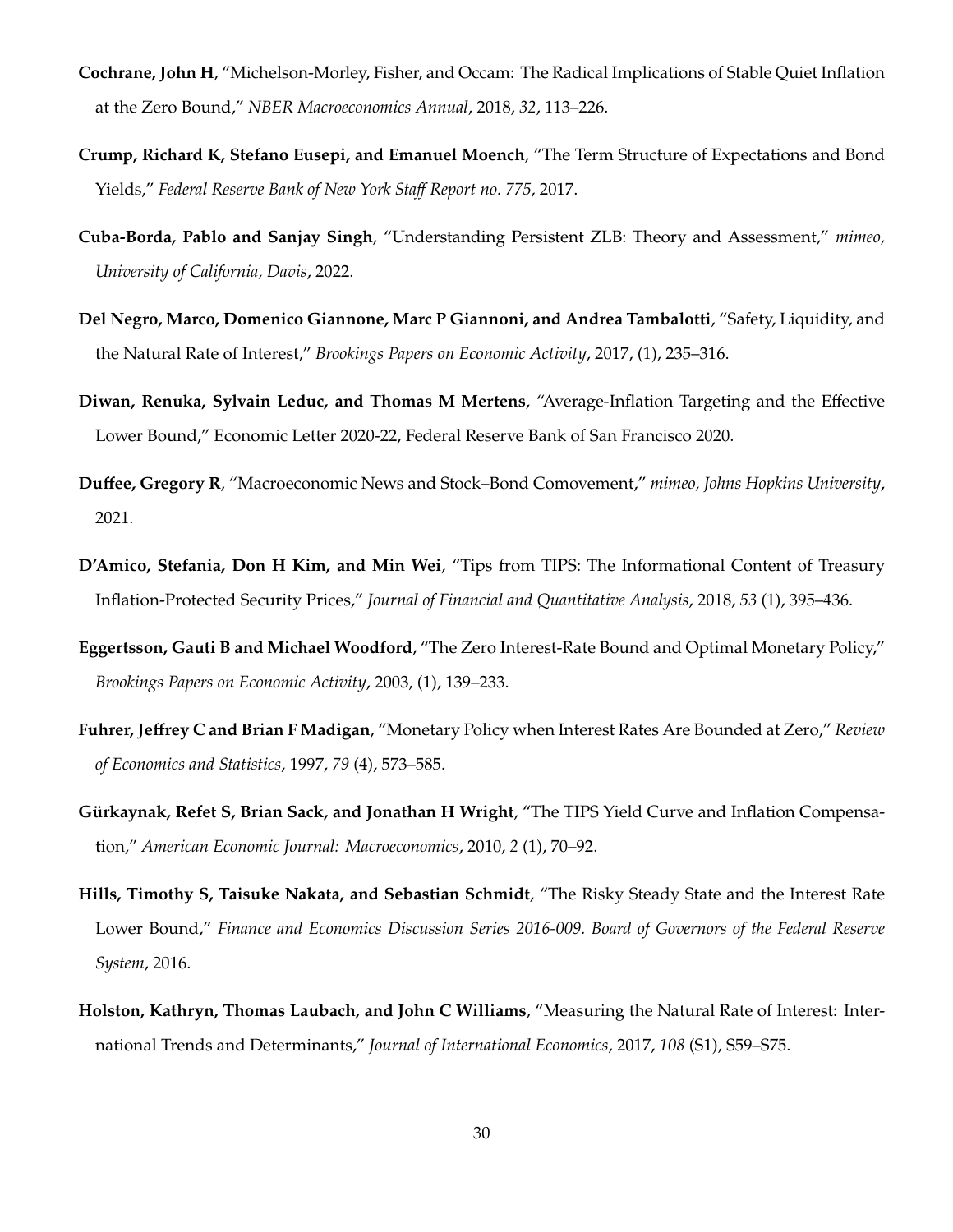- <span id="page-31-11"></span>**Johannsen, Benjamin K and Elmar Mertens**, "A Time Series Model of Interest Rates with the Effective Lower Bound," *Finance and Economics Discussion Series 2016-033, Federal Reserve Board of Governors*, 2016.
- <span id="page-31-3"></span>**Jurado, Kyle, Sydney C Ludvigson, and Serena Ng**, "Measuring Uncertainty," *American Economic Review*, 2015, *105* (3), 1177–1216.
- <span id="page-31-9"></span>**Kiley, Michael T**, "What Can the Data Tell Us About the Equilibrium Real Interest Rate?," *Finance and Economics Discussion Series 2015-077, Federal Reserve Board of Governors*, 2015.
- <span id="page-31-8"></span>**Laubach, Thomas and John C Williams**, "Measuring the Natural Rate of Interest," *Review of Economics and Statistics*, 2003, *85* (4), 1063–1070.
- <span id="page-31-4"></span>**Leduc, Sylvain and Zheng Liu**, "Uncertainty Shocks Are Aggregate Demand Shocks," *Journal of Monetary Economics*, 2016, *82*, 20–35.
- <span id="page-31-10"></span>**Lubik, Thomas A and Christian Matthes**, "Calculating the Natural Rate of Interest: A Comparison of Two Alternative Approaches," *FRB Richmond Economic Brief 15-10*, 2015.
- <span id="page-31-1"></span>**Ludvigson, Sydney C, Sai Ma, and Serena Ng**, "Uncertainty and Business Cycles: Exogenous Impulse or Endogenous Response?," *American Economic Journal: Macroeconomics*, 2021, *13* (4), 369–410.
- <span id="page-31-2"></span>**Mendes, Rhys R**, "Uncertainty and the Zero Lower Bound: A Theoretical Analysis," *mimeo, Bank of Canada*, 2011.
- <span id="page-31-6"></span>**Mertens, Thomas M and John C Williams**, "Monetary Policy Frameworks and the Effective Lower Bound on Interest Rates," *AEA Papers and Proceedings*, 2019, *109*, 427–432.
- <span id="page-31-7"></span>**Mertens, Thomas M and John C Williams**, "Tying Down the Anchor: Monetary Policy Rules and the Lower Bound on Interest Rates," in John Cochrane and John Taylor, eds., *Strategies for Monetary Policy*, Stanford, CA: Hoover Institution, 2020, chapter 3, pp. 103–172.
- <span id="page-31-0"></span>**Mertens, Thomas M and John C Williams**, "What to Expect from the Lower Bound on Interest Rates: Evidence from Derivatives Prices," *American Economic Review*, 2021, *111* (8), 2473–2505.
- <span id="page-31-5"></span>**Nakata, Taisuke**, "Uncertainty at the Zero Lower Bound," *American Economic Journal: Macroeconomics*, 2017, *9* (3), 186–221.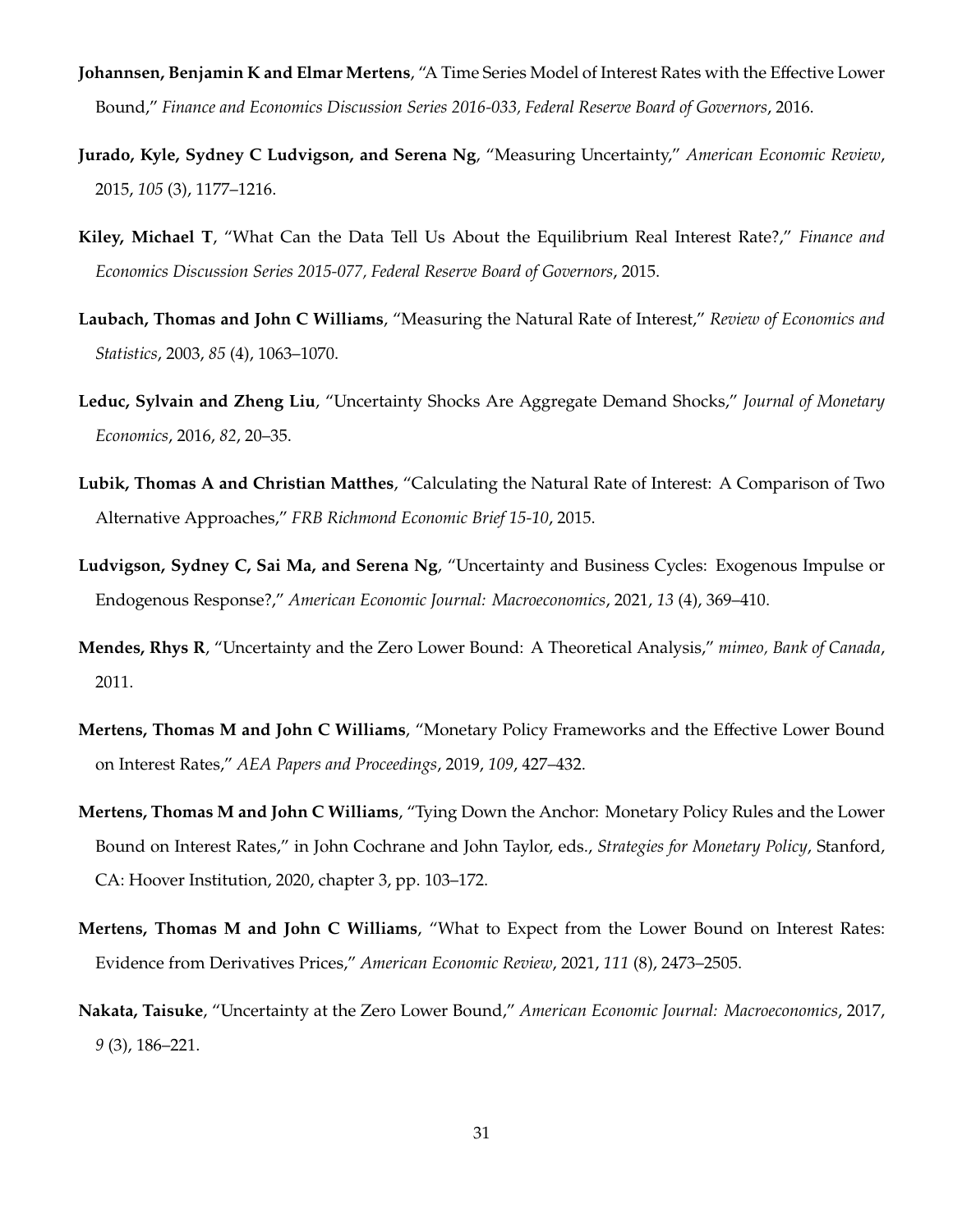- <span id="page-32-0"></span>**Nie, He and Jordan Roulleau-Pasdeloup**, "The Promises (and Perils) of Control-Contingent Forward Guidance," *mimeo, National University of Singapore*, 2021.
- <span id="page-32-2"></span>**Plante, Michael, Alexander W Richter, and Nathaniel A Throckmorton**, "The Zero Lower Bound and Endogenous Uncertainty," *The Economic Journal*, 2017, *128* (611), 1730–1757.
- <span id="page-32-4"></span>**Rothschild, Michael and Joseph E Stiglitz**, "Increasing Risk: I. A Definition," *Journal of Economic Theory*, 1970, *2* (3), 225–243.
- <span id="page-32-1"></span>**Swanson, Eric T and John C Williams**, "Measuring the Effect of the Zero Lower Bound on Medium- and Longer-Term Interest Rates," *American Economic Review*, 2014, *104* (10), 3154–3185.
- <span id="page-32-6"></span>**Wilks, D S**, "Resampling Hypothesis Tests for Autocorrelated Fields," *Journal of Climate*, 1997, *10* (1), 65–82.
- <span id="page-32-5"></span>**Williams, John C**, "Three Questions on R-star," Economic Letter 2017-05, Federal Reserve Bank of San Francisco 2017.
- <span id="page-32-3"></span>**Woodford, Michael**, *Interest and Prices: Foundations of a Theory of Monetary Policy*, Princeton University Press, 2003.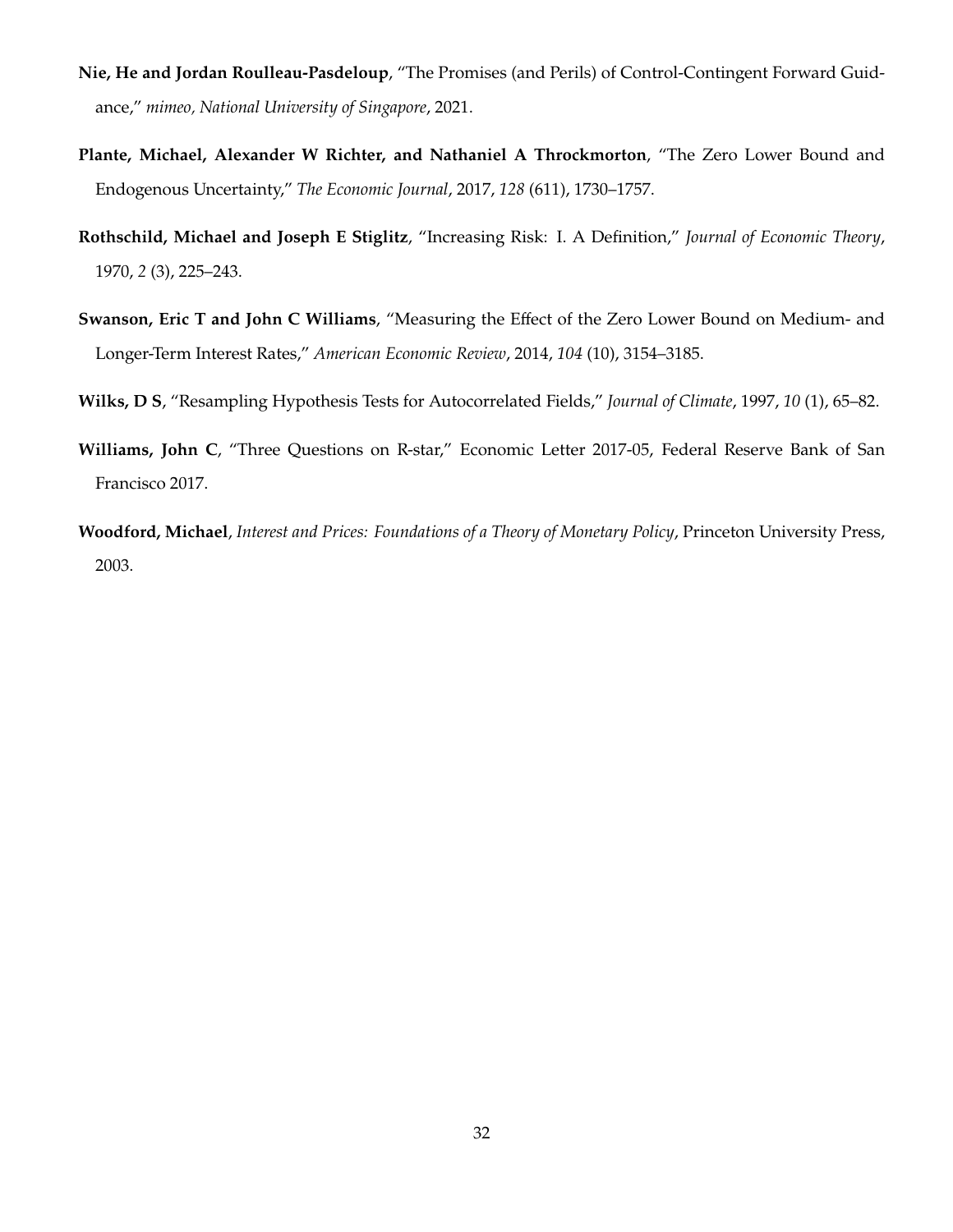# **Appendix**

### <span id="page-33-0"></span>**A Model Derivations: The New Keynesian Model with a Lower Bound**

Our log-linearized New Keynesian model is described by equations [\(1\)](#page-6-0) and [\(2\)](#page-6-1) with i.i.d. demand shocks  $\epsilon_t$ .

We can express these two equations in terms of only inflation by solving equation [\(1\)](#page-6-0) for the output gap as  $x_t = \frac{1}{\kappa}(\pi_t - \beta \mathbb{E}_t \pi_{t+1})$  and iterating forward and taking conditional expectations to give  $\mathbb{E}x_{t+1}$  $\frac{1}{\kappa}(\mathbb{E}_t\pi_{t+1}-\beta\mathbb{E}_t\pi_{t+2})$ , using the law of iterated expectations to simplify  $\mathbb{E}_t\mathbb{E}_{t+1}\pi_{t+2} = \mathbb{E}_t\pi_{t+2}$ . Substituting these expressions for  $x_t$  and  $\mathbb{E}_t x_{t+1}$  into equation [\(2\)](#page-6-1) yields  $\pi_t - \mathbb{E}_t \pi_{t+1} = \kappa [\epsilon_t - \alpha (i_t - \mathbb{E}_t \pi_{t+1} - r^*)] + \beta (\mathbb{E}_t \pi_{t+1} - \mathbb{E}_t \pi_{t+2})$ after rearranging. We take unconditional expectations and apply the law of total expectation on expected inflation, using the fact that with i.i.d. shocks optimal monetary policy under discretion requires that unconditional expectations of inflation at any current or future horizon are equal to the same constant value, i.e.  $\mathbb{E}\pi_t = \mathbb{E}\pi_{t+j} = \mathbb{E}\pi$ . The Fisher relation follows:  $\mathbb{E}\pi_t = \mathbb{E}i_t - r^*$ .

### <span id="page-33-1"></span>**A.A Derivation for Cutoff of Binding Lower Bound**

Start from the following equations:

$$
P^{LB} = G(\bar{e}^{LB})\tag{13}
$$

<span id="page-33-3"></span>
$$
\bar{\epsilon}^{LB} = \alpha \left( i^{LB} - \theta - r^* + \frac{\psi}{\psi - 1} (\mathbb{E}i^{\Delta} + \theta) \right)
$$
 (14)

<span id="page-33-4"></span>
$$
\mathbb{E}i^{\Delta} = \frac{1}{\alpha} \int_{-\infty}^{\bar{\epsilon}^{LB}} (\bar{\epsilon}^{LB} - \epsilon) g(\epsilon) d\epsilon.
$$
 (15)

### **A.A.1 Link between expectations, cutoff, and lower bound probability**

Equation [\(14\)](#page-33-3) implies that the link between expectations in equation [6](#page-9-0) can be written as

$$
-\frac{1}{\psi - 1}(\mathbb{E}i^{\Delta} + \theta) = \frac{1}{\psi} \left( i^{LB} - \theta - r^* - \frac{1}{\alpha} \bar{\epsilon}^{LB} \right) = \frac{1}{\psi} \left( i^{LB} - \theta - r^* - \frac{1}{\alpha} G^{-1}(P^{LB}) \right)
$$

# <span id="page-33-2"></span>**A.A.2** Critical value for  $P^{LB}$

We rewrite equation [\(14\)](#page-33-3) as

$$
-\frac{\psi}{\psi - 1} \mathbb{E} i^{\Delta} = \left( i^{LB} - r^* - \frac{1}{\alpha} \bar{\epsilon}^{LB} + \left( \frac{\psi}{\psi - 1} - 1 \right) \theta \right)
$$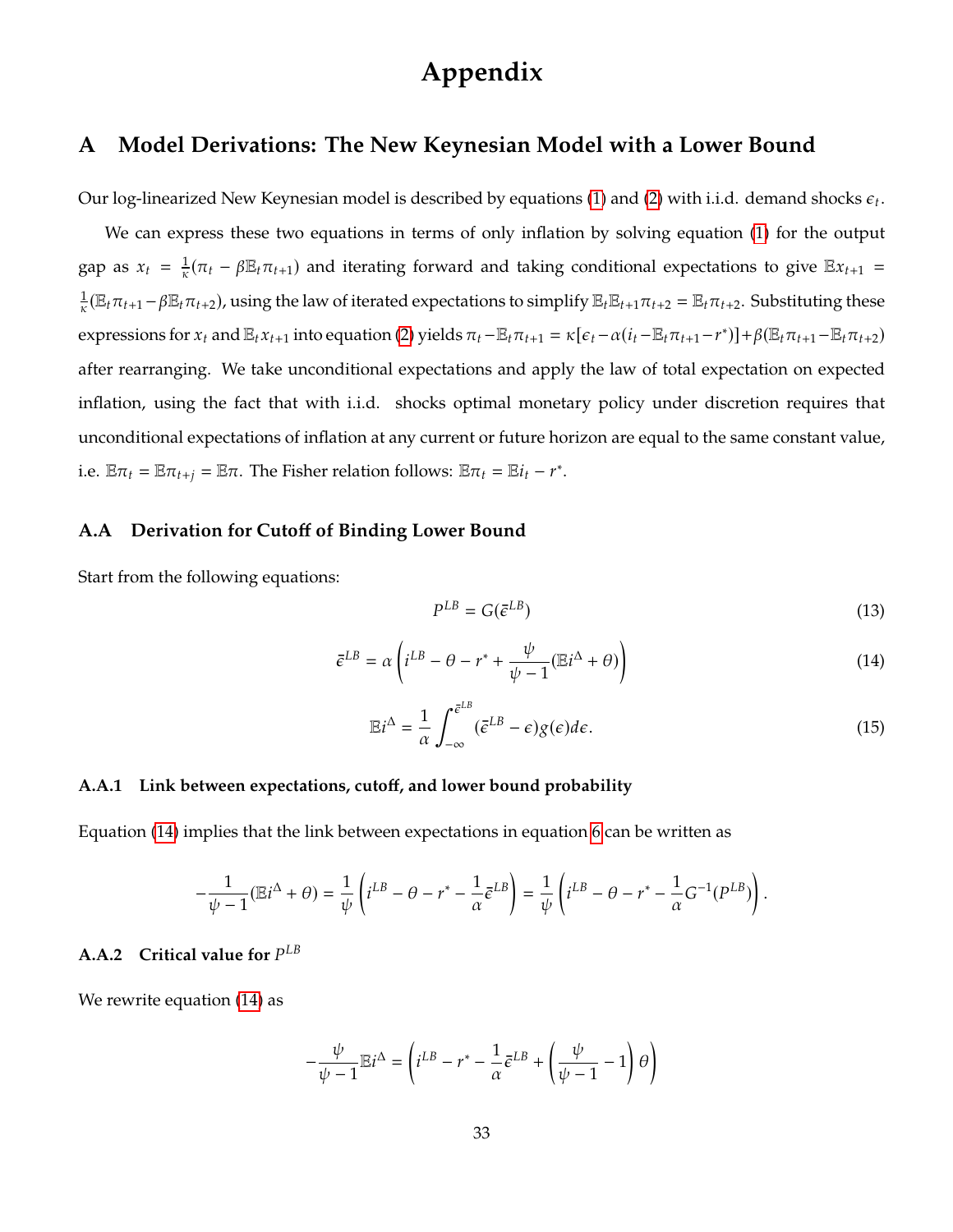This equation gives us an affine relationship between the expected wedge  $\mathbb{E}i^{\Delta}$  and the cutoff  $\bar{\epsilon}^{LB}$ . The slope  $\frac{\psi-1}{\alpha\psi}$  is positive.

Equation [\(15\)](#page-33-4) is zero for  $\bar{\epsilon}^{LB}\to -\infty$ . It is monotonic since the integrand is nonnegative. Furthermore, it is concave as we shall see below. And, it tends to infinity for  $\bar e^{LB}\to\infty$ . As a result, it can intersect with the previous line twice, once, or not at all. Now note that

$$
\frac{d}{d\bar{\epsilon}^{LB}}\mathbb{E}i^{\Delta} = \frac{d}{d\bar{\epsilon}^{LB}}\frac{1}{\alpha}\int_{-\infty}^{\bar{\epsilon}^{LB}} (\bar{\epsilon}^{LB} - \epsilon)g(\epsilon)d\epsilon = \frac{1}{\alpha}\int_{-\infty}^{\bar{\epsilon}^{LB}} g(\epsilon)d\epsilon = \frac{1}{\alpha}P^{LB}
$$

by Leibniz's rule. This derivative is always positive and increasing in  $\bar{\epsilon}$ . The two lines thus have the same slope when

$$
\bar{P}^{LB}=\frac{\psi-1}{\psi}
$$

The two intersections between the two lines must thus be to the left and right of  $\bar{P}^{LB}$ . In the case with one intersection, it coincides with the critical lower bound probability.

### **A.A.3 Expression for expected interest rate wedge through integration by parts**

We start from equation [\(15\)](#page-33-4) and compute the integral over the first part of the integrand

$$
\mathbb{E}i^{\Delta} = \frac{1}{\alpha} \left( \bar{\epsilon}^{LB} P^{LB} - \int_{-\infty}^{\bar{\epsilon}^{LB}} \epsilon g(\epsilon) d\epsilon \right). \tag{16}
$$

For the second part, use the formula for integration by parts to simplify this expression further:

$$
\int_{-\infty}^{\bar{\epsilon}^{LB}} \epsilon g(\epsilon) d\epsilon = [\epsilon G(\epsilon)]_{-\infty}^{\bar{\epsilon}^{LB}} - \int_{-\infty}^{\bar{\epsilon}^{LB}} G(\epsilon) d\epsilon = [\epsilon G(\epsilon)]_{-\infty}^{\bar{\epsilon}^{LB}} - [\mathcal{G}(\epsilon)]_{-\infty}^{\bar{\epsilon}^{LB}} = \bar{\epsilon}^{LB} G(\bar{\epsilon}^{LB}) - \mathcal{G}(\bar{\epsilon}^{LB}) \tag{17}
$$

 $G(\cdot)$  denotes the cumulative distribution function and the super-cumulative distribution function, i.e. the primitive of the c.d.f.,  $\mathcal{G}(\cdot)$ . Plugging this into the previous expression results in

$$
\mathbb{E}i^{\Delta} = \frac{1}{\alpha} \mathcal{G}(\bar{\epsilon}^{LB}).
$$
\n(18)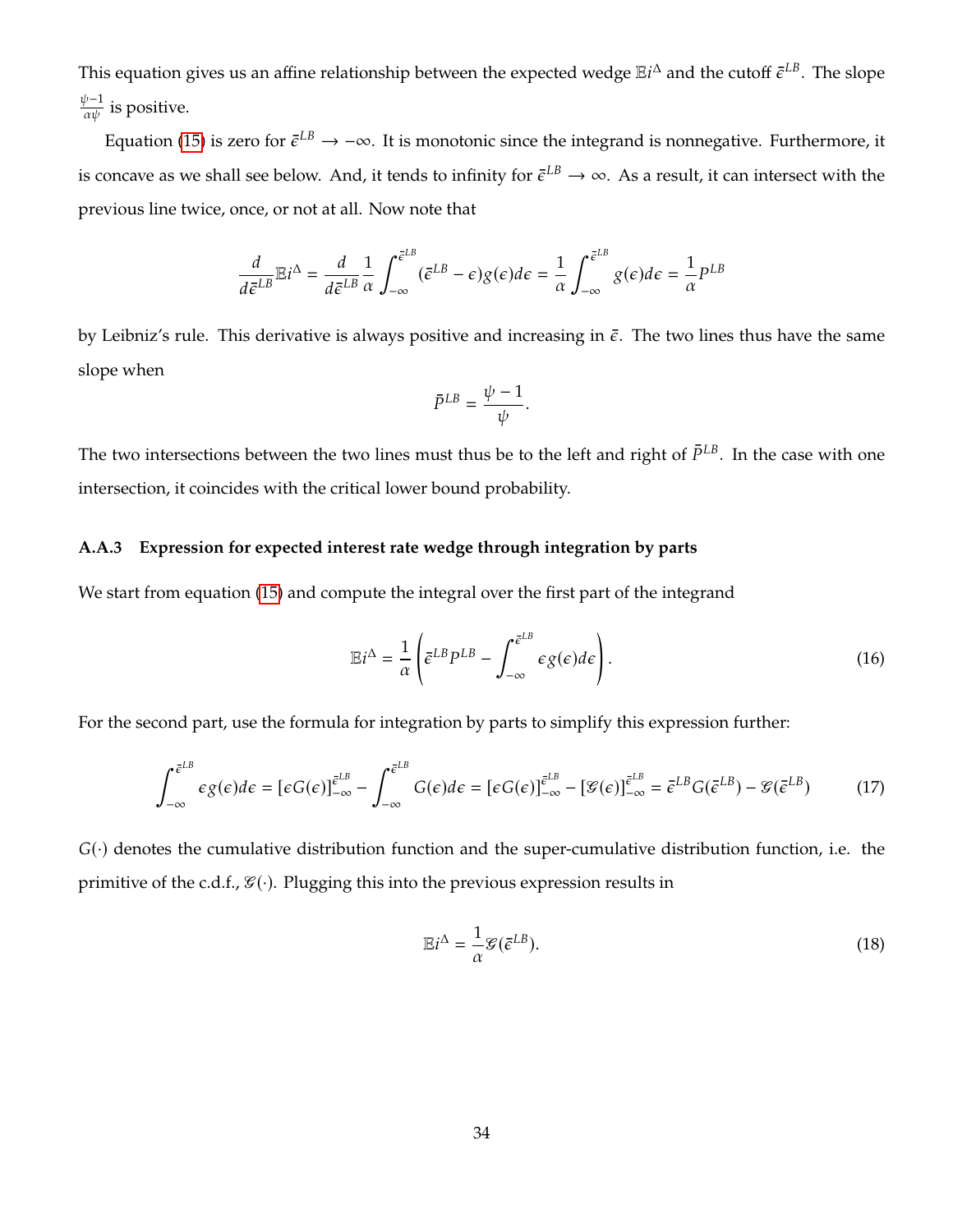# <span id="page-35-0"></span>**B Data Appendix**

|                          | variable description                                                                     | frequency        | sample         | source                                                                                  |
|--------------------------|------------------------------------------------------------------------------------------|------------------|----------------|-----------------------------------------------------------------------------------------|
|                          | Measures of uncertainty                                                                  |                  |                |                                                                                         |
| VIX<br><b>EFU</b>        | <b>CBOE Volatility Index</b><br>economic financial uncertainty                           | daily            | 1990-          | Bloomberg: VIX Index<br>Jurado et al. (2015) <sup>12</sup>                              |
| <b>EPU</b>               | news-based policy uncertainty index                                                      | monthly<br>daily | 1960-<br>1985- | Baker et al. (2016) <sup>13</sup>                                                       |
|                          | Measures of long-term inflation expectations                                             |                  |                |                                                                                         |
| BEI<br><b>DKW</b>        | Treasury-implied breakeven inflation rate<br>dynamic factor model                        | daily<br>daily   | 1999-<br>1983- | Bloomberg: USGG5Y5Y Index<br>D'Amico et al. (2018) <sup>14</sup>                        |
| <b>SPF</b>               | Survey of Professional Forecasters                                                       | quarterly        | 1991-          | Philadelphia Fed - SPF: CPI10 <sup>15</sup>                                             |
|                          | Measures of long-term interest rate expectations                                         |                  |                |                                                                                         |
| <b>TFR</b>               | five-year ahead five-year forward<br>Treasury constant maturity rate                     | daily            | 1962-          | Federal Reserve Board                                                                   |
|                          | Measures of the real natural rate of interest $(r^*)$                                    |                  |                |                                                                                         |
| <b>CR</b><br><b>TIPS</b> | no-arbitrage model-implied<br>five-year ahead five-year forward<br>zero-coupon TIPS rate | daily<br>daily   | 1998-<br>1999- | Christensen and Rudebusch (2019) <sup>11</sup><br>Gürkaynak et al. (2010) <sup>11</sup> |

<sup>12</sup>Updated data downloaded from the authors' website: www.sydneyludvigson.com/macro-and-financial-uncertainty-indexes 13Updated data downloaded from the authors' website: www.policyuncertainty.com/us\_monthly.html - Daily News Index

<sup>14</sup>Data from: www.federalreserve.gov/econres/notes/feds-notes/DKW\_updates.csv

<sup>15</sup>Data from: www.philadelphiafed.org/surveys-and-data/data-files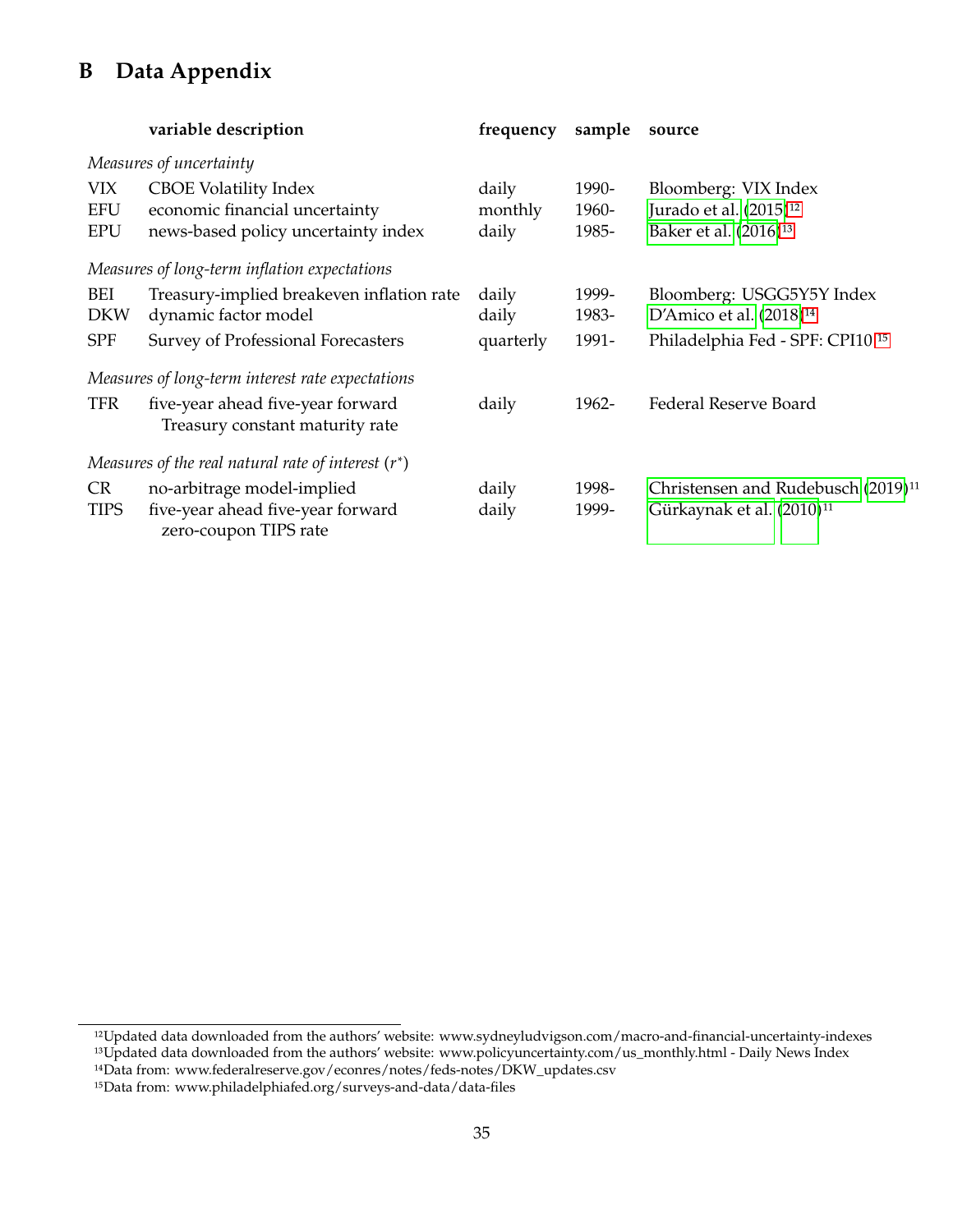### **C Proofs and Derivations**

### **C.A Proof of Proposition [1](#page-13-1)**

**Proof:** For the comparative statics with respect to the mean-preserving spread, start with the derivative with respect to  $s$ .

$$
\frac{dE i^{\Delta}}{ds} = \frac{d}{ds} \frac{1}{\alpha} \mathcal{G}^{\varphi}(s, \bar{\epsilon}^{LB})
$$
\n
$$
= \frac{1}{\alpha} \mathcal{G}_1^{\varphi}(s, \bar{\epsilon}^{LB}) + \mathcal{G}_2^{\varphi}(s, \bar{\epsilon}^{LB}) \frac{\psi}{\psi - 1} \frac{dE i^{\Delta}}{ds}
$$
\n
$$
= \frac{1}{\alpha} \frac{\mathcal{G}_1^{\varphi}(s, \bar{\epsilon}^{LB})}{1 - \frac{\psi}{\psi - 1} \mathcal{G}_2^{\varphi}(s, \bar{\epsilon}^{LB})}
$$
\n
$$
= \frac{1}{\alpha} \frac{\psi - 1}{\psi} \frac{\mathcal{G}_1^{\varphi}(s, \bar{\epsilon}^{LB})}{\frac{\psi - 1}{\psi} - \mathcal{G}_2^{\varphi}(s, \bar{\epsilon}^{LB})}
$$

## <span id="page-36-0"></span>**C.B** Derivation of  $\frac{aP^{2D}}{ds}$

Differentiating the equilibrium correspondence in equation  $(9)$  on both sides with respect to  $s$  yields

$$
\mathcal{E}_1(s, \bar{\epsilon}^{LB}) + G(s, \bar{\epsilon}^{LB}) \frac{d\bar{\epsilon}^{LB}}{ds} = \frac{\psi - 1}{\psi} \frac{d\bar{\epsilon}^{LB}}{ds}
$$

Consequently, we get

$$
\frac{d\bar{\epsilon}^{LB}}{ds} = \frac{\mathcal{G}_1(s, \bar{\epsilon}^{LB})}{\frac{\psi - 1}{\psi} - G(s, \bar{\epsilon}^{LB})}
$$

<span id="page-36-1"></span>To sign the derivative  $dP^{LB}/ds$ , we plug the expression for the derivative of the cutoff into the derivative of  $P^{LB}$  to get

$$
\frac{dP^{LB}}{ds} = G_1(s, \bar{\epsilon}^{LB}) + g(s, \bar{\epsilon}^{LB}) \frac{d\bar{\epsilon}^{LB}}{ds}
$$
  
=  $G_1(s, \bar{\epsilon}^{LB}) + g(s, \bar{\epsilon}^{LB}) \frac{\mathcal{G}_1(s, \bar{\epsilon}^{LB})}{\frac{\psi - 1}{\psi} - G(s, \bar{\epsilon}^{LB})}.$  (19)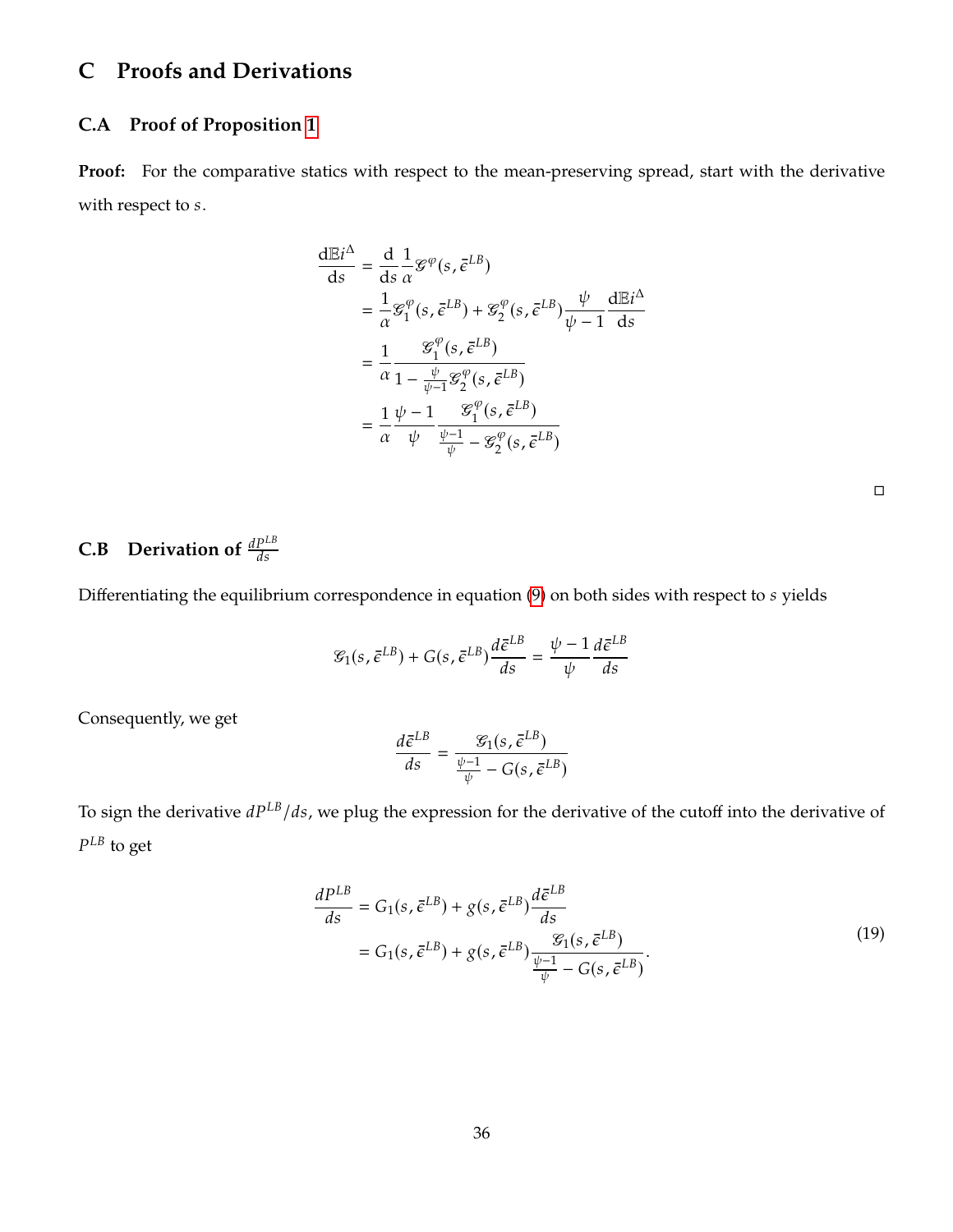### <span id="page-37-0"></span>**C.C Proof of Lemma [3](#page-14-0)**

**Proof:** We start by differentiating the equilibrium correspondence in [\(9\)](#page-9-2) to get

$$
\frac{\psi - 1}{\psi} \frac{d\bar{\epsilon}^{LB}}{ds} = \mathcal{E}_2(s, \bar{\epsilon}^{LB}) \frac{d\bar{\epsilon}^{LB}}{ds} + \mathcal{E}_1(s, \bar{\epsilon}^{LB}).
$$

Rewriting this expression, we get

$$
\left(\frac{\psi-1}{\psi}-P^{LB}\right)\frac{d\bar{\epsilon}^{LB}}{ds}=\mathcal{E}_1(s,\bar{\epsilon}^{LB})>0.
$$

Consequently,  $(\frac{\psi-1}{\psi})$  $\frac{(-1)}{\psi}$  –  $P^{LB}$ ) and  $\frac{d\bar{\epsilon}^{LB}}{ds}$  are of the same sign. The cutoff is thus increasing in the target equilibrium and decreasing in the liquidity trap equilibrium.

Intuitively, by Lemma [2,](#page-13-0) the function  $\mathcal{G}(\cdot)$  shifts up when uncertainty increases. We furthermore know that  $\lim_{\epsilon \to -\infty} \mathcal{G}(\epsilon) = 0$  since  $\mathcal{G}$  is obtained by integrating over the cumulative density function. Furthermore, for the same reason, the slope of  $\mathcal G$  converges to 1 for large values

$$
\lim_{\epsilon \to \infty} \mathcal{G}'(\epsilon) = 1.
$$

Lastly, since  $\mathscr{G}''(\epsilon) = g(\epsilon)$  is the probability density function and thus non-negative, the function  $\mathscr{G}(\cdot)$  is convex. At the same time, the right-hand side of the equilibrium correspondence in [\(9\)](#page-9-2) is independent of uncertainty.

As Figure [2](#page-11-0) illustrates, the  $\mathscr G$ -function intersects the right-hand side of the equilibrium correspondence from above to below in the target equilibrium and from below to above in the liquidity trap equilibrium.

As a result, increasing uncertainty will weakly shift the intersection to the right in the target equilibrium and weakly to the left in the liquidity trap equilibrium. That is, the equilibrium cutoff  $\bar e^{LB}$  shifts to the right in the target equilibrium, thereby weakly increasing the part of the state space in which the lower bound binds.

In the liquidity trap equilibrium, the predictions are reversed: The equilibrium cutoff  $\bar{\epsilon}^{LB}$  shifts to the left, thereby weakly lowering the probability of a binding lower bound.

Under normality, these results hold globally. The term that determines the sign of the change in the lower bound probability in response to higher uncertainty is

$$
\frac{dP^{LB}}{ds}=G_1(s,\bar{\epsilon}^{LB})+g(s,\bar{\epsilon}^{LB})\frac{\mathcal{G}_1(s,\bar{\epsilon}^{LB})}{\frac{\psi-1}{\psi}-G(s,\bar{\epsilon}^{LB})}.
$$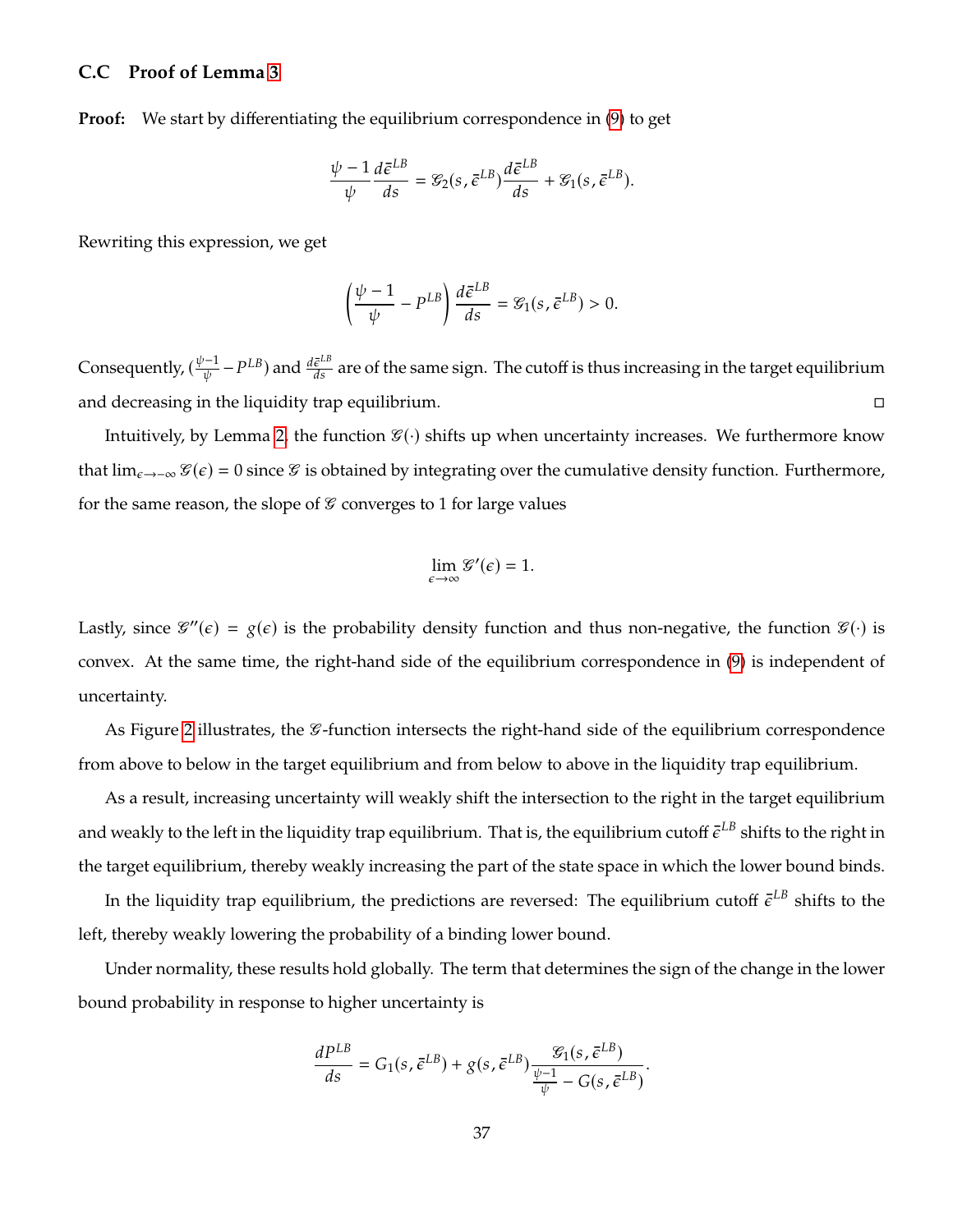Assuming a normal distribution of the demand shock, i.e.  $\epsilon \sim N(0, \sigma^2)$ , we write this term as

$$
\frac{dP^{LB}}{ds} = \frac{1}{2\pi\sigma} \left( \frac{e^{-\frac{(\bar{\varepsilon}^{LB})^2}{\sigma^2}}}{\frac{\psi-1}{\psi} - \Phi\left(\frac{\bar{\varepsilon}^{LB}}{\sigma}\right)} - \sqrt{2\pi} \frac{\bar{\varepsilon}^{LB} e^{-\frac{(\bar{\varepsilon}^{LB})^2}{2\sigma^2}}}{\sigma} \right),\,
$$

where  $\Phi(\cdot)$  is the c.d.f. of the standard normal distribution. Substituting  $\bar{\epsilon}^{LB}$  = -√ 2 $\sigma\varepsilon$  and recognizing that the term outside the bracket is always positive, we analyze the term in the bracket

$$
K(\varepsilon) = \frac{1}{2} \frac{1}{\frac{\psi - 1}{\psi} - \Phi(-\sqrt{2}\varepsilon)} + e^{\varepsilon^2} \sqrt{\pi} \varepsilon
$$

that is independent of the volatility parameter  $\sigma$ .

We now show that the sign of  $K(\varepsilon)$  is negative for  $\varepsilon < \varepsilon^*$  where  $\varepsilon^* = \Phi^{-1}\left(\frac{\psi - 1}{\psi}\right)$ ψ is the point of the singularity and positive for  $\varepsilon > \varepsilon^*$ . To this end, we proceed in the following steps.

First, when  $\varepsilon$  approaches negative infinity,  $K(\varepsilon) < 0$  approaches negative infinity, i.e.  $\lim_{\varepsilon \to -\infty} K(\varepsilon) = -\infty$ . Both terms in the expression are negative with one of them being bounded. On the other end,  $K(\varepsilon)$  approaches infinity for large values of  $\varepsilon$ , i.e.  $\lim_{\varepsilon \to \infty} K(\varepsilon) = \infty$ .

Next, approaching the singularity from the left leads the function value to approach negative infinity, lim<sub> $\varepsilon \to -\bar{\varepsilon}^* K(\varepsilon) = -\infty$ . Approaching the singularity from the right leads to positive unbounded function values</sub>  $\lim_{\varepsilon \to +\bar{\varepsilon}^*} K(\varepsilon) = \infty.$ 

Third, the function has only one singularity where the denominator of the first term is zero. It is analytic otherwise. Therefore, the function starts from unbounded negative values, reaches a maximum, and then converges to negative infinity when approaching the singularity. On the right-hand side of the singularity, the function starts from a high value, falls to a minimum, and then converges to positive infinity. Next we compute the two extrema and show that the maximum to the left of the singularity sits below zero and the minimum to the right above zero.

To compute the extrema, we take first-order conditions and set them to zero, i.e.,  $K'(\varepsilon) = 0$ , which results

in

$$
2\pi e^{2\varepsilon^2} \left(1 + 2\varepsilon^2\right) - \frac{1}{\left(\frac{\psi - 1}{\psi} - \Phi(-\sqrt{2}\varepsilon)\right)^2} = 0.
$$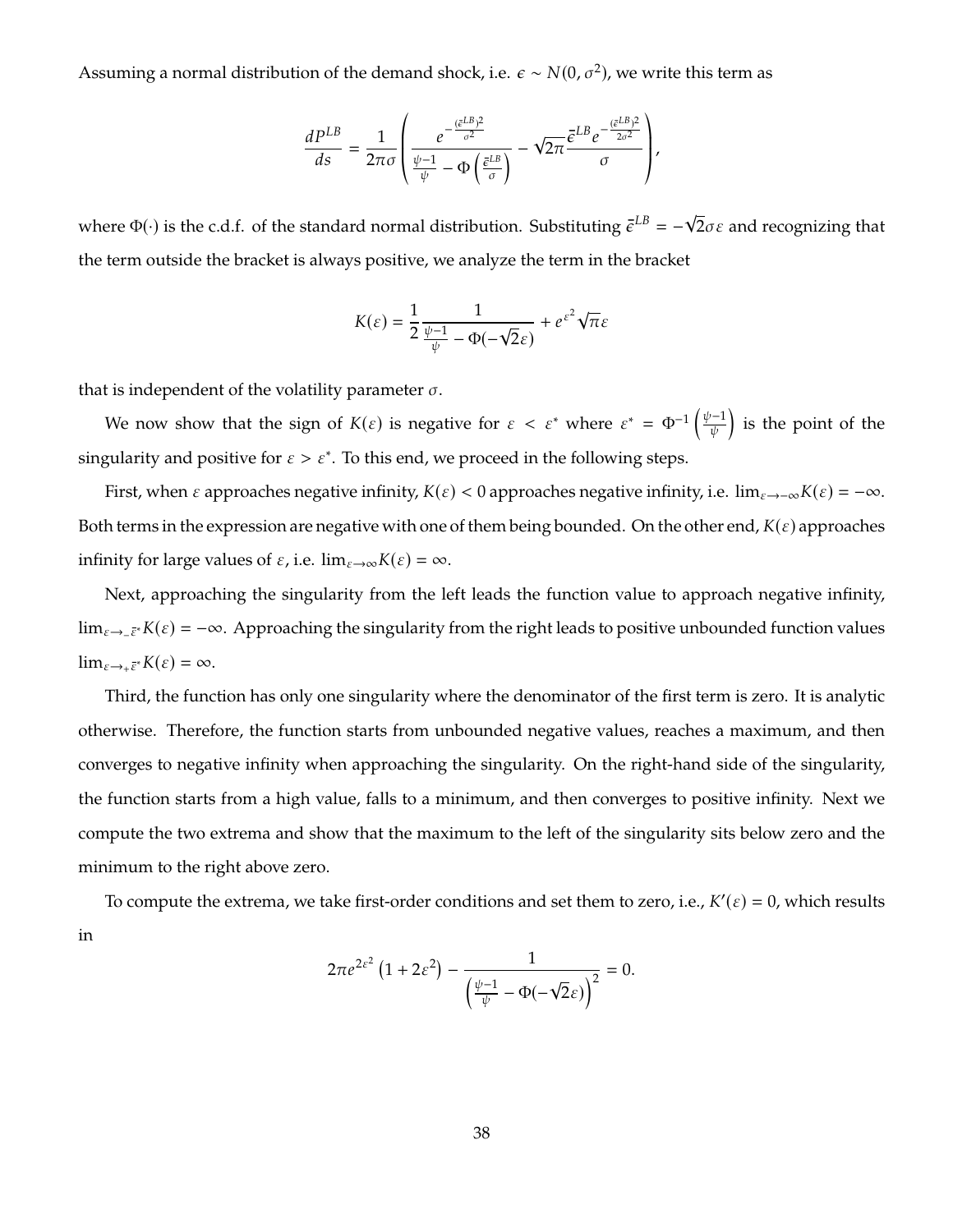Rearranging the equation and taking the square root results in two conditions that hold at the extrema

$$
\frac{1}{\frac{\psi-1}{\psi}-\Phi(-\sqrt{2}\varepsilon_1)}=-e^{\varepsilon_1^2}\sqrt{2\pi(1+2\varepsilon_1^2)}
$$

and

$$
\frac{1}{\frac{\psi-1}{\psi}-\Phi(-\sqrt{2}\varepsilon_2)}=+e^{\varepsilon_2^2}\sqrt{2\pi(1+2\varepsilon_2^2)}.
$$

Since the left-hand side is negative in the first and positive in the second equation, the two extrema are on opposite sides of the singularity at  $\varepsilon^*$ .

Evaluating the function value shows that the function value at the maximum to the left of the singularity is below zero. Therefore, replace the first expression in  $K(\cdot)$  with the expression from the first-order condition to arrive at  $\overline{ }$ 

$$
K(\varepsilon_1) = \sqrt{\pi}e^{\varepsilon_1^2} \left(\varepsilon_1 - \sqrt{\frac{1}{2} + \varepsilon_1^2}\right) < 0.
$$

As a result,  $K(\varepsilon_1) < 0$  for all  $\varepsilon < \varepsilon^*$ . For  $\varepsilon > \varepsilon^*$ , we get

$$
K(\varepsilon_2) = \sqrt{\pi}e^{\varepsilon_2^2} \left(\varepsilon_2 + \sqrt{\frac{1}{2} + \varepsilon_2^2}\right) > 0.
$$

Since the maximum to the left of the singularity lies below zero, all function values for  $\varepsilon < \varepsilon^*$  are negative. And since the minimum to the right is above zero, all function values for  $\varepsilon > \varepsilon^*$  are positive.

### <span id="page-39-0"></span>**C.D Proof of Proposition [2](#page-16-0)**

**Proof:** We start from the derivative of the expected wedge with respect to the natural rate

<span id="page-39-1"></span>
$$
\frac{d\mathbb{E}i^{\Delta}}{dr^*} = \frac{1}{\alpha} \mathcal{E}_2(s, \bar{\epsilon}^{LB}) \frac{d\bar{\epsilon}^{LB}}{dr^*}.
$$
\n(20)

Now, computing the second mixed derivative as

$$
\frac{d^2\mathbb{E}i^{\Delta}}{dr^*ds} = \frac{1}{\alpha}\mathcal{G}_{1,2}(s,\bar{\epsilon}^{LB})\frac{d\bar{\epsilon}^{LB}}{dr^*} + \frac{1}{\alpha}\mathcal{G}_{2,2}(s,\bar{\epsilon}^{LB})\frac{d\bar{\epsilon}^{LB}}{dr^*}\frac{d\bar{\epsilon}^{LB}}{ds} + \frac{1}{\alpha}\mathcal{G}_2(s,\bar{\epsilon}^{LB})\frac{d^2\bar{\epsilon}^{LB}}{dr^*ds},
$$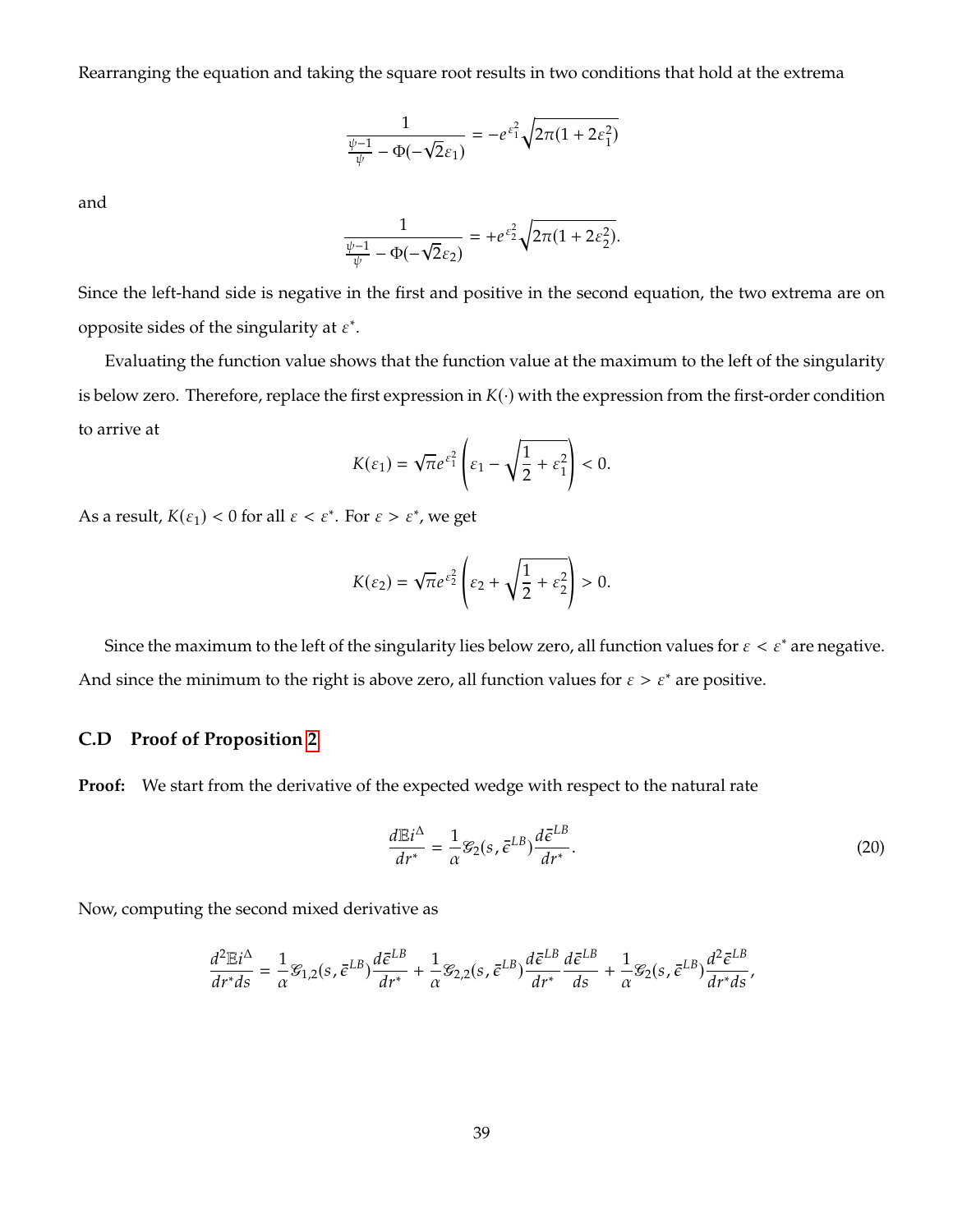where we get the last term by computing

<span id="page-40-1"></span>
$$
\frac{d\bar{\epsilon}^{LB}}{dr^*} = -\alpha \left( 1 - \frac{\psi}{\psi - 1} \frac{d\mathbb{E}i^{\Delta}}{dr^*} \right)
$$
(21)

and

$$
\frac{d^2\bar{\epsilon}^{LB}}{dr^*ds} = \alpha \frac{\psi}{\psi - 1} \frac{d^2 \mathbb{E} i^{\Delta}}{dr^*ds}.
$$

Plugging these expressions into the second mixed derivative yields

$$
\frac{d^2\mathbb{E}i^{\Delta}}{dr^*ds} = \frac{1}{\alpha} \frac{\psi - 1}{\psi} \frac{1}{\frac{\psi - 1}{\psi} - P^{LB}} \left( \mathcal{G}_{1,2}(s, \bar{\epsilon}^{LB}) + g(s, \bar{\epsilon}^{LB}) \frac{d\bar{\epsilon}^{LB}}{ds} \right) \frac{d\bar{\epsilon}^{LB}}{dr^*}.
$$
(22)

We combine equations [\(20\)](#page-39-1) and [\(21\)](#page-40-1) to get

$$
\frac{\psi-1}{\psi}\left(1+\frac{1}{\alpha}\frac{d\bar{\epsilon}^{LB}}{dr^*}\right)=\frac{1}{\alpha}\mathcal{E}_2(s,\bar{\epsilon}^{LB})\frac{d\bar{\epsilon}^{LB}}{dr^*},
$$

or, rewritten,

$$
\frac{d\bar{\epsilon}^{LB}}{dr^*} = -\alpha \frac{\frac{\psi - 1}{\psi}}{\frac{\psi - 1}{\psi} - PL^B}.\tag{23}
$$

Taken together and using equation [\(19\)](#page-36-1) results in

$$
\frac{d^2 \mathbb{E} i^{\Delta}}{dr^* ds} = -\left(\frac{\frac{\psi - 1}{\psi}}{\frac{\psi - 1}{\psi} - P^{LB}}\right)^2 \left(\mathcal{E}_{1,2}(s, \bar{\epsilon}^{LB}) + g(s, \bar{\epsilon}^{LB})\frac{d\bar{\epsilon}^{LB}}{ds}\right)
$$

$$
= -\left(\frac{\frac{\psi - 1}{\psi}}{\frac{\psi - 1}{\psi} - P^{LB}}\right)^2 \frac{dP^{LB}}{ds}.
$$

### <span id="page-40-0"></span>**C.E Details on Symmetric and Unimodal Distributions**

For symmetric and unimodal distributions, we get following result.

#### **Lemma 4 (Global result for symmetric unimodal distributions)**

*In the case of*  $\psi = 2$  *and a unimodal symmetric distribution, a lower natural real rate of interest implies a more negative impact of increased uncertainty on inflation expectations across all target equilibria. Across all liquidity trap equilibria*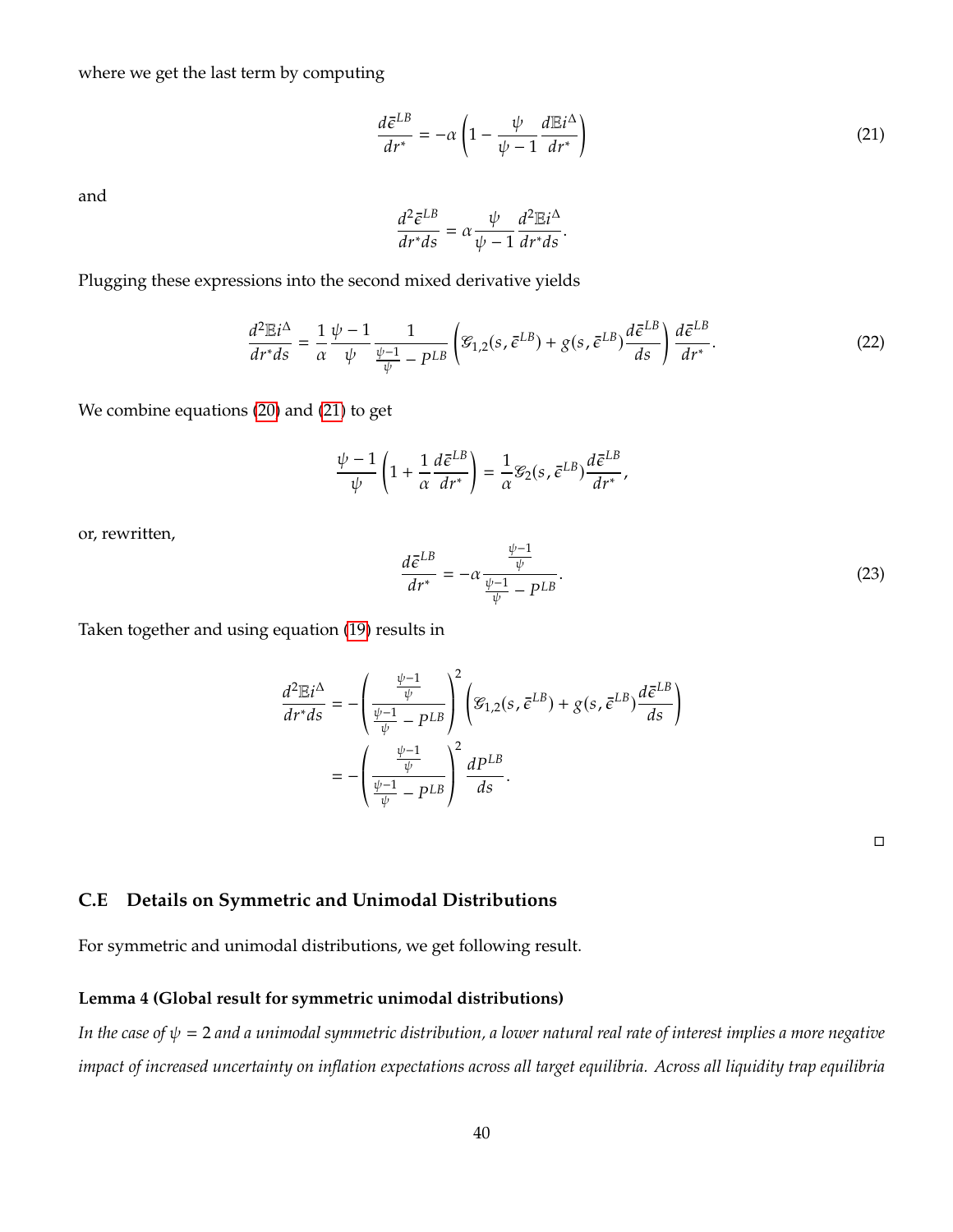*in this special case, a lower natural rate renders the impact of higher uncertainty on inflation expectations less negative. The result also holds for all target equilibria when*  $\psi \in (1, 2)$  *and all liquidity trap equilibria for*  $\psi > 2$ *.* 

**Proof:** We start by showing that the result of Proposition [2](#page-16-0) holds globally for unimodal symmetric distributions when  $\psi = 2$ . Therefore, start with the observation that, in this case,

$$
P^{LB} = \frac{\psi - 1}{\psi} = \frac{1}{2}
$$

Due to the symmetry of the distribution, this case corresponds to a cutoff  $\bar{\epsilon}^{LB}=0.$  An increase in uncertainty for a symmetric unimodal distribution exhibits the single-crossing property for the distributions. As a result, the c.d.f. of the riskier distribution lies above the less risky distribution for all negative values and below for all positive values.

Due to single-crossing of the distributions, the probability of a binding lower bound increases for all negative values and decreases for all positive values with higher uncertainty. Formally,  $\mathcal{G}_{1,2}(s,\epsilon) > 0$  for all  $\epsilon$  < 0 and  $\mathcal{C}_{1,2}(s,\epsilon)$  < 0 for all  $\epsilon$  > 0. Consequently the steps in the proof of Proposition [2](#page-16-0) hold globally.

By the same logic, when  $\psi \in (1,2)$ , the critical value for the lower bound  $\frac{\psi-1}{\psi} < \frac{1}{2}$  $\frac{1}{2}$ . As a result, all the target equilibria have a lower bound probability of less than 50% and, with a symmetric distribution, the corresponding critical cutoff is in the negative territory. With single crossing,  $\mathcal{G}_{1,2}(s,\epsilon) > 0$  for all target equilibria. When  $\psi > 2$ , the critical cutoff is in positive territory and the results for the liquidity trap equilibria hold globally.

#### <span id="page-41-0"></span>**C.F Proof of Proposition [3](#page-17-0)**

**Proof:** We follow analogous steps as in Section [C.D.](#page-39-0) We start from the derivative of the expected wedge with respect to the intercept  $\theta$  in the policy rule

<span id="page-41-1"></span>
$$
\frac{d\mathbb{E}i^{\Delta}}{d\theta} = \frac{1}{\alpha} \mathcal{E}_2(s, \bar{\epsilon}^{LB}) \frac{d\bar{\epsilon}^{LB}}{d\theta}.
$$
\n(24)

Now, computing the second mixed derivative as

$$
\frac{d^2 \mathbb{E} i^{\Delta}}{d\theta ds} = \frac{1}{\alpha} \mathcal{E}_{1,2}(s, \bar{\epsilon}^{LB}) \frac{d\bar{\epsilon}^{LB}}{d\theta} + \frac{1}{\alpha} \mathcal{E}_{2,2}(s, \bar{\epsilon}^{LB}) \frac{d\bar{\epsilon}^{LB}}{d\theta} \frac{d\bar{\epsilon}^{LB}}{ds} + \frac{1}{\alpha} \mathcal{E}_{2}(s, \bar{\epsilon}^{LB}) \frac{d^2 \bar{\epsilon}^{LB}}{d\theta ds},
$$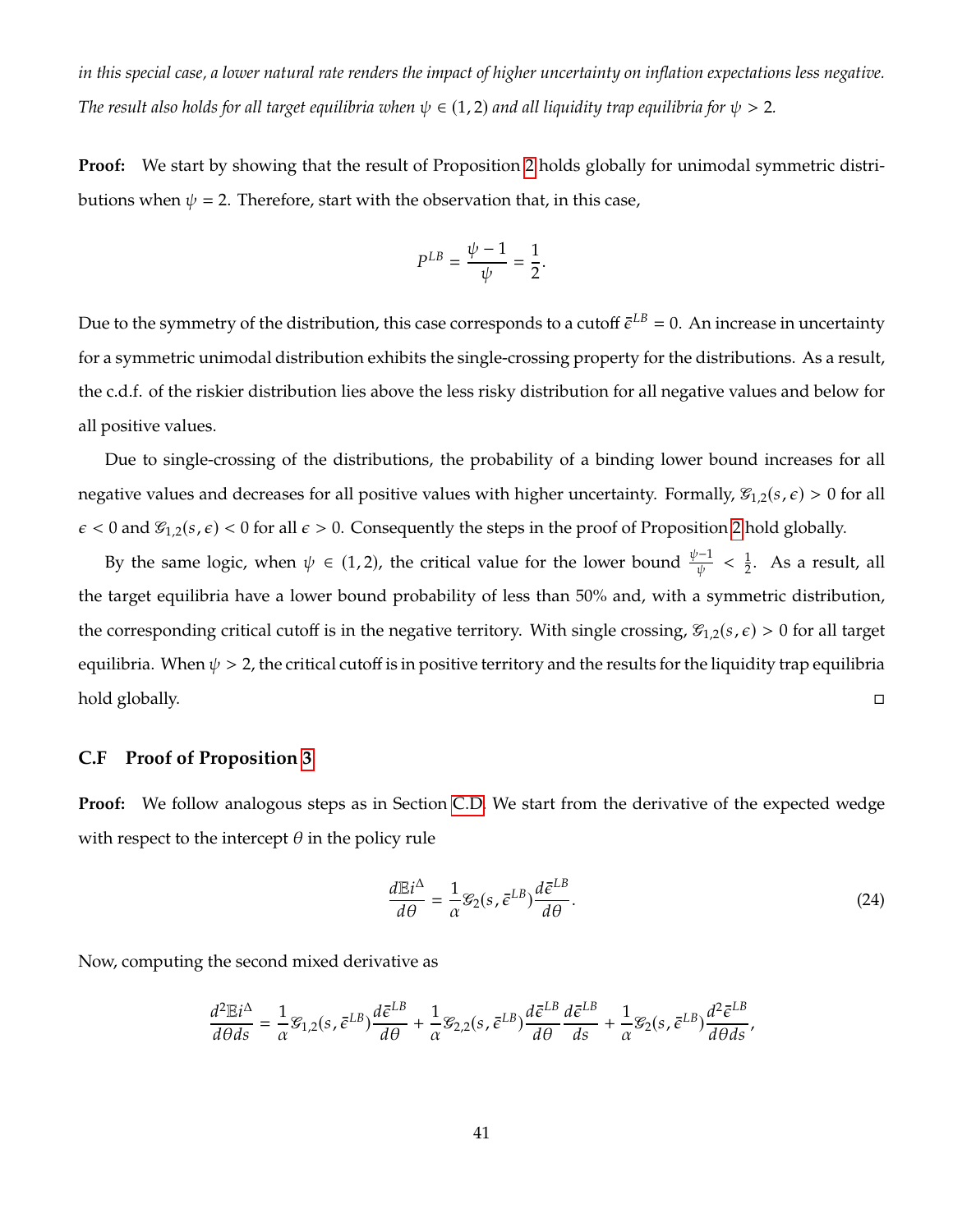where we get the last term by computing

<span id="page-42-0"></span>
$$
\frac{d\bar{\epsilon}^{LB}}{d\theta} = \alpha \left( \frac{1}{\psi - 1} + \frac{\psi}{\psi - 1} \frac{d\mathbb{E}i^{\Delta}}{d\theta} \right)
$$
(25)

and

$$
\frac{d^2\bar{\epsilon}^{LB}}{d\theta ds} = \alpha \frac{\psi}{\psi - 1} \frac{d^2 \mathbb{E} i^{\Delta}}{d\theta ds}.
$$

Plugging these expressions into the second mixed derivative yields

$$
\frac{d^2 \mathbb{E} i^{\Delta}}{d\theta ds} = \frac{1}{\alpha} \frac{\psi - 1}{\psi} \frac{1}{\frac{\psi - 1}{\psi} - p^{LB}} \left( \mathcal{G}_{1,2}(s, \bar{\epsilon}^{LB}) + g(s, \bar{\epsilon}^{LB}) \frac{d\bar{\epsilon}^{LB}}{ds} \right) \frac{d\bar{\epsilon}^{LB}}{d\theta}.
$$

We combine equations [\(24\)](#page-41-1) and [\(25\)](#page-42-0) to get

$$
\frac{d\bar{\epsilon}^{LB}}{d\theta} = \frac{\alpha}{\psi - 1} + \frac{\psi}{\psi - 1} G(s, \bar{\epsilon}^{LB}) \frac{d\bar{\epsilon}^{LB}}{d\theta},
$$

or, rewritten,

$$
\frac{d\bar{\epsilon}^{LB}}{d\theta} = \frac{\alpha}{\psi} \frac{1}{\frac{\psi - 1}{\psi} - p^{LB}}
$$

Taken together and using equation [\(19\)](#page-36-1) results in

$$
\frac{d^2\mathbb{E}i^{\Delta}}{d\theta ds} = \frac{1}{\psi - 1} \left( \frac{\frac{\psi - 1}{\psi}}{\frac{\psi - 1}{\psi} - p^{LB}} \right)^2 \frac{dP^{LB}}{ds}.
$$